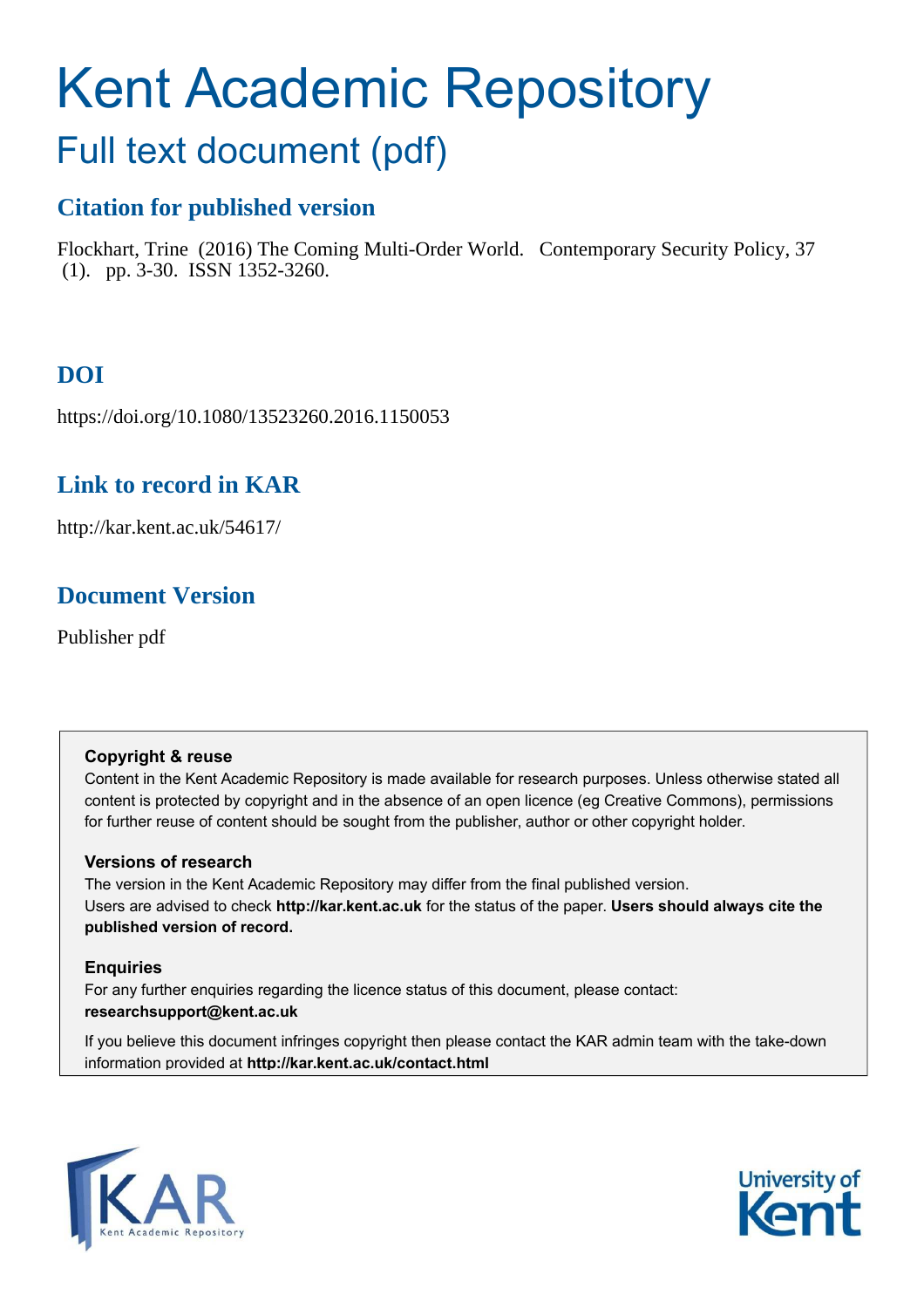#### **The Coming Multi‐Order World**

*Trine Flockhart*

#### Forthcoming in *Contemporary Security Policy,* April 2016

If you wish to cite the article please contact the author for citation details

T.Flockhart@kent.ac.uk

#### **Abstract**

The article addresses the question of what kind of global order is in the making. It identifies three current narratives about the future global order; a multipolar narrative; a multi‐partner narrative and a multi‐culture narrative. The article demonstrates that although each narrative point to a plausible future, neither presents a complete understanding of what lies ahead. By using English School concepts such as order, international society, international system and primary and secondary institutions, the article presents an alternative conception of the coming global order by focusing on order‐making at the *international system* level and at the *international society* level and the emerging relationship between them. It suggests that what seems to be emerging is several different 'orders' (or international societies) nested within an overall international system. In the coming 'multi-order world', the liberal international order will continue to exist, and should even be strengthened in preparation of the coming multi‐order world. However, its global reach will be a thing of the past. Therefore policies that prescribe the universalization of liberal values and that emerging powers be co-opted into the existing liberal order engage in wishful thinking, whilst policies prescribing a return to a balance of power politics base their analysis on an incomplete understanding of order‐ making institutions. The article suggests that the challenge in a multi‐order world will be to forge new relationships with the understanding that interaction will increasingly be between composite and diverse actors in addition to the already complex relationships between states. Policy‐makers should take note that the coming multi-order world is a radically different international system, which will require new thinking and the acceptance of diversity in both power and principle.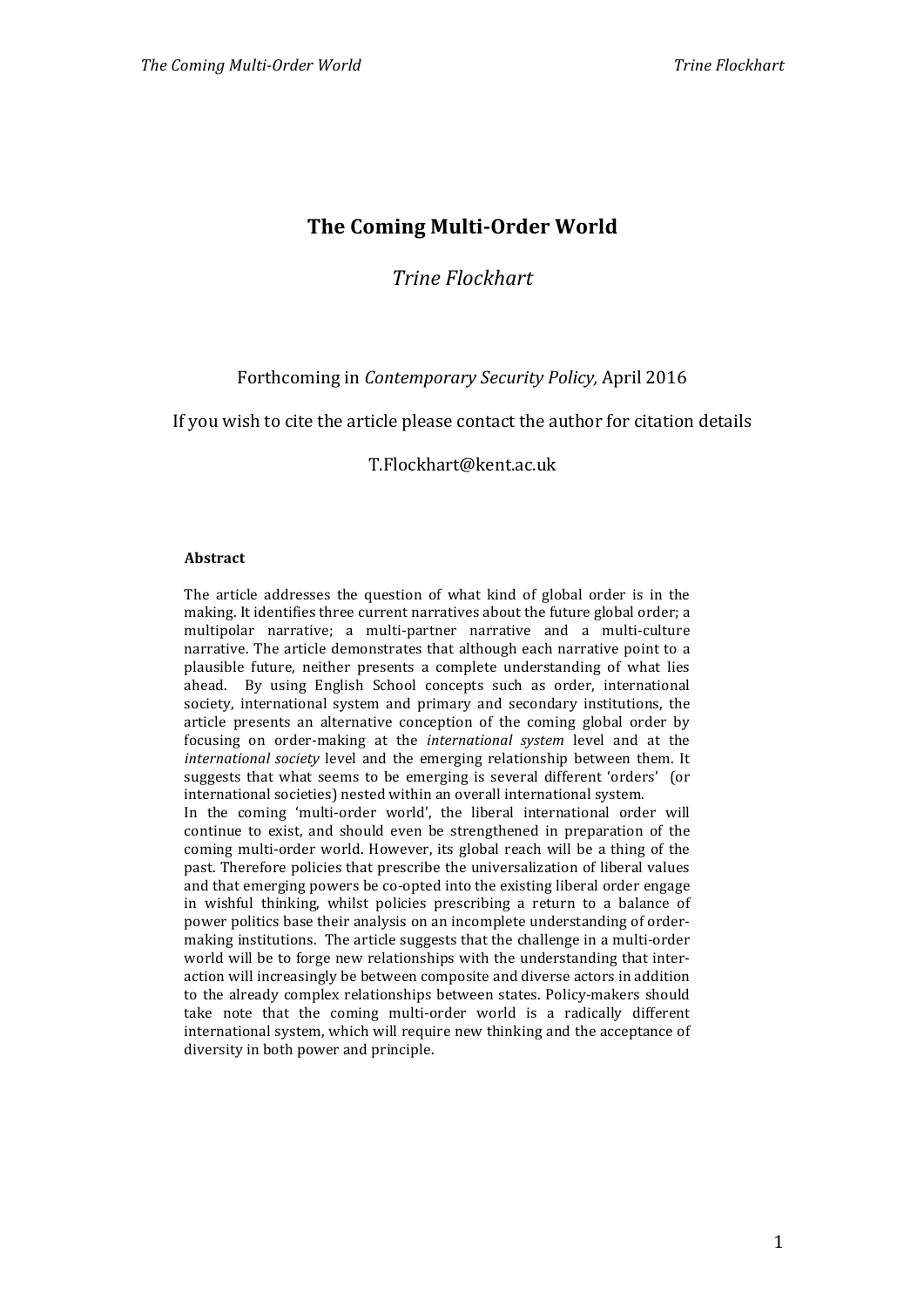The international system appears to be in flux and the liberal international order that was established after the Second World War in peril. Most agree that global power is shifting as new powers rise and old ones re‐assert themselves and that the arrival of new actors such as *Daesh* suggest that the values underpinning the existing order are not shared by all. At the same time strategic forecasting point consistently to major change in political structures, demographics, technology, resources, economics and the environment, which are likely to further question the existing order and to place increased demands on its institutional capacities to meet common challenges<sup>1</sup>. Yet, despite the compelling evidence that major change is taking place and will accelerate in the years to come placing the existing international order and its institutions under pressure, there is little agreement on what kind of international order is in the making or indeed how best to meet the many emerging challenges.

The transformation of the existing international order has been debated for some time in the scholarly literature. There is a significant, and growing literature on the crisis of liberal order, great power management and the role to be played by the current hegemon - the United States<sup>2</sup>. At the 2015 Munich Security Conference, it also became apparent that the worry expressed in the scholarly literature had percolated up to the policy level as key decision-makers voiced their concerns about new dangers and cracks in the international order3. The conference theme, '*Collapsing Order, Reluctant Guardians*' expressed in a poignant manner the dangers facing the existing order and the weaknesses in the institutions underpinning it, and, most importantly, it revealed a growing awareness among the policy elite of the challenges to the principles on which the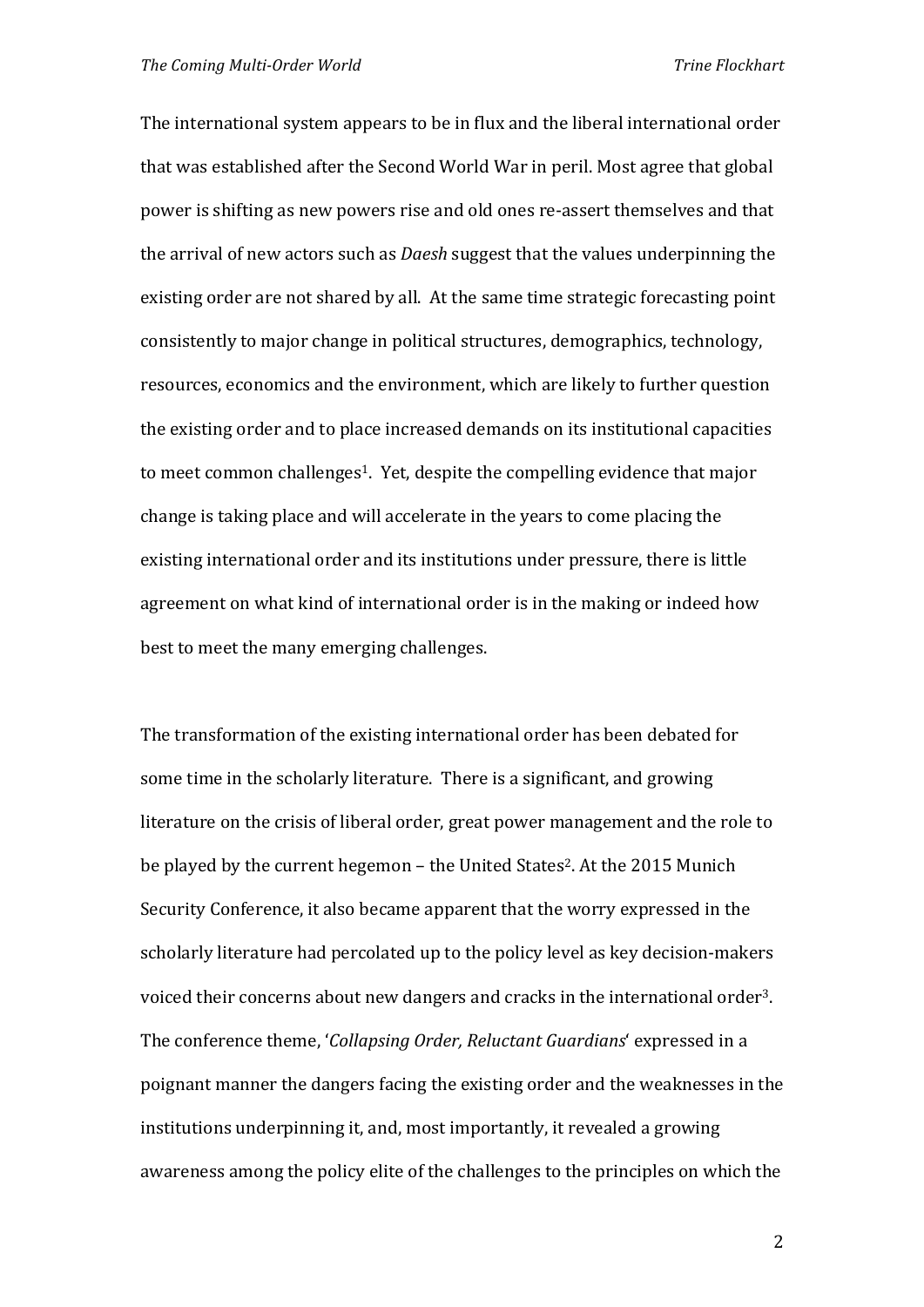order has rested since the Second World War4. Moreover, following the terrorist attacks in Paris, the lock‐down of Brussels, the downing of a Russian passenger plane and the shootings in Tunisia and California as well as the very visible refugee crisis and the pernicious humanitarian disaster in Syria, the concern has clearly spread to the public level, which is bound to have (domestic) political consequences that probably will not enhance the prospects for finding common solutions.

There is a now widespread agreement that major change is in the making and that the international order of the past seven decades is in question. However, it is not clear what might be done to rescue it or – if rescue fails ‐ what might replace the current order. In fact the more the future of the international order – and by implication the role of the United States as the main sponsor of the order ‐ is discussed in the accumulating literature, the more it seems that our understanding of the key question to be addressed ‐ how order is produced and maintained ‐ is incomplete and conceptually weak and that we as a result have not fully anticipated the coming international order.

This article seeks a better understanding of the changes taking place and of what kind of international order is emerging and how to best ensure a peaceful transition to a new global order characterized by diversity in power, principles and institutions. The article seeks to contribute to an already crowded field by offering a theoretical and conceptual account of the changes taking place and of what might emerge as a result of the current changes. To do so requires probing into what is meant by order and to take a deep look at its constitutive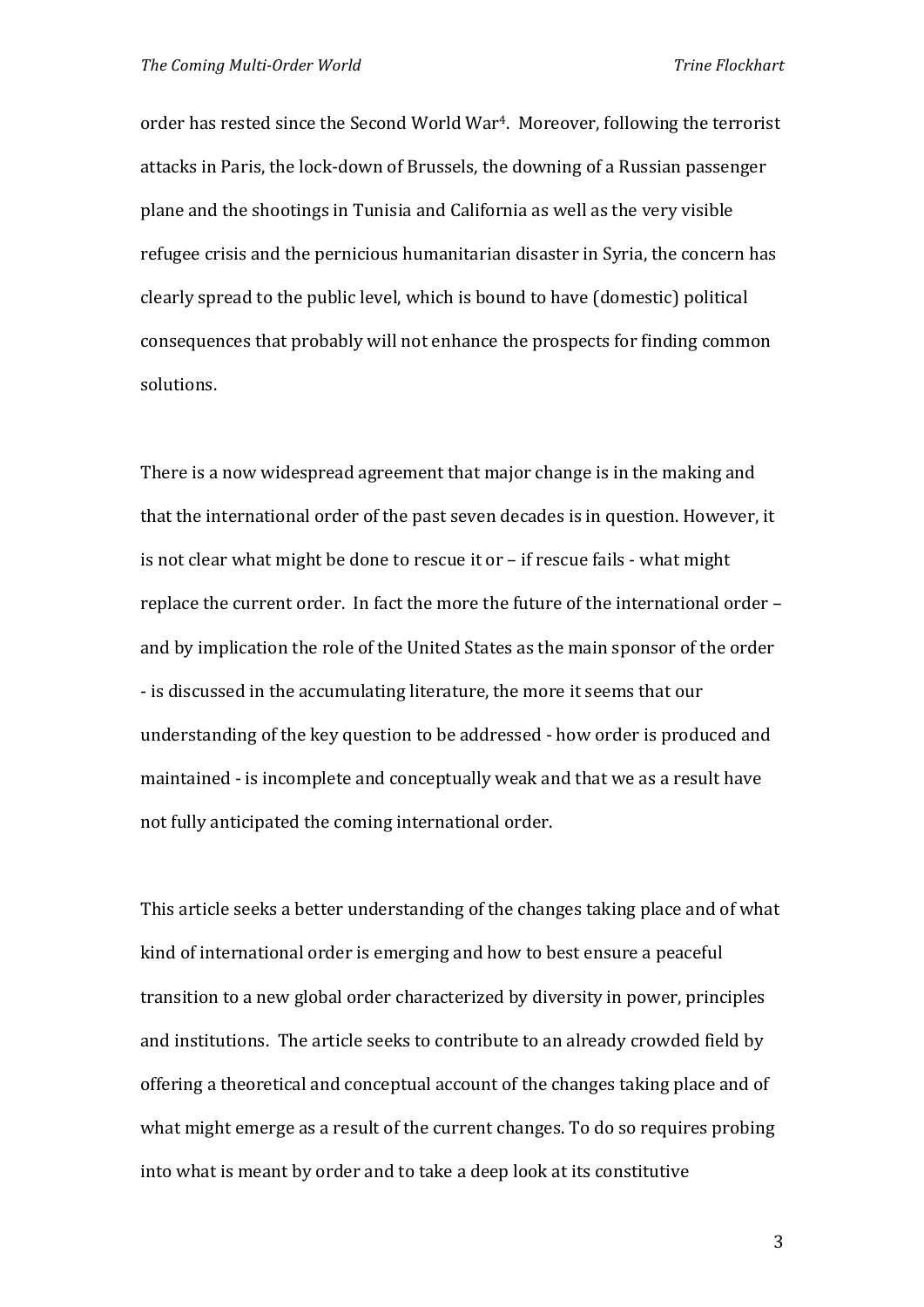components to identify which components of the current order should be, or can be preserved, and which ones need to be reformed or replaced. Moreover, it is necessary to consider what kind of institutions are likely to be able to facilitate continued cooperation in a strategic environment where traditional approaches appear to be faltering. To help in this effort, I revisit English School theory, in particular Hedley Bull's concepts of order, institutions, international system and international society5.

The article is divided into five main sections, starting with a brief outline of three competing narratives on what kind of global order is in the making. Although each narrative contributes with valuable insights, neither is able to offer a complete picture of what kind of international order may result from the current changes, because neither considers fully how – and where ‐ order is constituted and maintained. In the second section, the article turns to a conceptual enquiry into what is meant by order and how and where order is produced and reproduced. I utilize insights from English School theory to differentiate between order as a *condition* characterized by the achievement of three fundamental goals related to life, truth and property and order as an *object* constituted through a set of activities and practices linked to a specific set of values and institutions. The latter is what is often described as '*the* international order', but confusingly it is also functionally equivalent to Bull's key concept ‐ 'international society'. The problem is that the concepts 'order', 'the international order' and 'international society' are difficult to separate, and that the focus in the current debate on 'the international order' appears to actually be about changes in the 'international system' ‐ albeit without a clear distinction being offered between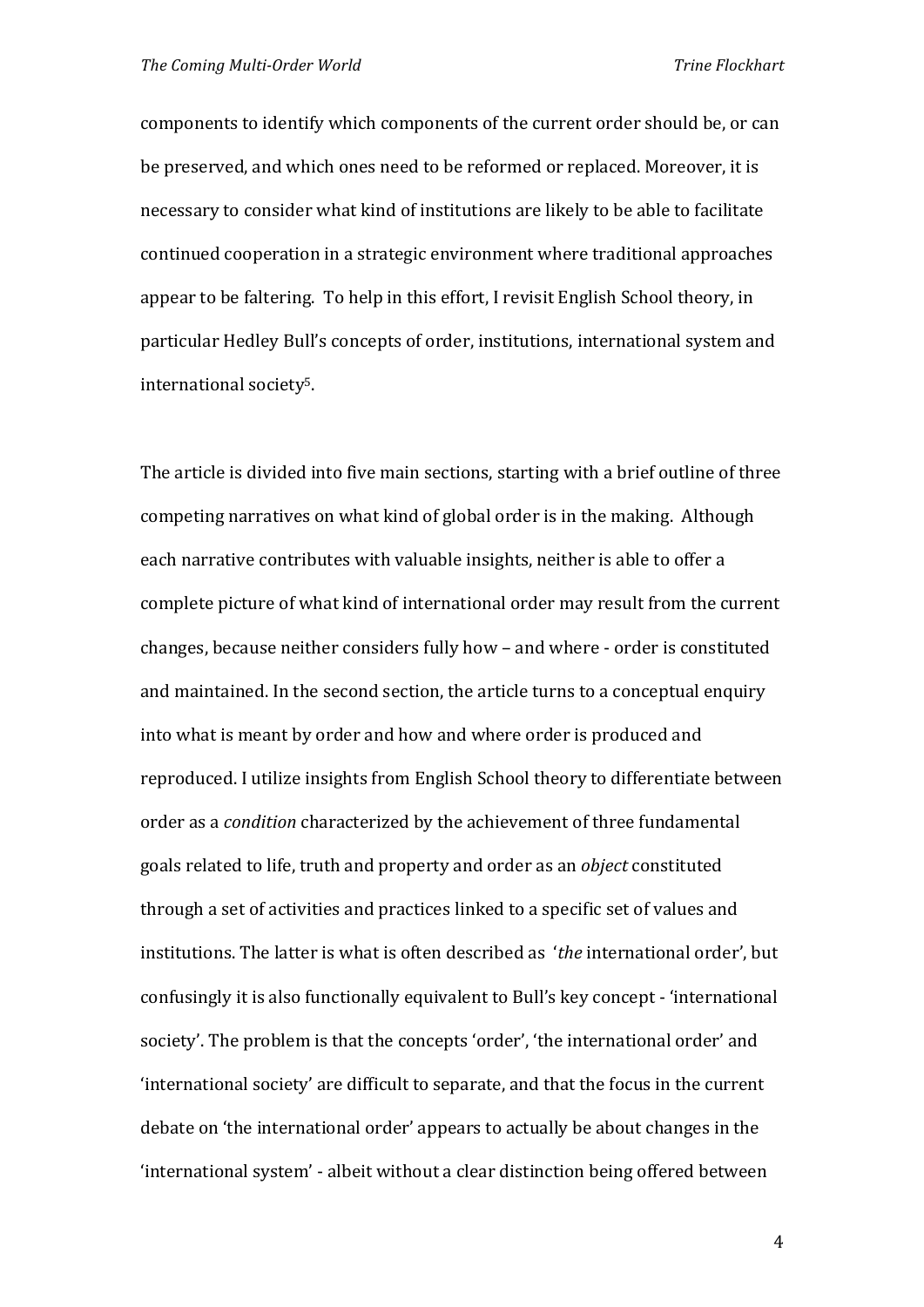system, society and order. I argue that a first step towards clarity on the current process of transformation is a conceptually founded understanding of the distinction between order produced by the international system and order that is produced by international society6.

In the third section I develop an ideal-typical international order allowing me to focus on the components and the constitution of 'international orders' – or international societies. I argue that all orders consist of four constitutive parts and that it is through the constellation and character of all four components that the specific character of 'the international order' is forged. In the fourth section I turn to the character of the international system and its relationship with international society and how the character of orders or societies within the system influence the system. In the fifth section, I demonstrate that the current characteristics of the international system are different from the past international systems of multipolarity, bipolarity and unipolarity and that the next international system is likely to consist of several 'orders' with multiple overlapping and diverging characteristics nested within an overall international system in which a complex network of 'inter-order' relationships will determine the character of the coming 'multi‐order world'. The article concludes that the challenge ahead will be to safeguard the liberal international order, whilst also forging many different and new forms of relationships to manage the coming multi‐order world.

#### **Narratives of emerging order**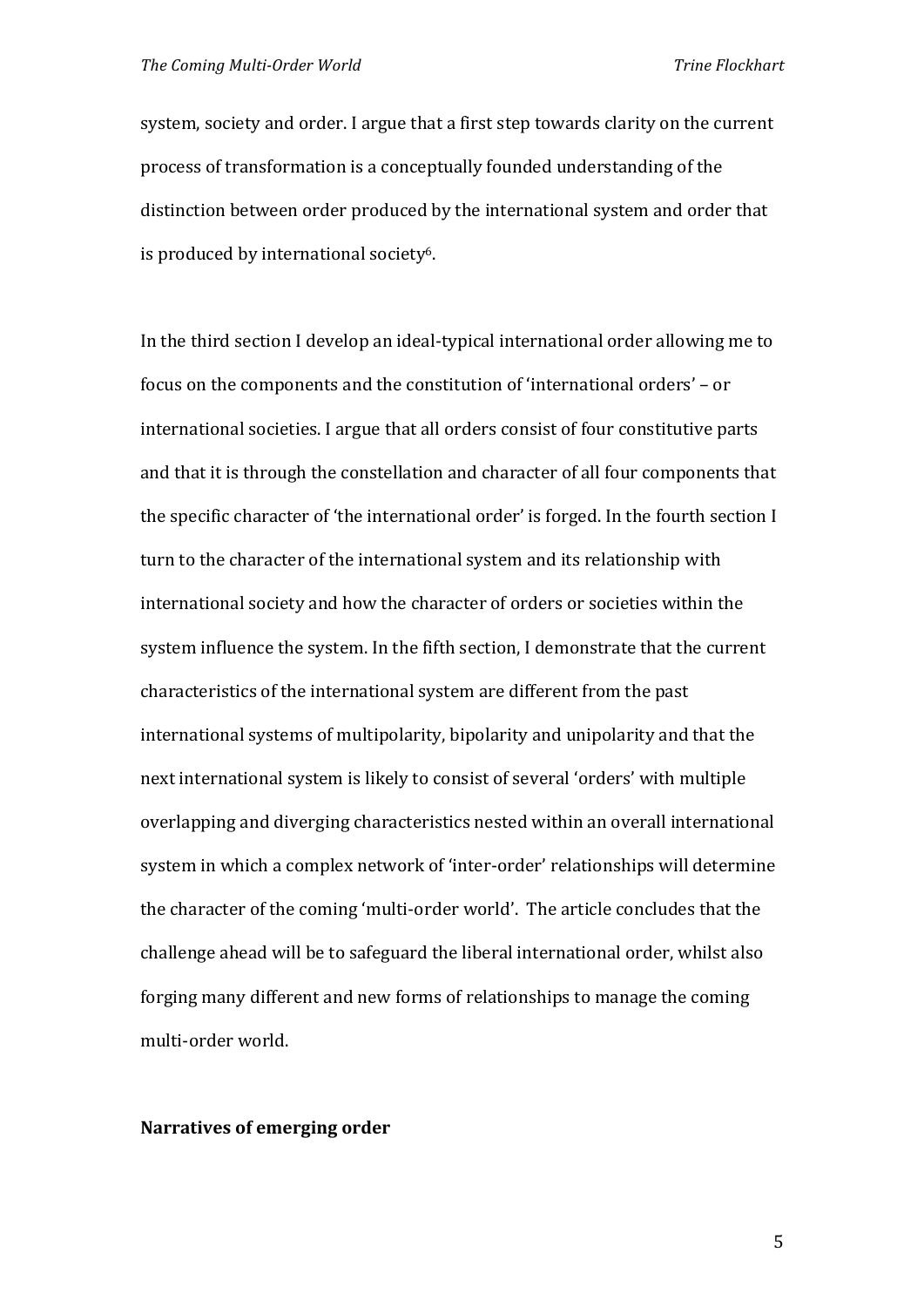The literature on the changing strategic environment and emerging global order is extensive and a full engagement with it is beyond the scope of this article. Nevertheless it is possible to roughly divide the existing literature on the emerging global order into three broad narratives – which I have labeled as a multipolar future, a multi‐partner future and a multi‐cultural future. All three narratives have in common that they focus primarily on the role and future prospect of the current liberal international order and they all anticipate a more diverse international system composed of new and emerging (great) powers. However, they differ on important issues, especially on how order is produced and maintained which leads them to very different interpretations on the future prospects for the current liberal order and on the role to be played by the current leader of that order – the United States. A little polemically one could say that the multipolar narrative harks back to the past, the multi‐partner narrative seeks to extend the present into the future and that the multi-cultural narrative looks to a profoundly different future.

#### *A multipolar future*

The first narrative is probably the most commonly articulated narrative in the media and in policy circles and it is backed up by a substantial scholarly literature. It suggests that we are currently witnessing a return to the kind of balance of power politics that characterized the multipolar system of the 19th and early 20<sup>th</sup> centuries. The narrative starts from the premise that as new powers rise, the unipolar moment<sup>7</sup> is over and will be replaced with global multipolarity<sup>8</sup> in which the relationship between the United States and China is likely to be by far the most important<sup>9</sup>. The narrative emphasizes material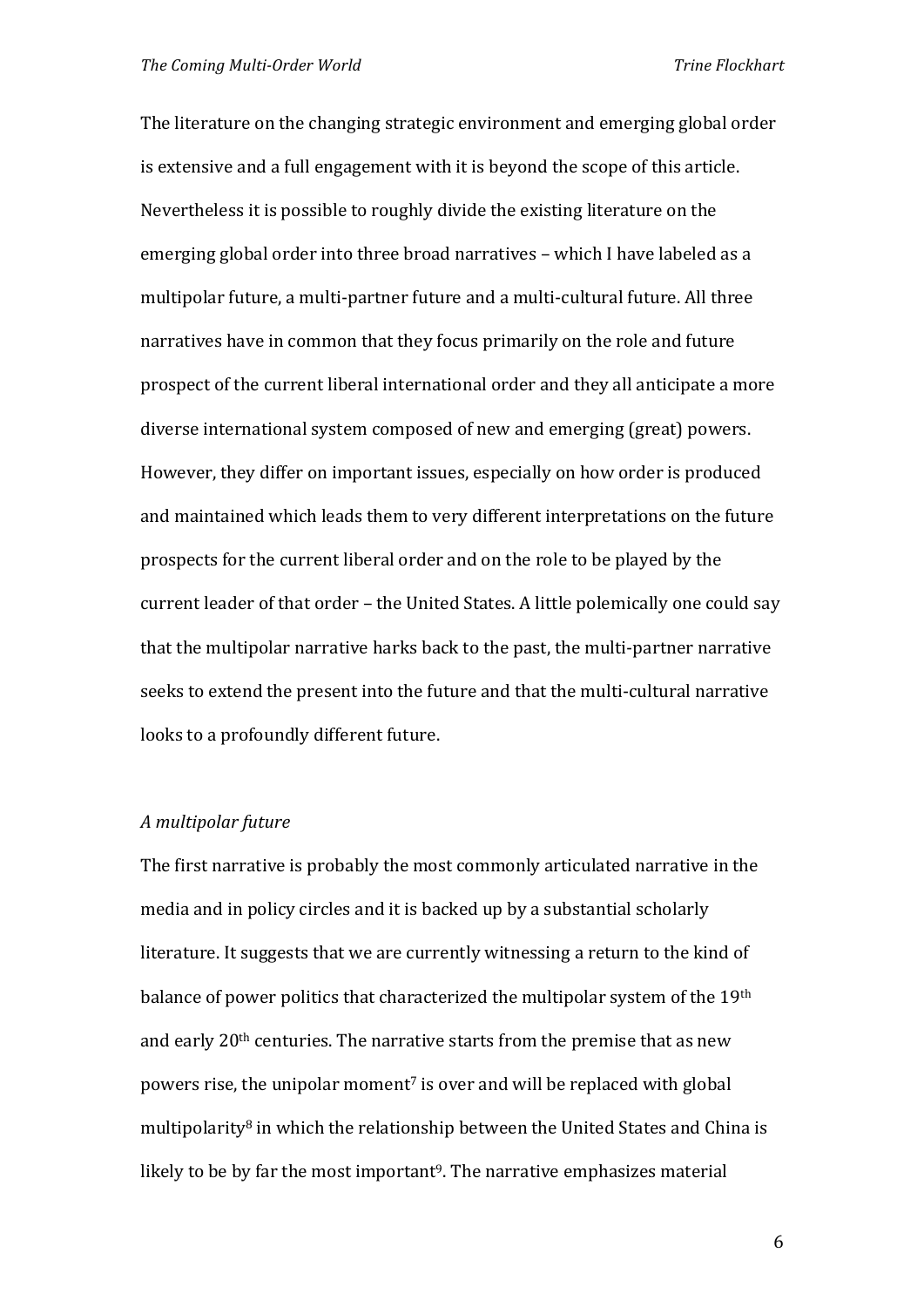capabilities, especially military and economic power, stressing that military power rests on economic strength, which leads to the persuasive argument that as rising powers increase their economic strength, they are likely to also increase their military power<sup>10</sup>. Given the importance of economic power and its link to military power, the rise of China and China's status as the second largest economy therefore receives a great deal of attention<sup>11</sup>.

The narrative is rooted in the realist tradition, which emphasizes the pursuit of the national interest and material capabilities<sup>12</sup> and which sees anarchy and the balance of power as the key ordering principles in an international system that is largely assumed to be moving towards multipolarity. Proponents of the narrative argue that balance of power theory continues to offer a serviceable mechanism for maintaining tolerable levels of order during times of accelerated change 13. However, although proponents of the narrative all emphasize balance‐ of‐power politics and the importance of national interests and although they all see a version of multipolarity unfolding, they differ in their recommendations on how the United States should respond to the altered strategic environment, and by implication, on how they view the prospects of the existing liberal order<sup>14</sup>.

The narrative is split on the question of whether the United States should balance against the rise of competing powers by maintaining its commitment to existing allies, whilst seeking to prevent rising regional powers such as Russia and China from establishing regional spheres of interest, or if the United States should take advantage of its beneficial geographic position and resource self‐ sufficiency and pursue a strategy based on offshore balancing15. In the former,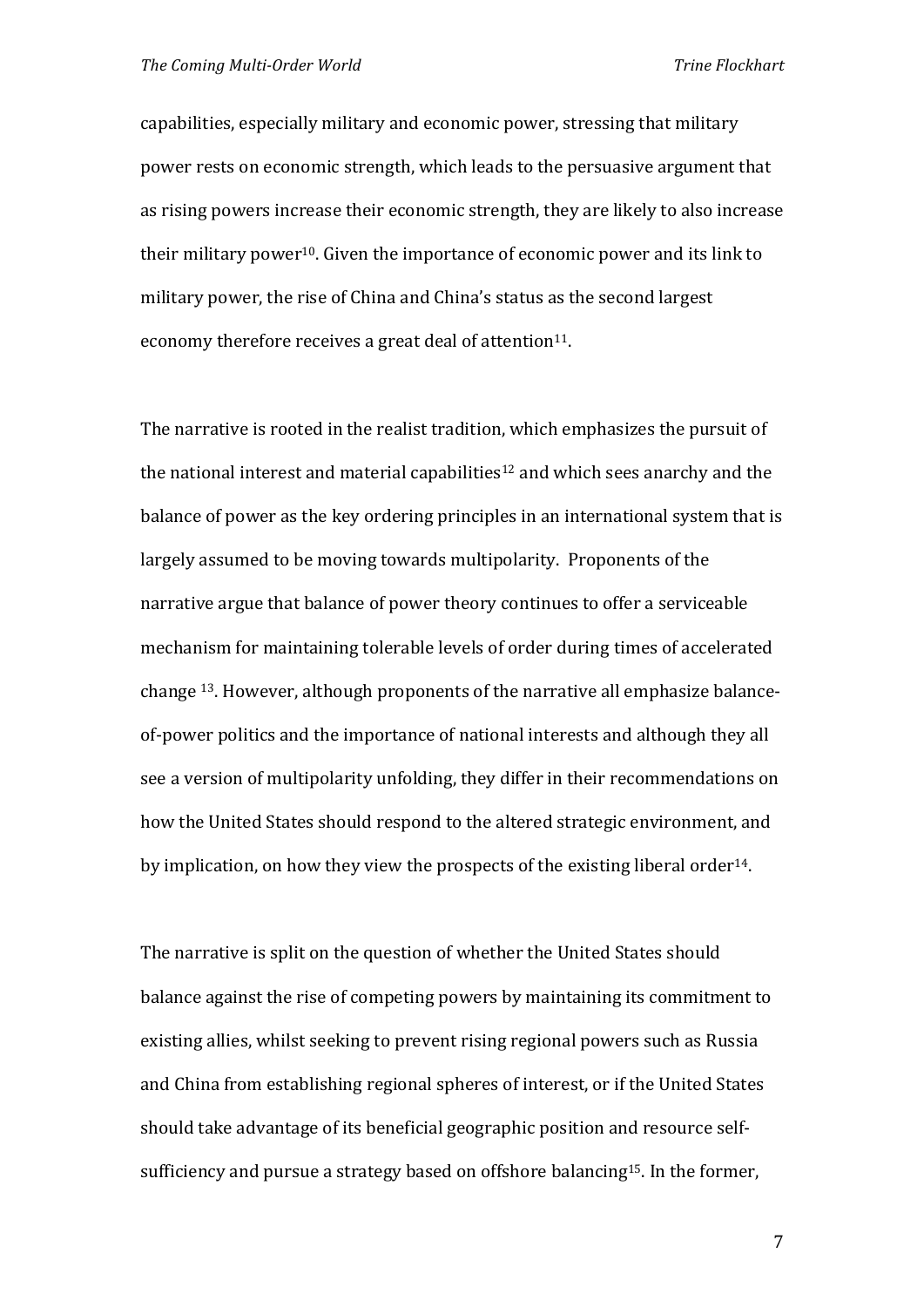the pre‐eminent objective of the US should be to maintain – perhaps even to increase – its power and to balance against rising states in all the traditional ways. In a recent Council of Foreign Relations report, Robert Blackwill, Henry Kissinger and Ashley Tellis argue that Washington needs a new grand strategy towards China that centers on balancing China by revitalizing the American economy, by strengthening the US military, expanding Asian trade networks, controlling China's access to advanced weaponry and military technology whilst implementing effective cyber policies, reinforcing Indo‐Pacific partnerships and energizing high-level diplomacy with Beijing<sup>16</sup>. Depending on the extent of such a policy, it is not far off being a policy of primacy, where the power balance would favour the United States and it certainly advocates the view that 'superpowers do not get to retire' 17.

In contrast, those who favour offshore balancing argue that the United States should disengage from its extensive military commitments, and that the policy of liberal hegemony and active engagement pursued since the end of the Cold War has proved to be an expensive and counterproductive grand strategy, which has made the United States the center of political attention, produced anti‐ Americanism, and precipitated balancing against the United States<sup>18</sup>. With the changes currently underway in the international system, the grand strategy of liberal hegemony, is likely to be even more expensive and even more counterproductive. Proponents of offshore balancing therefore argue in favour of restraint and that the United States should make use of its beneficial geographic position and strong naval capacity to focus on its own defence and its own society19. Ian Bremmer presents the case as 'putting an end to our prohibitively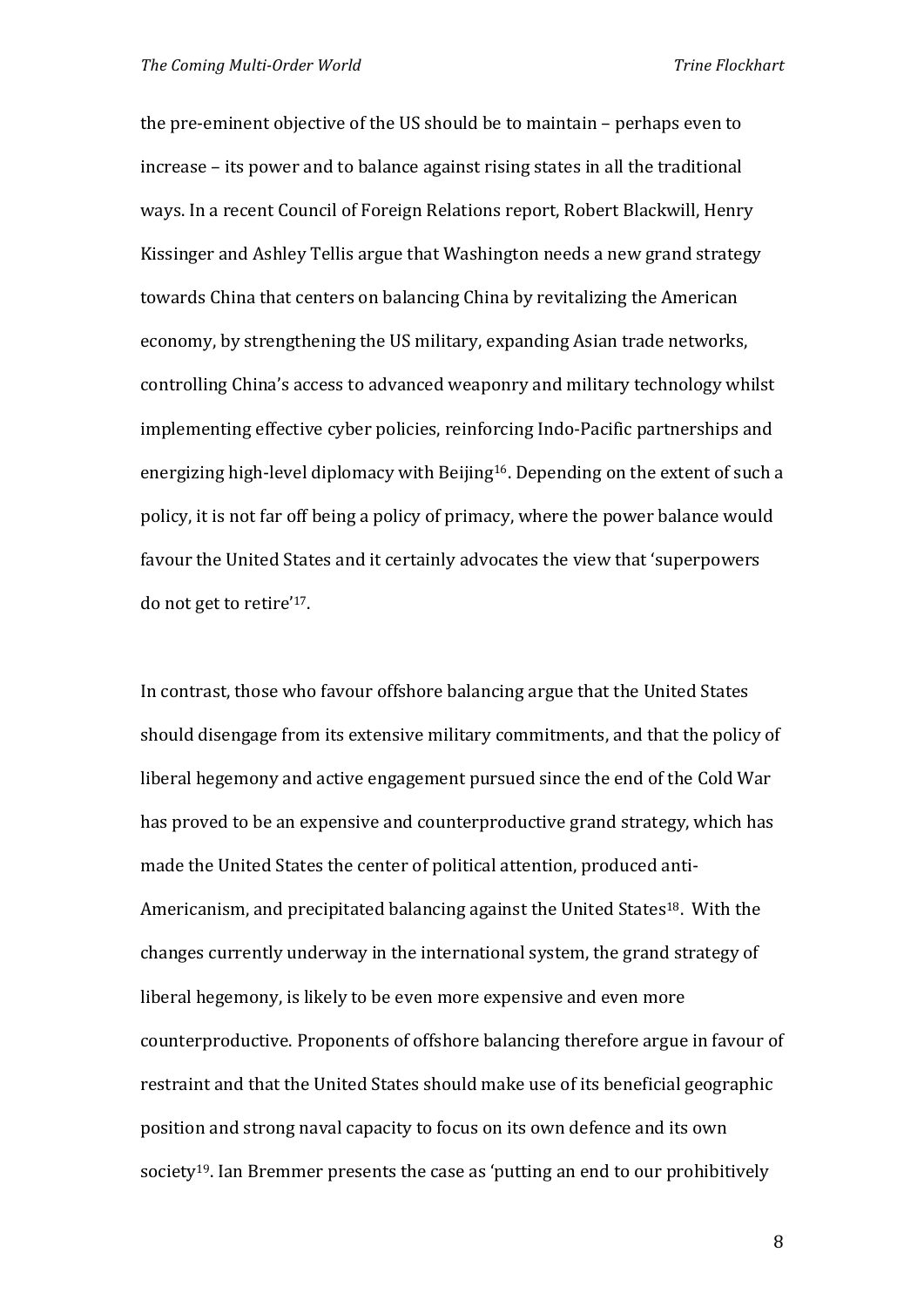expensive superhero foreign policy' and 'instead of throwing money at other people's problems' start to 'invest more money more wisely in American education, rebuild our infrastructure, care for our veterans and all those who need help here at home'20. Such a policy would no doubt be politically persuasive amongst a public that after two exhaustive wars has grown tired of shouldering the cost of 'policing the world'. Not surprisingly therefore, the policy is gaining ground and certainly has appeal at the public level. The strategy rests on the belief that it makes no sense to take on unnecessary burdens or to allow allies to free-ride on the generosity of the United States and that in any case, only a few areas of the globe are of strategic importance to the United States<sup>21</sup>. However, although offshore balancing is very different from the balancing against China strategy, both visions of the future international order are part of the same narrative, as they both see the emerging strategic environment as one of multipolarity and a return to past practices of power politics and as they both reject that the fundamental nature of international politics has altered in any significant way<sup>22</sup>.

#### *A multi‐partner future*

The second narrative accepts that the rise of new powers will affect the coming international order but it disputes that the rise of other powers will result in a return to traditional power politics. The narrative is most closely associated with liberal internationalism – in particular the form of liberal hegemony advocated prominently by G. John Ikenberry in *Liberal Leviathan<sup>23</sup>.*  In policy circles the narrative has most clearly been articulated when then Secretary of State, Hillary Clinton argued that the international order of the  $21<sup>st</sup>$  century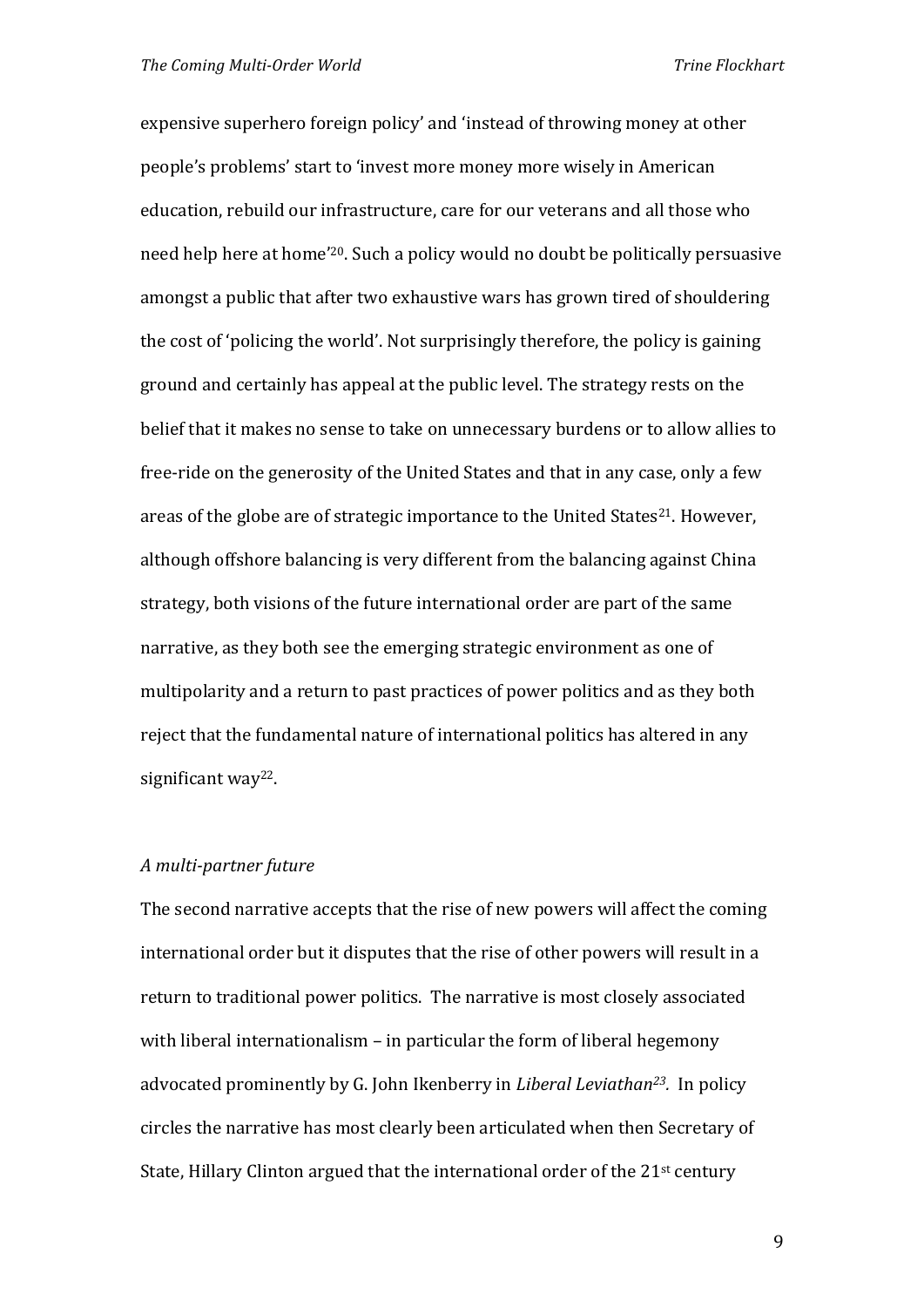would be a 'cooperative architecture' in a 'multi‐partner world' rather than a 'multipolar world'24.

Proponents of the multi‐partner narrative stress that America remains an enduring power and it maintains that the United States share more interests with other powers than the multipolar narrative suggests<sup>25</sup>. Nevertheless – and rather surprisingly - the multi-partner narrative shares considerable common ground with those in the multipolar narrative arguing in favour of balancing against China. This is because both maintain that the United States cannot withdraw from its global responsibilities and because both assume the continuation of American leadership and active engagement. However, the similarity between the two is lessening as the 'primacy balancers' continue to emphasize balance of power and American hegemony as the key ordering principles, whereas the multi‐partner proponents acknowledge that the ordering principle in the coming international order cannot be liberal hegemony, but must increasingly be based on partnership diplomacy<sup>26</sup>. In addition, the multi-partner narrative emphasizes the importance of institutions, rules and multilateralism as essential for maintaining international order. For this reason they attach considerable importance to the institutional framework established in the aftermath of the Second World War although they acknowledge the need for reform of the existing institutional architecture.

The multi-partner narrative accepts that change is taking place at a rapid rate and they accept that many (Western) multilateral institutions are in crisis, but they remain optimistic that a reformed version of the current order can be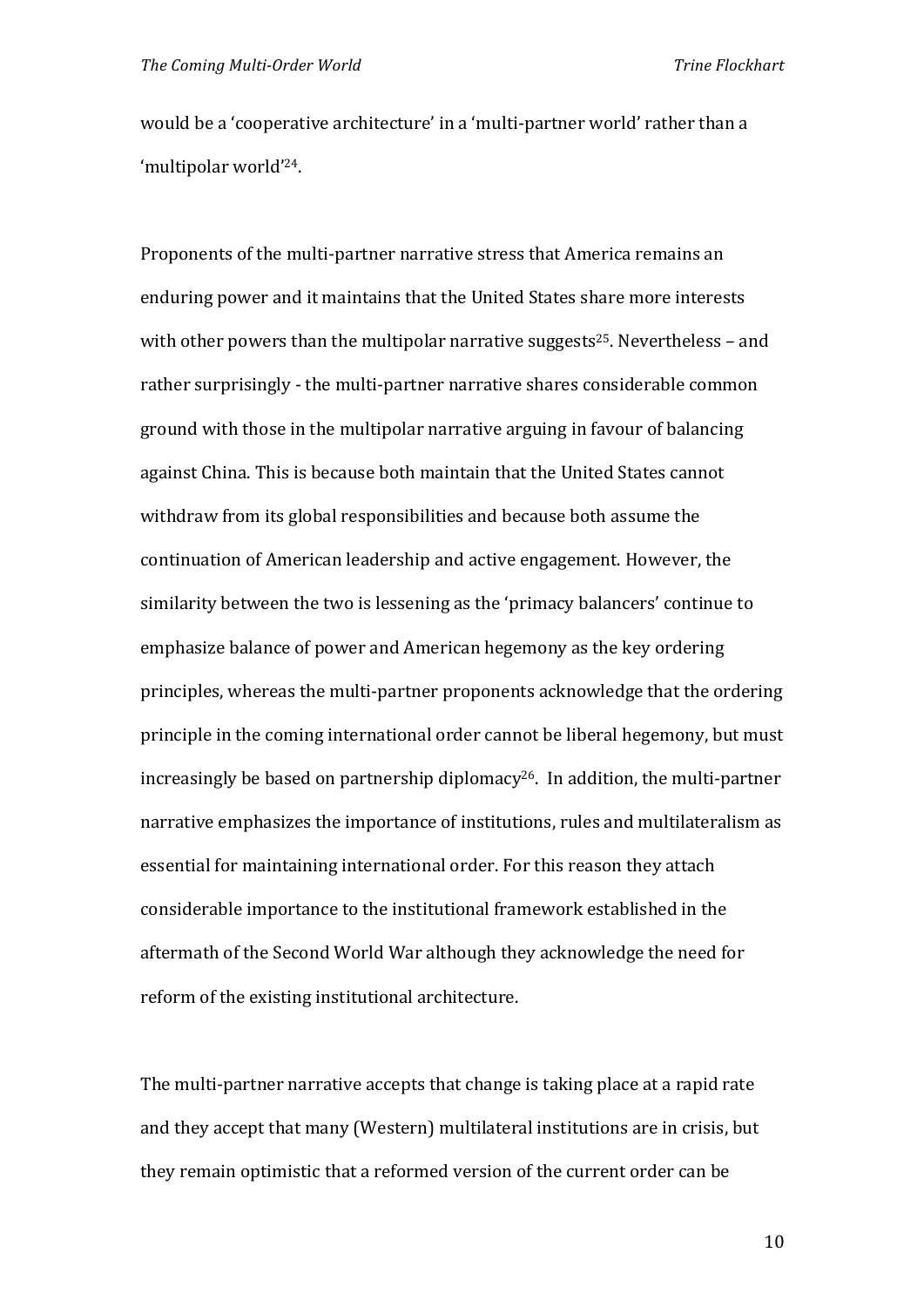maintained in an altered strategic environment and that the soft power of the order's founding (liberal) ideas will continue to constitute magnetism to emerging democratic powers. Proponents of the narrative such as John Ikenberry and Bruce Jones argue that the United States will remain the leader of the order for the foreseeable future, although the United States will have to adapt its leadership to the new realities<sup>27</sup>. The crisis of liberal order is not a crisis of liberal internationalism, but is rather a crisis of authority brought on by the successful rise of new powers – in many cases achieved through liberal order – which are now eroding the existing governance arrangements of the order. More states are now seeking voice and authority in the operation of the system, which means that the ordering principle of hegemony must now be changed – partnerships, soft power and reform of the (old) institutions is the way forward for maintaining liberal order in the future28.

The multi-partner narrative is certainly more optimistic than the multipolar narrative. It bases its optimism on the belief that the current liberal order is highly resilient, able to adapt and open and easy to be joined by new rising powers that wish to align with the current liberal order<sup>29</sup>. Moreover, proponents of the multi‐partner narrative reject that liberal internationalism is culturally specific to the West, but argue that it is simply a way of organizing the world<sup>30</sup>. The 'multi‐partner narrative' therefore seeks to extend the present into the future although it also accepts the necessity of adapting and repairing those aspects of liberal order that are currently acknowledged to be in crisis and which have clearly failed to deliver on the liberal promise of freedom and prosperity.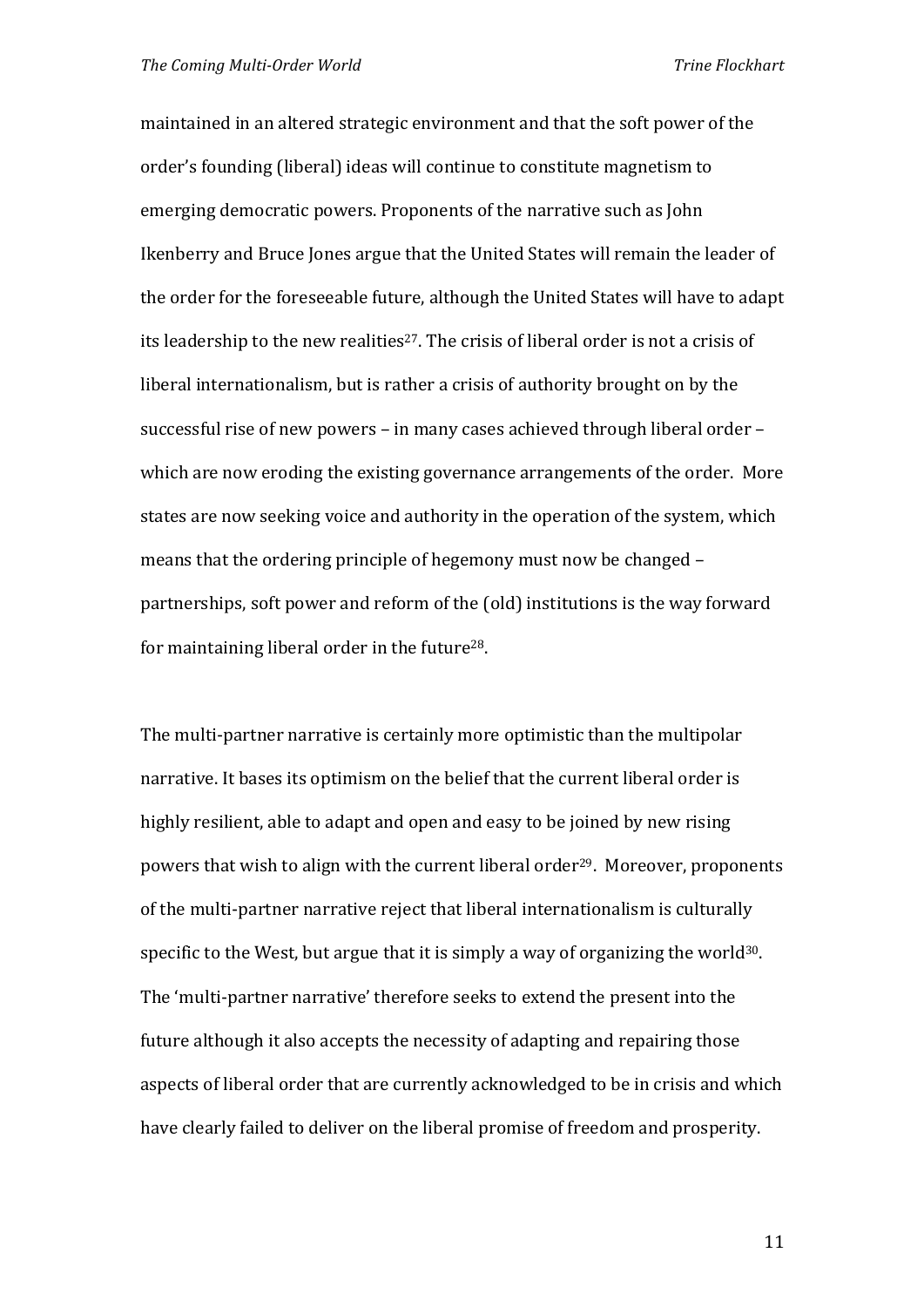#### *A multi‐cultural future*

The third narrative is much more diverse and multifaceted than the two previous narratives. The narrative is difficult to pinpoint exactly because it anticipates a world that is marked by diverse regional sub-systems and which is at once globalized, diversified and localized $31$ . It is not possible to locate the narrative in a particular theoretical approach except that the proponents of the narrative are more sensitive to history and cultural specificities and view liberalism and liberal order as a product of social and economic conditions that were unique to Europe and to the 'new world' initially populated by peoples of primarily European descent. Common to the proponents of the narrative is a more historical and cultural approach seeking to understand the developmental trajectories and social and economic forces and emphasizing the importance of culturally specific identities and the resultant different views on political legitimacy, the nature of sovereignty, the rules of international trade and the relationship between state and society32.

One of the most prominent examples of the multi‐cultural narrative is Charles Kupchan's *'No Ones World'*. Kupchan argues that the West is loosing not only its material primacy as new powers rise, but also its ideological dominance<sup>33</sup>. In Kupchan's view Asia is likely to be the main beneficiary of the ongoing global changes, but even so it is doubtful that any country, region or model will dominate the next world. The emergent international system will be populated by numerous centers at different stages on their way to multiple versions of modernity and so will belong to no one in particular<sup>34</sup>. Kupchan argues that the development of the Western liberal order is the result of a specific journey to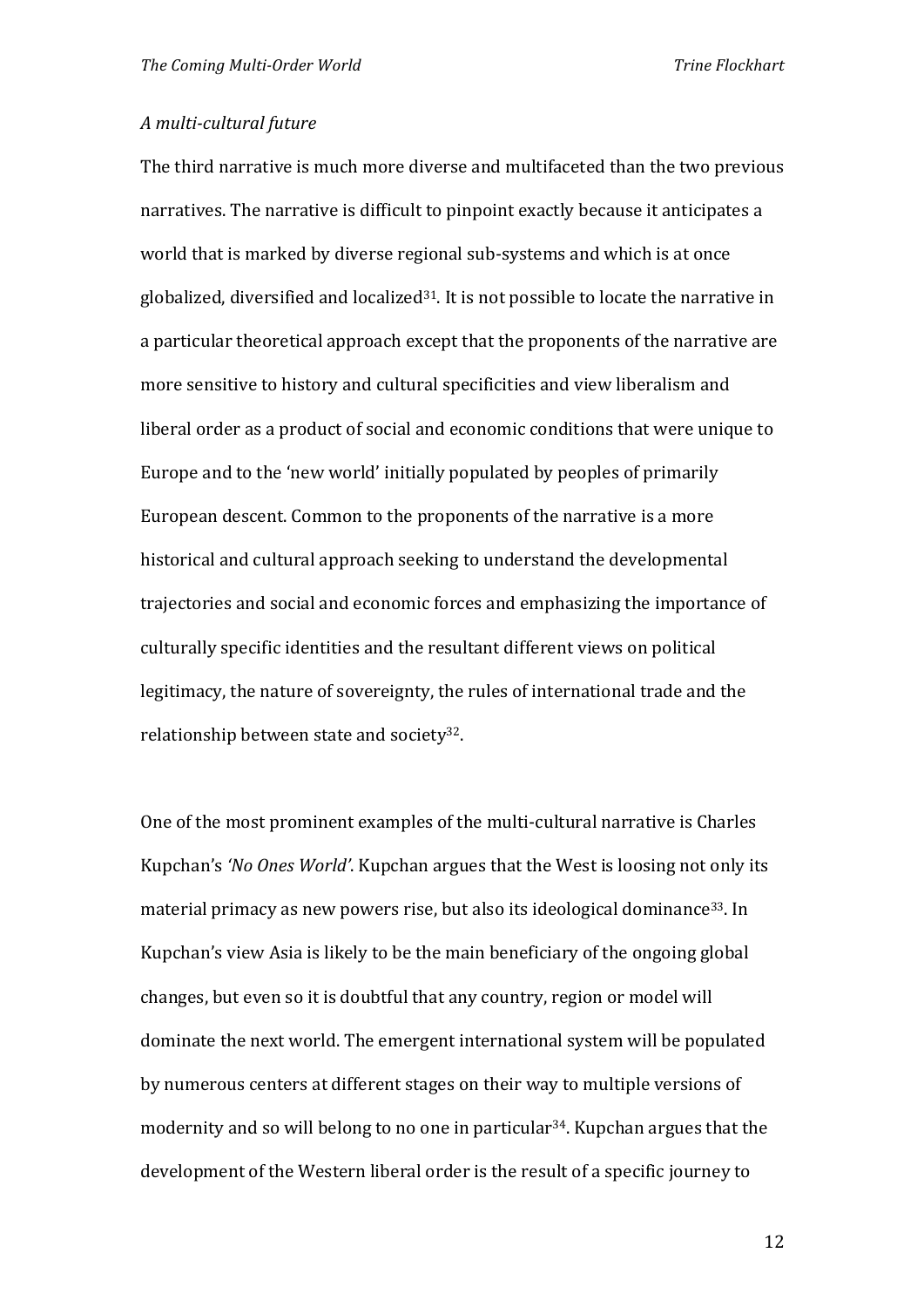modernity, which has resulted in three defining features: liberal democracy, industrial capitalism and secular nationalism35. The problem is that these defining attributes of the West cannot be assumed to be the defining attributes of developing regions and rising powers, which will have major implications for order‐making at the global level. The challenge in 'no ones world' will be to establish a global consensus on the fundamental terms of a new order and to manage the peaceful transformation towards it – yet doing so will have to take place across culturally dividing lines 36.

Amitav Acharya also sees a world in which Western hegemony is at an end and dominance by any single power is over 37. Acharya suggests that the American‐ led order is in the process of being replaced with a 'multiplex world' –a world of diversity and complexity, a decentered architecture of order management featuring old and new powers with a greater role for regional governance linked together by networks and institutions<sup>38</sup>. The multiplex position implies two possible approaches to order: a global concert model and a regional world model<sup>39</sup>. The concert model assumes that the great powers will have a special responsibility in the management of international order, where the United States will continue to play a critical role albeit sharing its power and authority. The regional model assumes a greater role for new regionalism utilizing regional institutions such as the EU and ASEAN to manage international challenges such as climate change, humanitarian assistance, intervention and financial cooperation. However for the model to work, cooperation at the regional level must be complementary to the UN system, which in turn necessitates reform of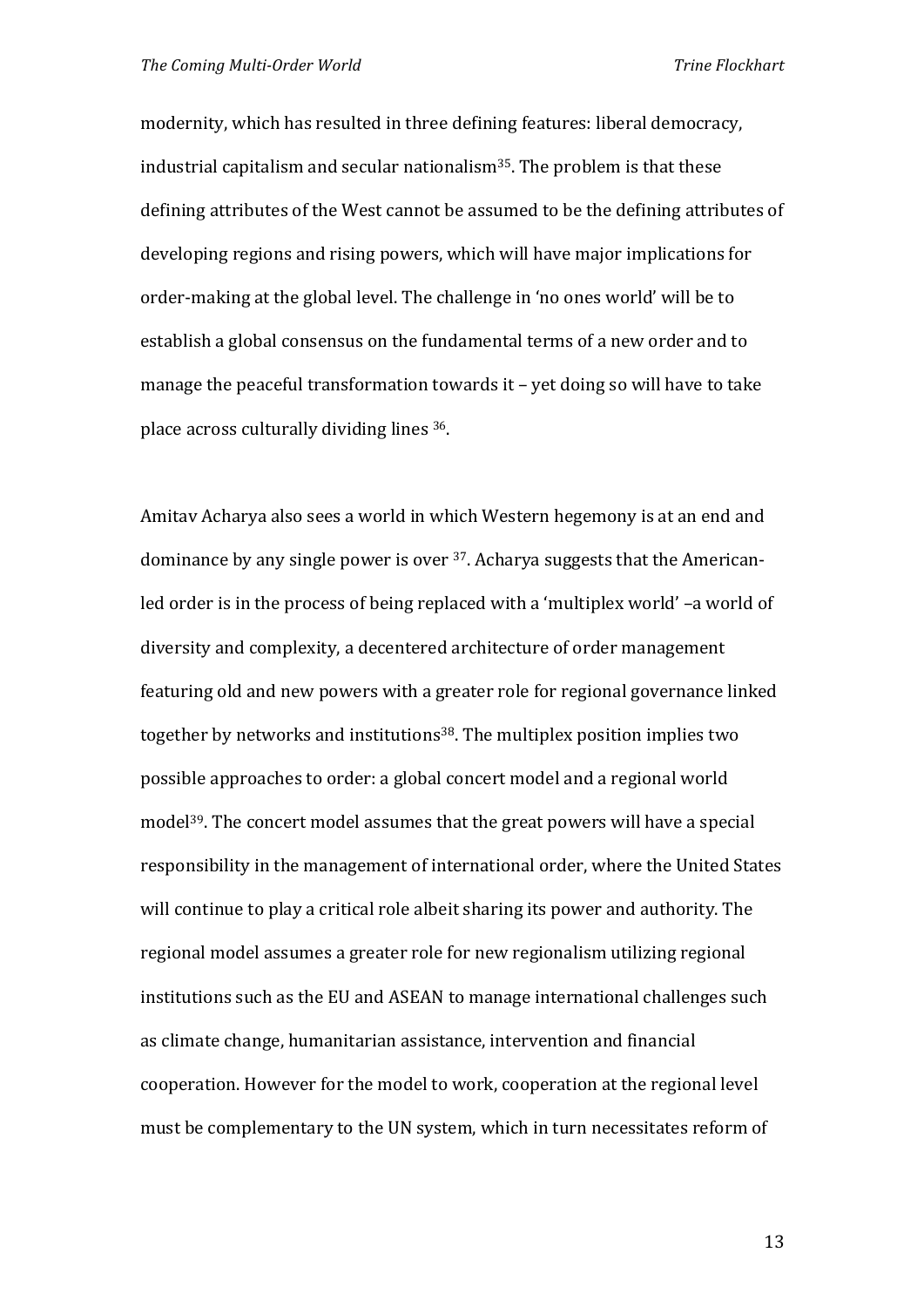the global institutions<sup>40</sup>. If managed correctly Acharya argues that regions could acquire the role as building blocs of world order<sup>41</sup>.

Where Kupchan and Achyrya emphasize emerging differences, Buzan and Lawson point out that at the same time as power admittedly is becoming more diffuse the degree of ideological difference among the leading powers is shrinking, as nearly all states now adhere to a form of capitalism<sup>42</sup>. However, despite the growing convergence in the economic sphere, they acknowledge the existence of a wide span of governance structures, suggesting that the challenge ahead is how to manage relations between diverse modes of capitalist governance in a system they describe as 'de‐centered globalism' in which no single power – or cluster of powers – is preeminent<sup>43</sup>. Buzan and Lawson stress four principles of decentered globalism; global non‐hegemony; responsible great powers; regionalization alongside globalization; and that shared fates mean common security. Provided that these four principles can be adhered to, which the authors acknowledge is not without question, a new international society<sup>44</sup> based on the principles of decentered globalism could offer the prospect of managing competition between integrated but diverse models of political economy45.

What the different proponents in the multi-cultural narrative have in common is that they all foresee the replacement of American/Western hegemony with a more de-centered or polycentric system and acceptance that the US in particular and the West more generally will need to get used to the fact that the vision of the universalization of liberal values is wishful thinking. They all see an emerging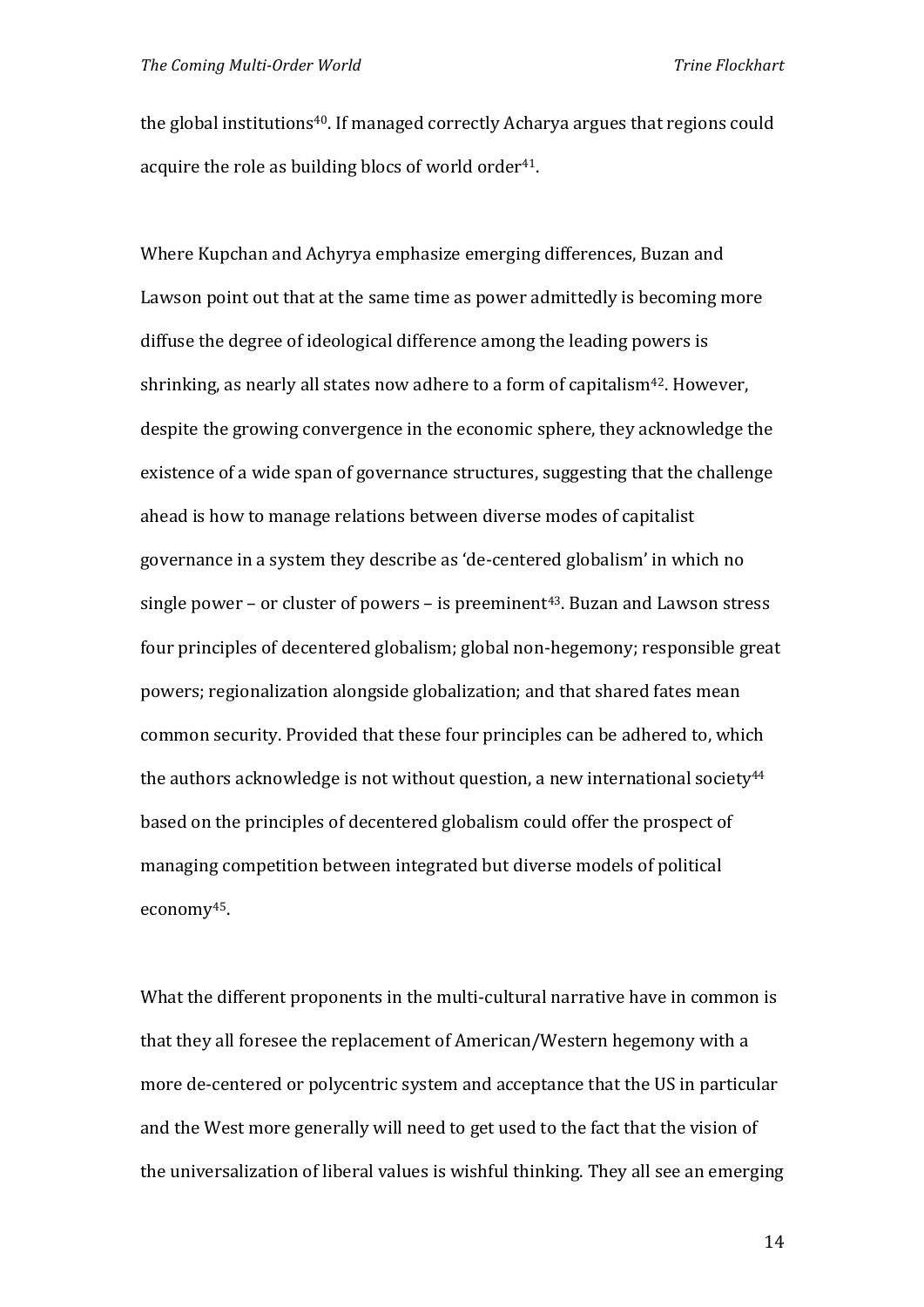global order characterized by diversity and diffusion of power, of crisscrossing and overlapping multiple forms of relationships and of many different forms of domestic governance and organizational practices. The multi‐cultural narrative agrees with the multi‐partner narrative that the challenge ahead will be to facilitate global cooperation across dividing lines to address collective security problems such as climate change, crime, trade, migration and arms control46, but they do not share the optimism that such cooperation can be forged according to Western principles, nor that rising powers – either democratic or autocratic – can be enticed into the current liberal order. Liberal order, they maintain, is a culturally specific construct and not 'just' a way of organizing the world. The order-making principles in the multi-cultural narrative are similar to the ordermaking principles in the multi‐partner narrative, but with the important difference that they do not anticipate the degree of Western leadership the multi-partner narrative seems to rely on, and they acknowledge to a much greater degree the importance of regional institutional frameworks and culturally specific governance arrangements whilst questioning whether the existing institutional architecture can muster a workable level of legitimacy across the growing diversity.

Although each of the three narratives capture important qualities of the current changes and challenges, the problem of anticipating what lies ahead in global order is that although each narrative points to plausible futures, neither fully captures the complexity of order‐making in a rapidly changing world. Without a conceptual understanding of order and how order is produced and reproduced each of the three narratives will remain 'opinions' on what lies ahead, which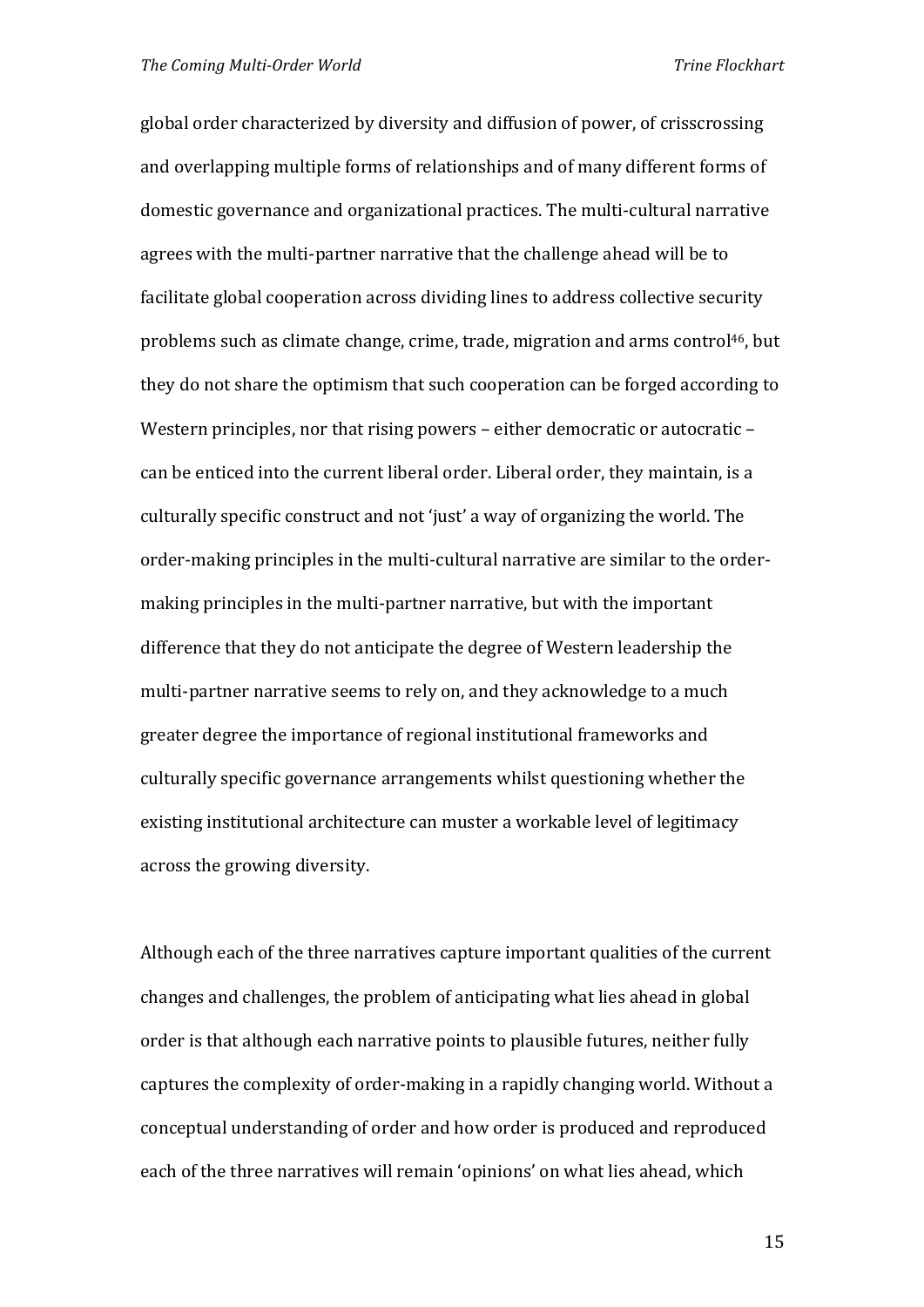essentially require a choice between different ordering principles without first having spelt out how order is produced. In the following the article will turn to the more conceptual question of how to understand order and how it is constituted and maintained.

#### **International order and international society**

Hedley Bull wrote an entire book about order in word politics, which to this day remains perhaps the most authoritative statement on the topic, although it also left many important questions of relevance for this article unclear or unanswered<sup>47</sup>. Bull's contribution to our understanding of order was nevertheless groundbreaking and his concept international society and the role played by primary institutions in facilitating order may offer the current debate on the changes in the liberal international order/international system additional clarity and nuance.

To Bull order is a particular kind of social pattern of human activity to facilitate the achievement of three elementary and universal goals of social life related to life, truth and property. A recurrent theme in Bull's work is that without some minimum realization of security against violence, a shared acceptance of the sanctity of promises and of the stability of the possession of property, order in international politics would not be possible<sup>48</sup>. English School theory assumes a sense of common interest in these elementary goals of social life<sup>49</sup> and the establishment of rules to ensure behavior that encourages the realization of the goals and institutions that make these rules effective<sup>50</sup>. The institutions that are emphasized by Bull as essential for producing and maintaining order are the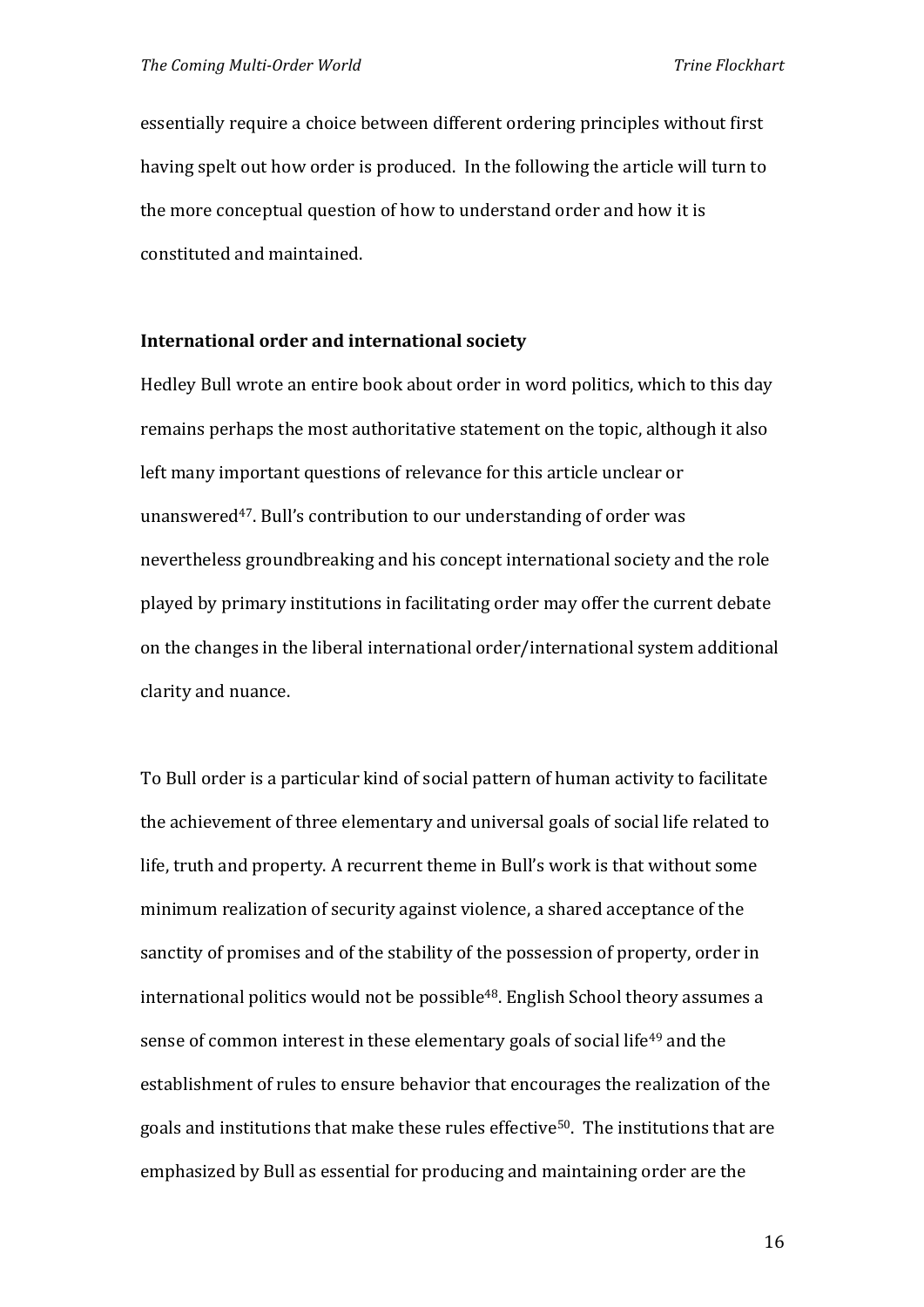balance of power, international law, diplomacy, war and great powers, although other institutions might also be relevant. It is through these primary institutions that shared practices and international organisations and regimes (secondary institutions) emerge which may contribute towards the realization of the three elementary goals of social life and hence to produce order. It is this shared understanding and acceptance of shared rules and practices that now appear to be in question.

One of the most important contributions of Bull, and the English School more generally, is the proposition that order may be found at three different levels: the international system; international society and world society<sup>51</sup>. In the classic English School distinction, the international system is described as 'when two or more states have sufficient contact between them and have sufficient impact on one another's decisions to cause them to behave – at least in some measure – as parts of a whole'52. A society of states on the other hand exists 'when a group of states, conscious of certain common interests and common values, form a society in the sense that they conceive themselves to be bound by a common set of rules in their relations with one another, and share in the working of common institutions'53. Barry Buzan offers a more concise definition of international society as 'the institutionalization of shared interests and identity amongst states and the creation and maintenance of shared norms, rules and institutions among them'54. Whether Bull's or Buzan's understanding of international society is preferred, it seems that the liberal international order is a textbook example of an international society. In that sense the *condition* of order as the achievement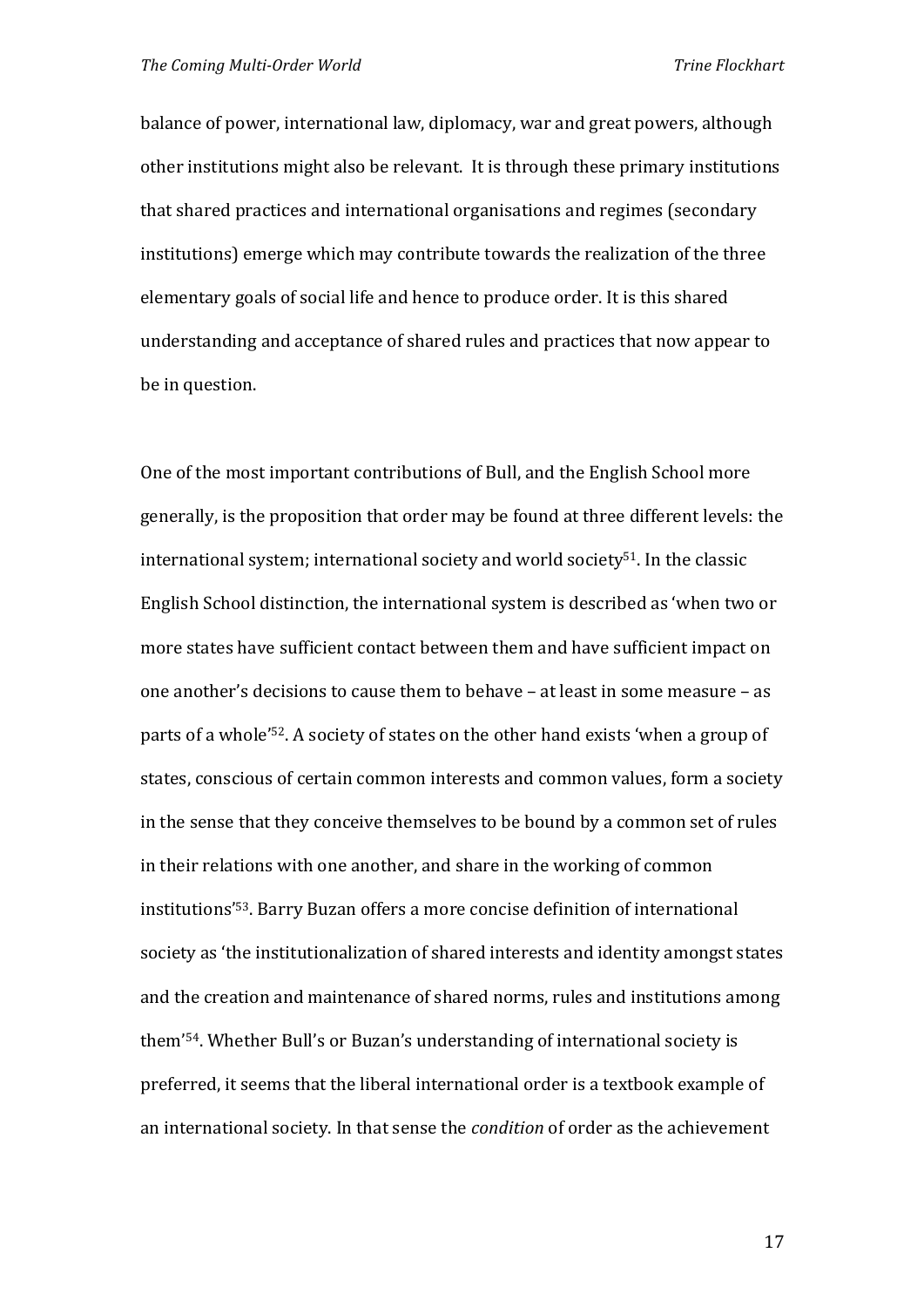of the three fundamental goals is to be found through the *object* as in *the* international order.

Although English School thinking is built around the triad of 'international system', 'international society' and 'world society', it is clear that Bull thought that order would most likely be produced at the international society level, and that the place to look for how order is produced is in the shared interests and identity, norms, rules and institutions of the international society/order. This is indeed a logical consequence of his definition of order, which placed considerable importance on the role of rules and institutions – neither of which figure in the definition of an international system. However, with the expansion of the liberal order to a near global reach and as a result of the long reign of liberal order's common rules and institutions such as sovereignty, diplomacy, international law, balance of power, great power management and war – as well as the complex system of derivative and secondary institutions that has been established over the years, it has become difficult to make a clear distinction between institutions that can be attributed to the liberal international order/society or institutions that are systemic attributes. Clearly if Bull's definition of system is accepted, the institutions that play such a prominent role in international politics are a part of the international society – the liberal international order ‐ rather than systemic attributes related to bipolarity, unipolarity or multipolarity.

The article will now turn to look more closely at the constitutive elements of international societies and at the relationship between international society and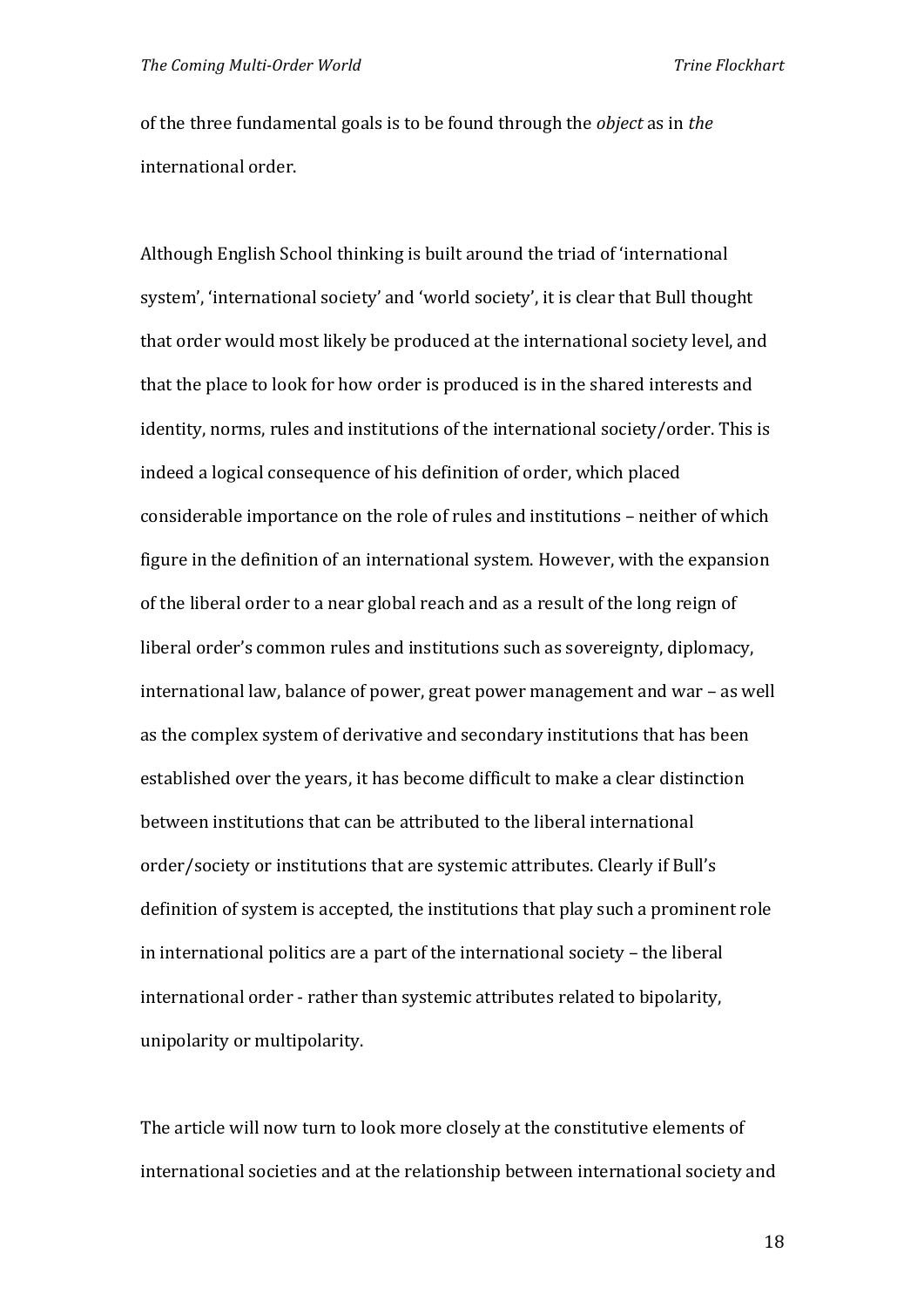international system and how the two have developed and been deeply intertwined over the past two centuries. Doing so requires first a development of an ideal‐type international society/international order.

#### **Ideal‐types of international orders**

The three narratives outlined at the start of this article each identify different forms of change and different challenges to what is essentially the same international order in the same strategic context or international system. Yet, although each narrative provides important observations and each point to plausible futures, none of the three narratives seem to be describing the same phenomenon. Of course different interpretations of the same phenomenon is entirely possible given the complexity of the issues and the wealth of empirical data available for interpretation and may simply reflect different political and theoretical standpoints. However, it is also possible that each narrative have a valid point but that much like the blind men trying to describe an elephant by touching different parts of it, they are 'feeling' different parts of an overall process of change that is difficult to grasp in its entirety. In this section, the article will therefore look at the individual constitutive parts by setting up an ideal-typical form of international society<sup>55</sup>. Having an ideal-type international society should provide a starting point for a better understanding of the many forms of change that seem to be taking place in the current liberal international order – and perhaps in the international system ‐ and a better idea of where those changes may lead.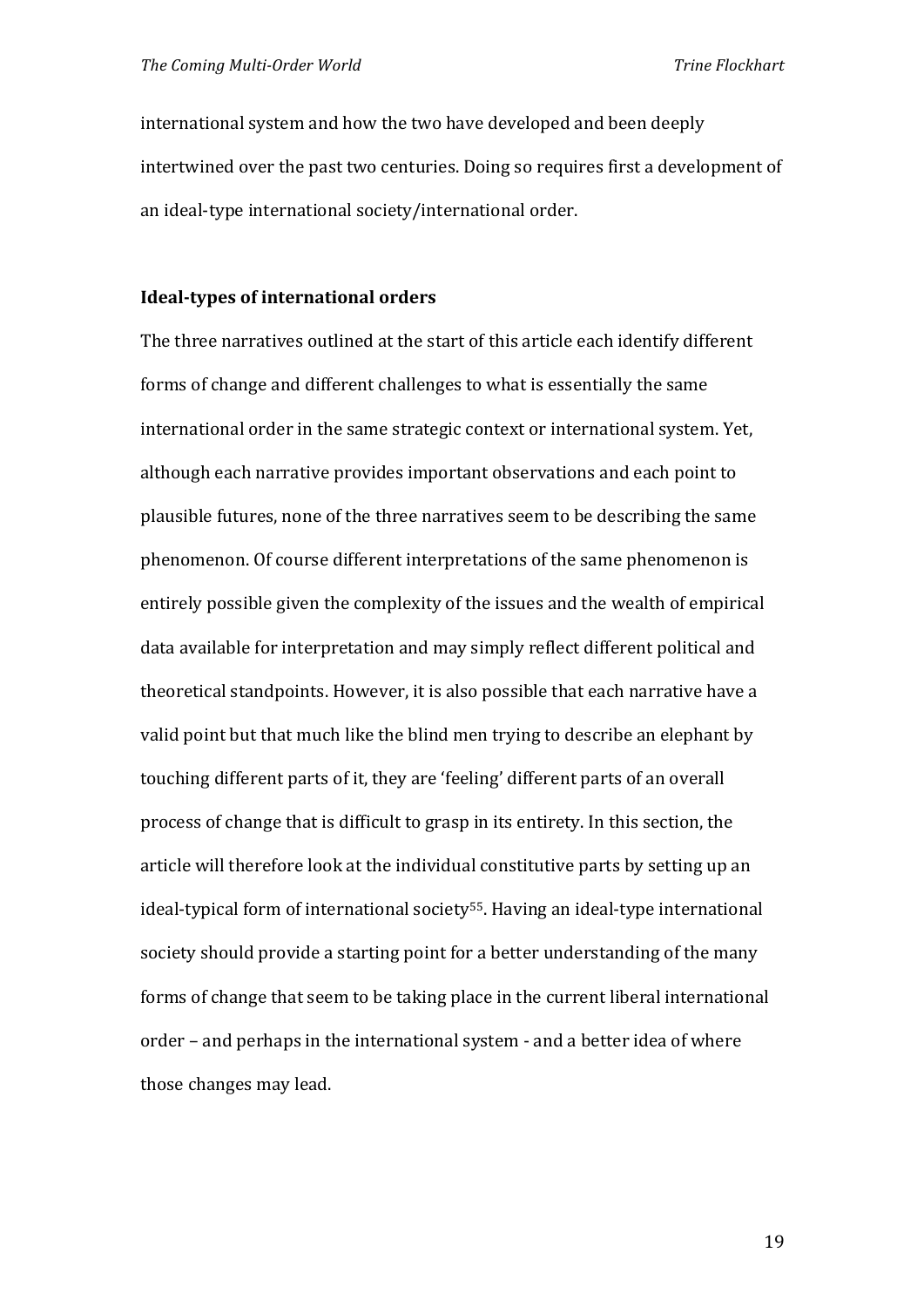Bull's understanding of order and international society was the result of conversations in the British Committee stretching back to the early 1960s56. From this long conversation many different nuances appear and disappear and it is sometimes difficult to get a clear picture of the precise argument. Moreover contemporary English School theory is at the beginning of new debates about types of international societies and debates about some of the constitutive parts of international society such as the relationship between system and society, the definition of primary institutions and the identification of new ones, the importance of identity and the possibility of typologies of international societies<sup>57</sup>. Much work still needs to be done and space within the confines of a short article do not allow for the depth of enquiry that a full engagement with the issues at hand would require. What follows is therefore a brief sketch and an invitation to further research on the possibilities emerging from the starting point of the ideal‐typical international society/order developed here.

In its most basic form an international society – or an international order – may be understood as a cluster (or club) of sovereign states or nations with shared values, norms and interest, expressed through a number of institutions both primary ones that are informal and evolved (rather than designed) and performed through fundamental and durable shared practices and secondary ones that are formal and designed and which perform specific administrative and regulative functions<sup>58</sup>. The primary institutions have traditionally included balance of power, diplomacy, international law, great power management and war, but the number of institutions that could be included is potentially infinite. Moreover it is entirely possible to imagine an international society/order with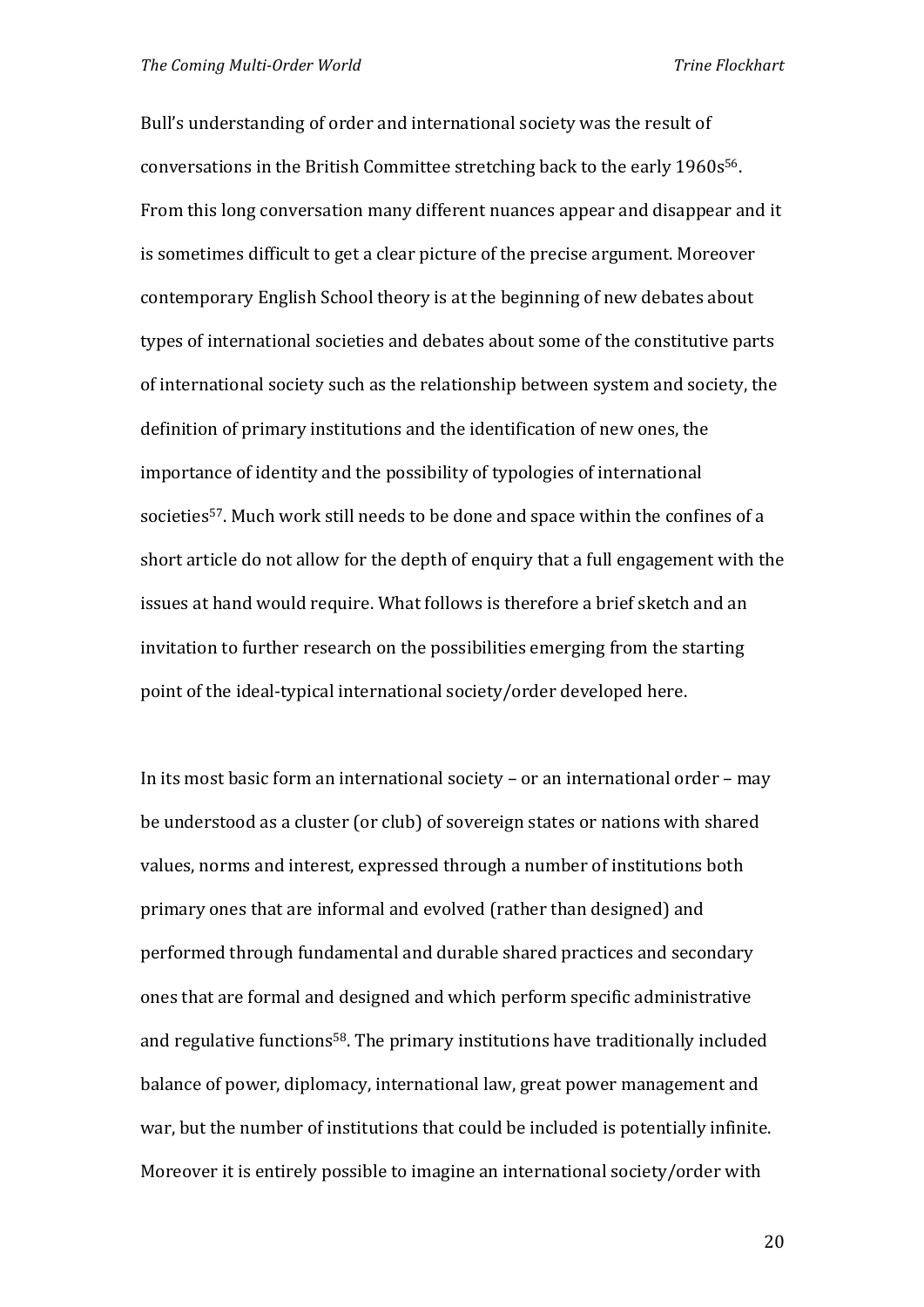very few or under‐developed secondary institutions, which would simply indicate an international society with a low level of constitutionalism. The level of constitutionalism in the current international order is a relative recent addition and specific to the American‐led order. In addition to these considerations it seems clear that power and sovereignty must be afforded a privileged position in the constitution of international society59. Sovereignty is constitutive of a society comprising states and power is likely to play a major role both in the internal management of relations within the international society and in its external relations with other actors or orders in the system. Finally, it seems that the internal cohesion of an international society is dependent on a shared identity, which will be expressed partly in shared norms and values and partly in similarity in domestic governance arrangements, cultural similarities and such like.

With these considerations in mind and building on the analysis from the previous section, an ideal‐typical international society can be thought of as a cluster of sovereign states (usually) converging around a leading state, where the society will be defined by power and identity and by its primary and secondary institutions. Figure 1 is a graphical representation of such an ideal‐typical international society or international order.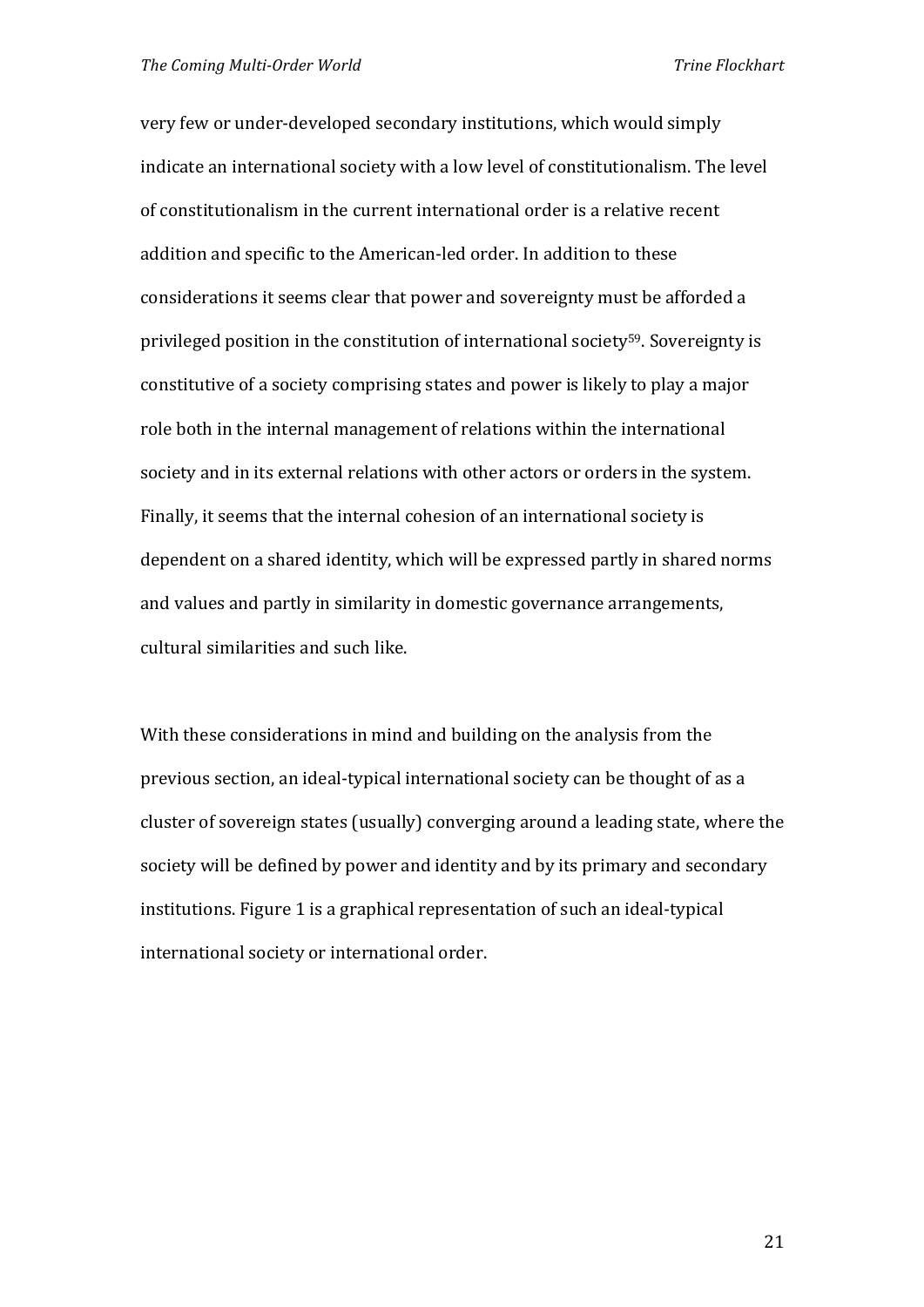



- **The power component** is derived from the material capabilities and resources available in the order – perhaps but not necessarily provided by the order's leading state. Power in a function of the ability of the order (or its leading state) to provide public goods and meet common challenges. The power component also includes soft power derived from non‐material factors such as internal cohesion through a stable identity and shared interests and magnetism through attractiveness and legitimacy. Moreover, the power component will also be a function of the strength and effectiveness of the order's primary and secondary institutions.
- The identity component is derived from the order's self-understanding, core values and vision expressed through shared norms and social practice. The identity may be rooted in religion, culture, ethnicity or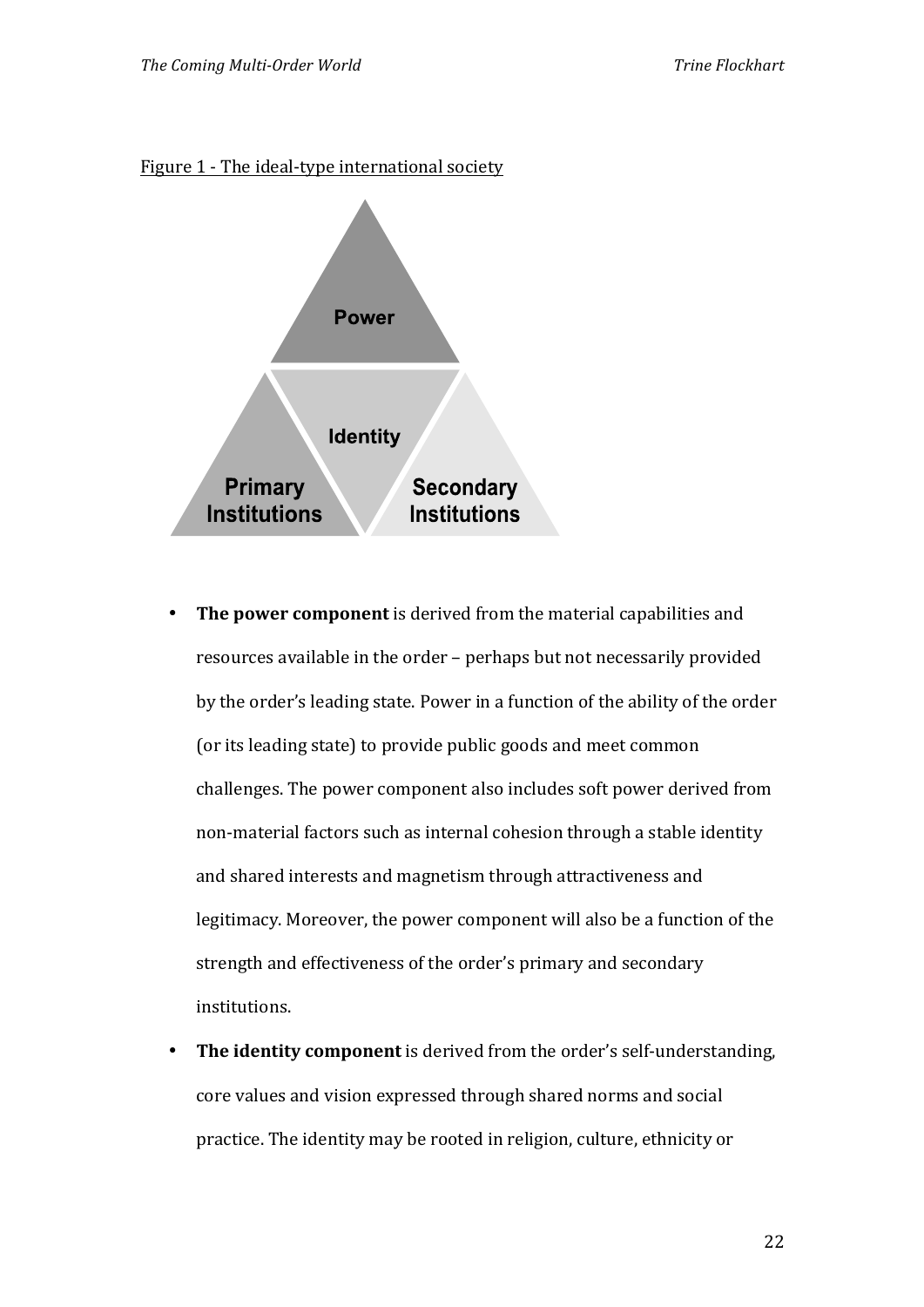ideology or other strong identity signifiers. The identity is also likely to be reflected in the internal domestic governance arrangements.

- **The primary institution component** is characterized by a number of durable and recognized patterns of shared practices rooted in the values held commonly by the members of the order and embodying a mix of norms, rules and principles<sup>60</sup>. The primary institutions can be the institutions identified by Bull such as diplomacy, international law and the conduct of war, but might also be durable and recognized patterns of shared practices that are related to the identity of the order.
- **The secondary institution component** is characterized by an institutional architecture designed to manage relations between states within the international society and provide an organizational settings for meeting common challenges and for providing public goods within the order and in the wider system. The institutional architecture may display a high or low level of constitutionalism either through many formal rulesbased organizations or through less formal relationships.

The character of an international society and its external and internal resilience is constituted through each of the four components. Change can occur in any one of the four component parts, but change in one component is likely to transplant to other components as all four are interlinked and have at least a degree of mutual constitutiveness. The possibility for different combinations and different characteristics in each of the four constitutive parts seems to offer a wide scope for variation. Indeed, it may well be that each of the three narratives introduced in this article have merely focused on change and challenges in different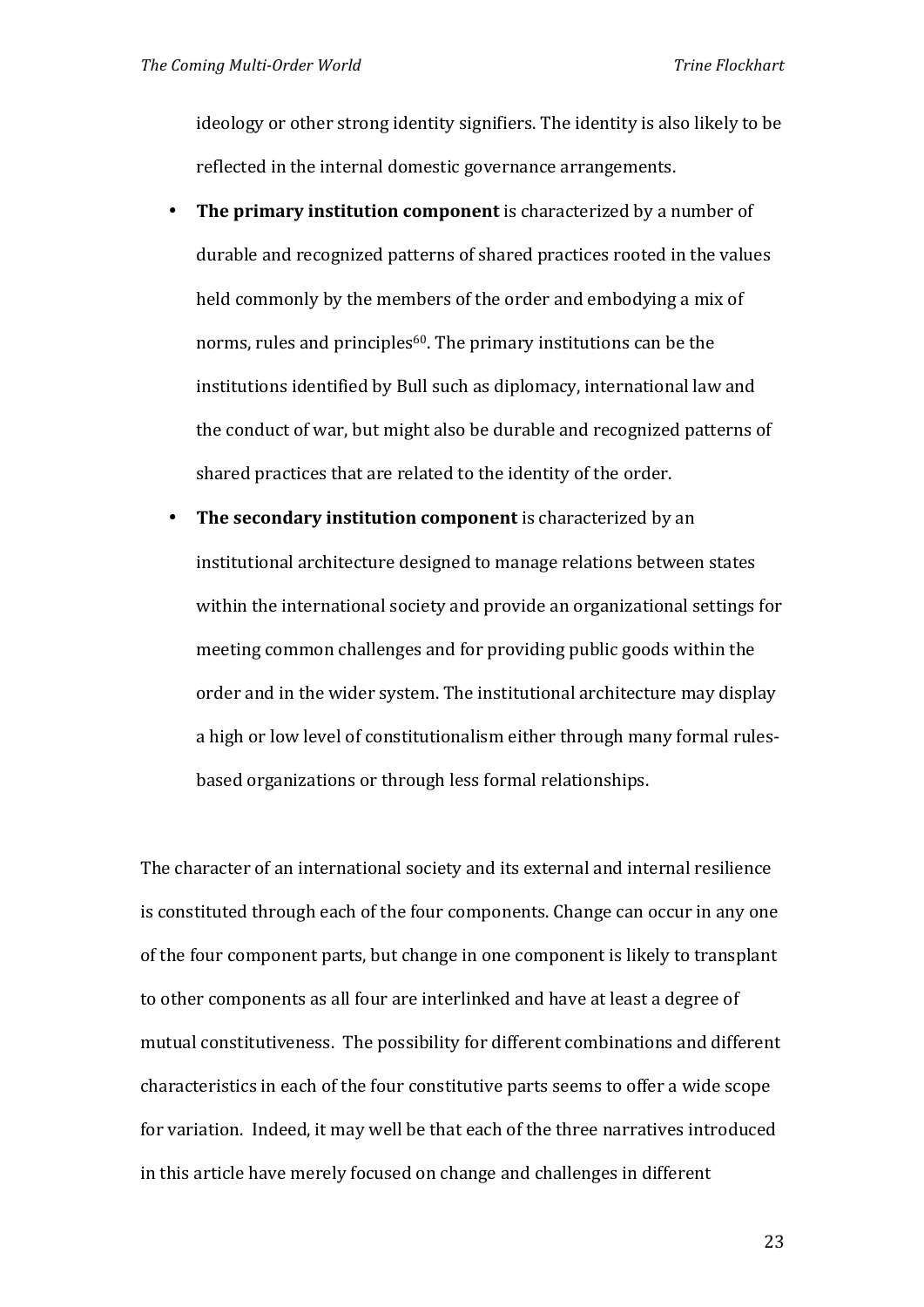components of the liberal international order as change may be taking place across all four constitutive parts.

The central question to ask when assessing if a cluster of states can be said to be an international society has to be if the participating states share 'a common interest in maintaining the order'. Such a shared interest is likely to be more robust if they also share similar internal/domestic settings and when participating state benefit from staying a member. The resilience of the international order will therefore depend on how much the members of the international order have in common and how much they want to be members of the order. The substance of the international order will depend on the identity and dominant values, principles and practices defining the order<sup>61</sup>. For most of the past 200 years liberal order has been the only international society, only interrupted with the Soviet order providing a brief alternative during the Cold War. However, other forms of order based on different values and entailing different primary and secondary institutions are possible as seen in the past and in the current suggestions for a Sinitic order, Putin's attempt at establishing a Eurasian order and the proclamation by *Daesh* of a Caliphate. Each of these are likely to have the same four constitutive parts albeit that their content is likely to be very different from the constitutive parts of liberal order.

The possibility of different international societies clearly begs the question of how different orders might coexist and it raises the question of the relationship between system and society and between different international orders rather than between individual states.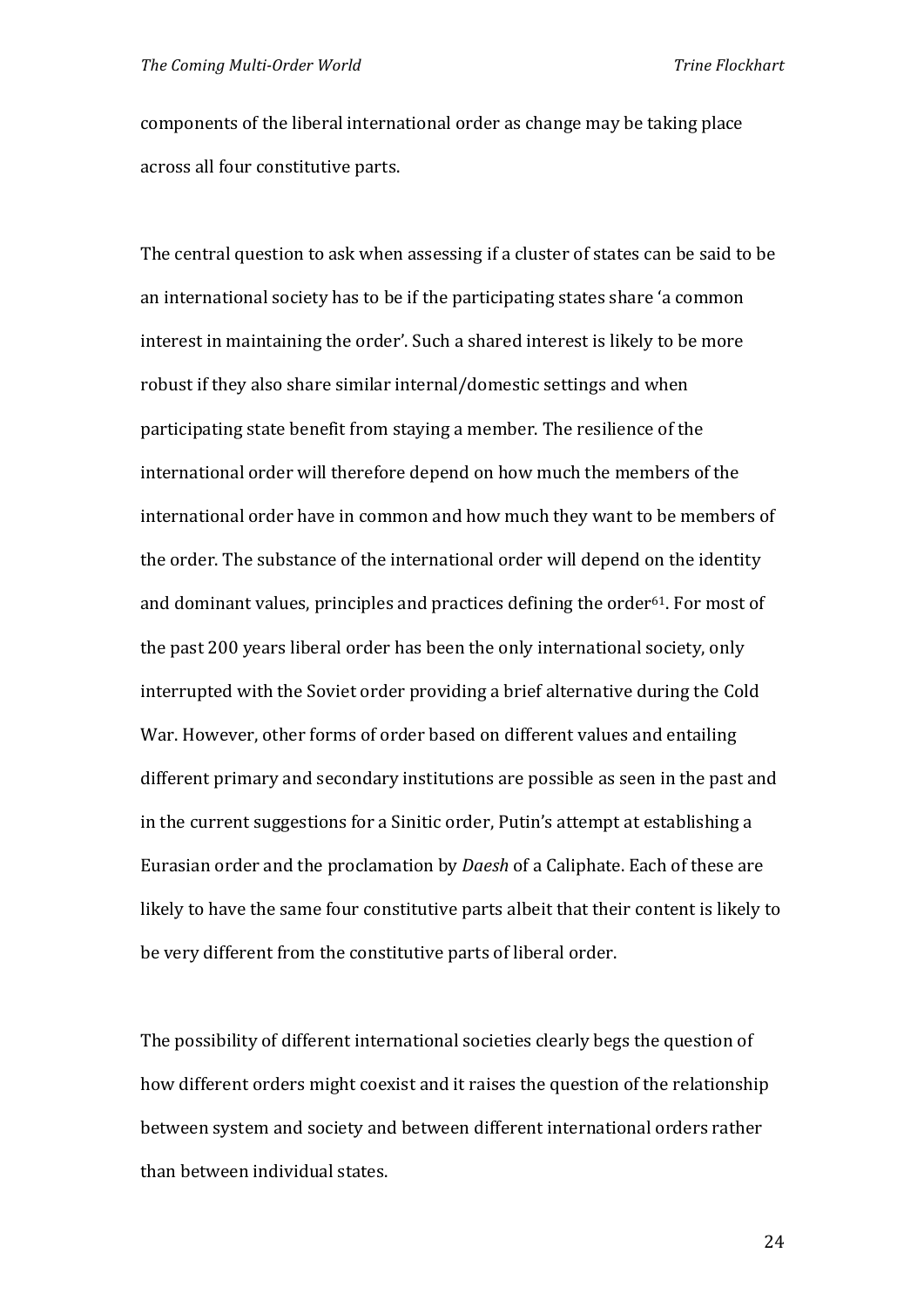#### **The relationship between system and society**

Bull's definitions of 'international system' and 'international society' seem at first sight straightforward. Yet the relationship between the two is not clear and it is not easy to see where system ends and society begins. What separated 'society' from 'system' in Bull's writings was that 'system' referred merely to contact between states and the impact of one state on another, whereas international society also involved common interests and values and common rules and institutions<sup>62</sup>. As we have seen, order produced through international society is associated with the participating states having a sense of common interest and they are following established ordering practices associated with commonly held values. Order at the system level, on the other hand, appears from Bull's definition to be limited to physical interaction and strategic calculation about the effects of interaction<sup>63</sup>. However, although this distinction seems valid, in practice it is problematic even to the point that Alan James<sup>64</sup> convincingly concluded more than twenty years ago that the international system is a meaningless idea as interaction without some degree of social content is, if not impossible, of little importance<sup>65</sup>.

The distinction between system and society and the usefulness of the concept  $'$ international system' is one of the contested issues in English School theory<sup>66</sup>. Whilst system and society overlapped in both substance and geographic scope, the distinction between system and society was of little consequence. However, in a situation where liberal order may no longer have a global reach and may no longer be the only international society, the question of which values, norms and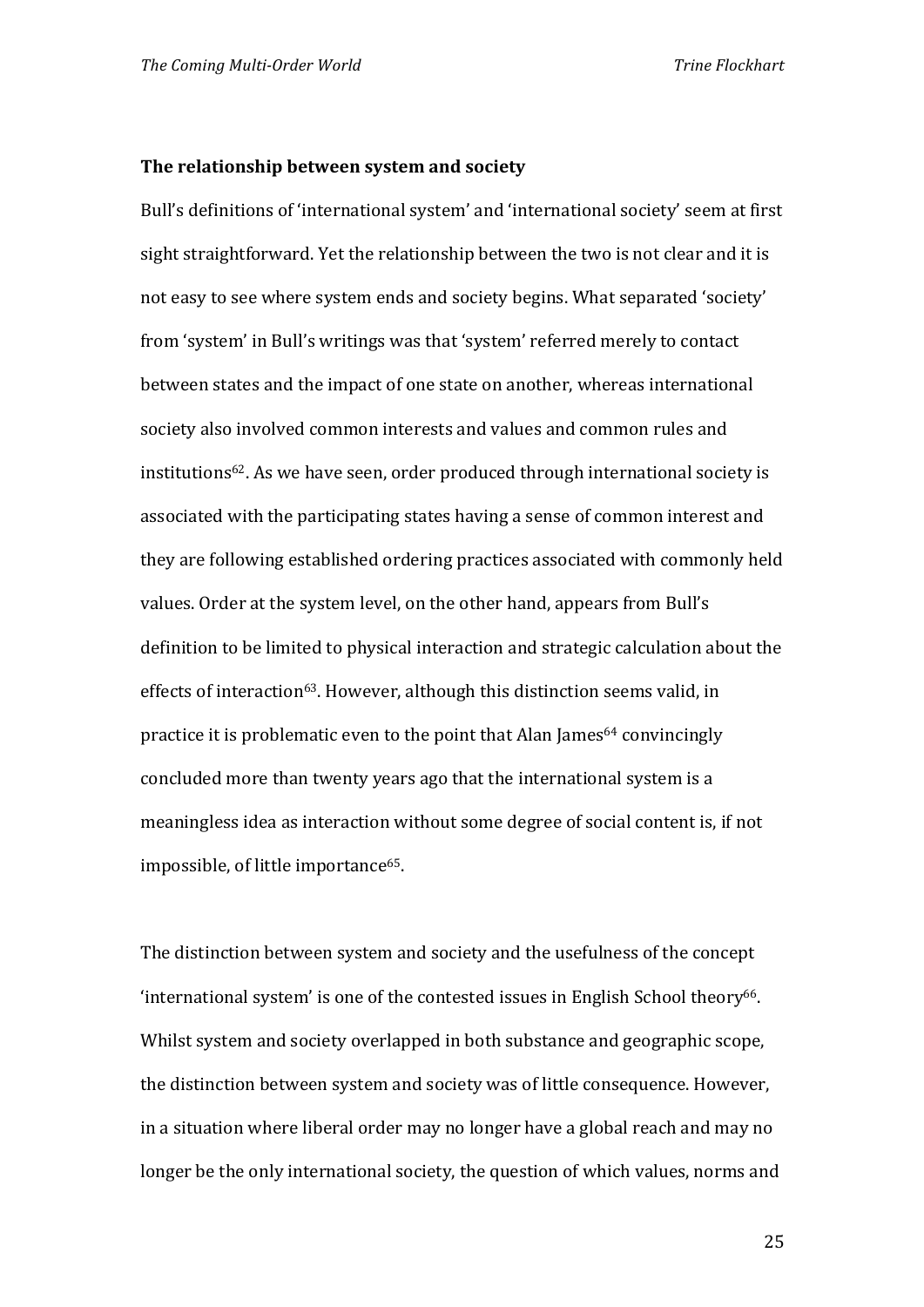institutions belong in the liberal international society and which belong in the international system becomes more important. Moreover, the question implies that international system and international society co‐exist and have a relationship that so far has remained under explored.

The position adopted in this article is that it is difficult to imagine an international system that is not characterized by at least a minimum degree of social relations and that an international system therefore is likely to have some social attributes that are likely to be similar to those in an international society. However, it is probable that the social relations and institutions at the international system level will be thin in comparison to those at the international society level. However, as suggested by Alexander Wendt, even thin social relations produce different 'cultures of anarchy'67, which can have important effects on the overall character of the international system. Indeed this view seems to be in line with Bull who suggested that interactions in an international system might take the form of cooperation, conflict or indifference<sup>68</sup>.

The impossibility of an international system without some social relations and without some systems‐wide institutional structures might be taken to mean that the concept has no value or that system and society simply represent two ends of a continuum between thin and thick varieties of the four component parts identified above. However, this is not the view proposed here. The concept 'international system' remains useful to denote overall 'systemic' characteristics such as polarity and although systemic change is rare, it does occasionally take place and when it does is likely to result in transformational change and to have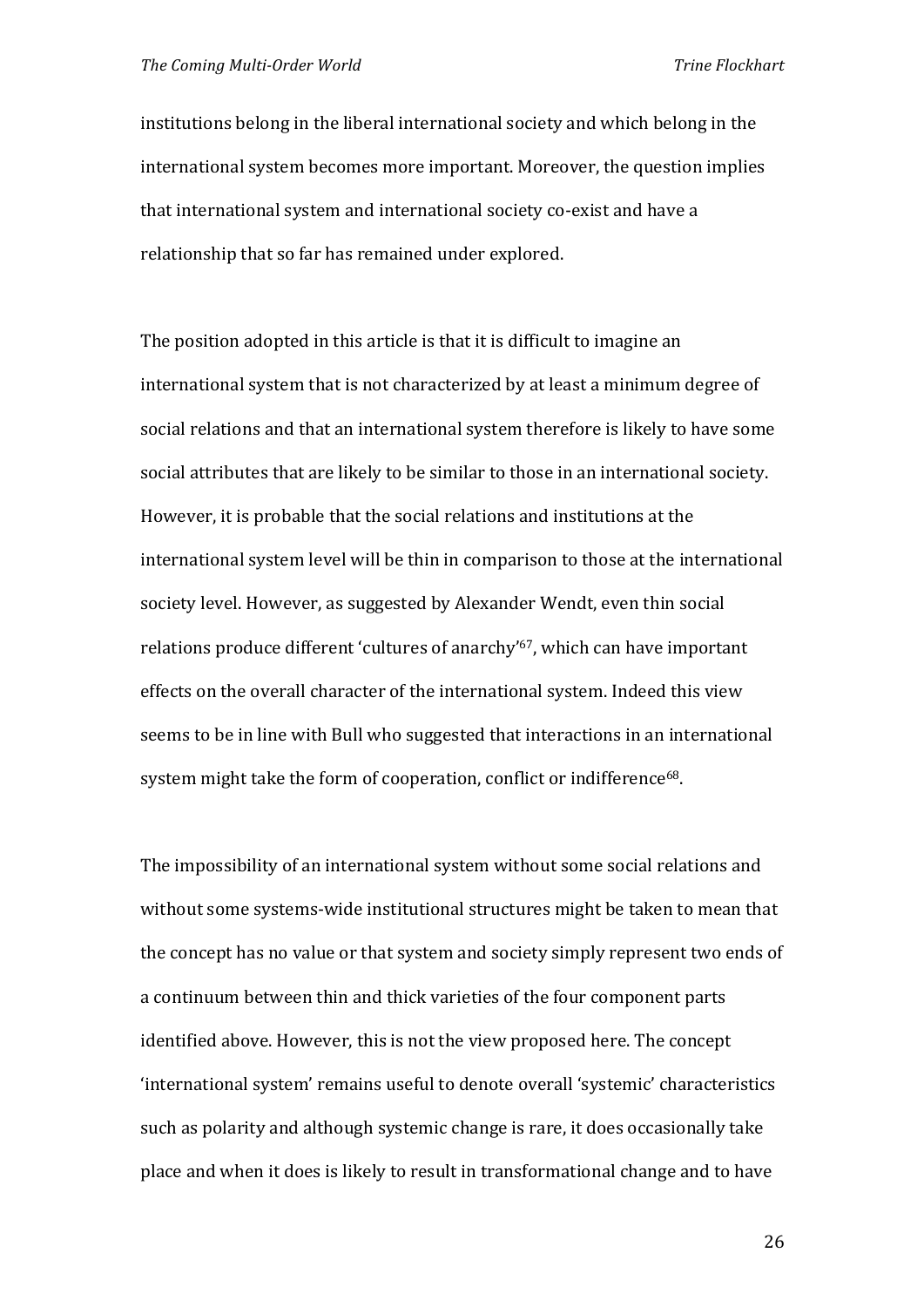significant repercussions at the level of international society. In addition – and perhaps most importantly – a 'system' is qualitatively different from a 'society'. An international system will always be global in scope whereas international societies potentially come in all shapes and sizes where the current (near) global scope of the American-led liberal order, must be assumed to be the exception rather than the rule. Being part of the international system is simply not a choice that any state can make, but is an inescapable fact. Moreover, the international system remains anarchical albeit that anarchy may be what states make of it, and that there certainly is scope for different cultures of anarchy and different levels of cooperation and institutionalization within an anarchic international system. In international societies on the other hand – especially in the case of the current *American‐led* liberal order ‐ anarchy might be the formal ordering principle, but in reality it is tempered by other ordering principles through potentially much thicker primary institutions and through the possibility of a substantial degree of hegemony in the internal management of the international society. Whilst this may not always be the case, the possibility for a thick institutional order is much more likely in a international society than in an international system.

The existence of both a system and perhaps several international societies suggest that international societies are nested within an overall international system. To be sure this suggestion sits uncomfortably with Bull's view that global order (as a condition) would be incompatible with 'a welter of competing principles of universal political organization'69. Yet, history offers plenty of examples of co-existing international orders – most recently during the Cold War. However, it does place considerable demands on policy makers to forge a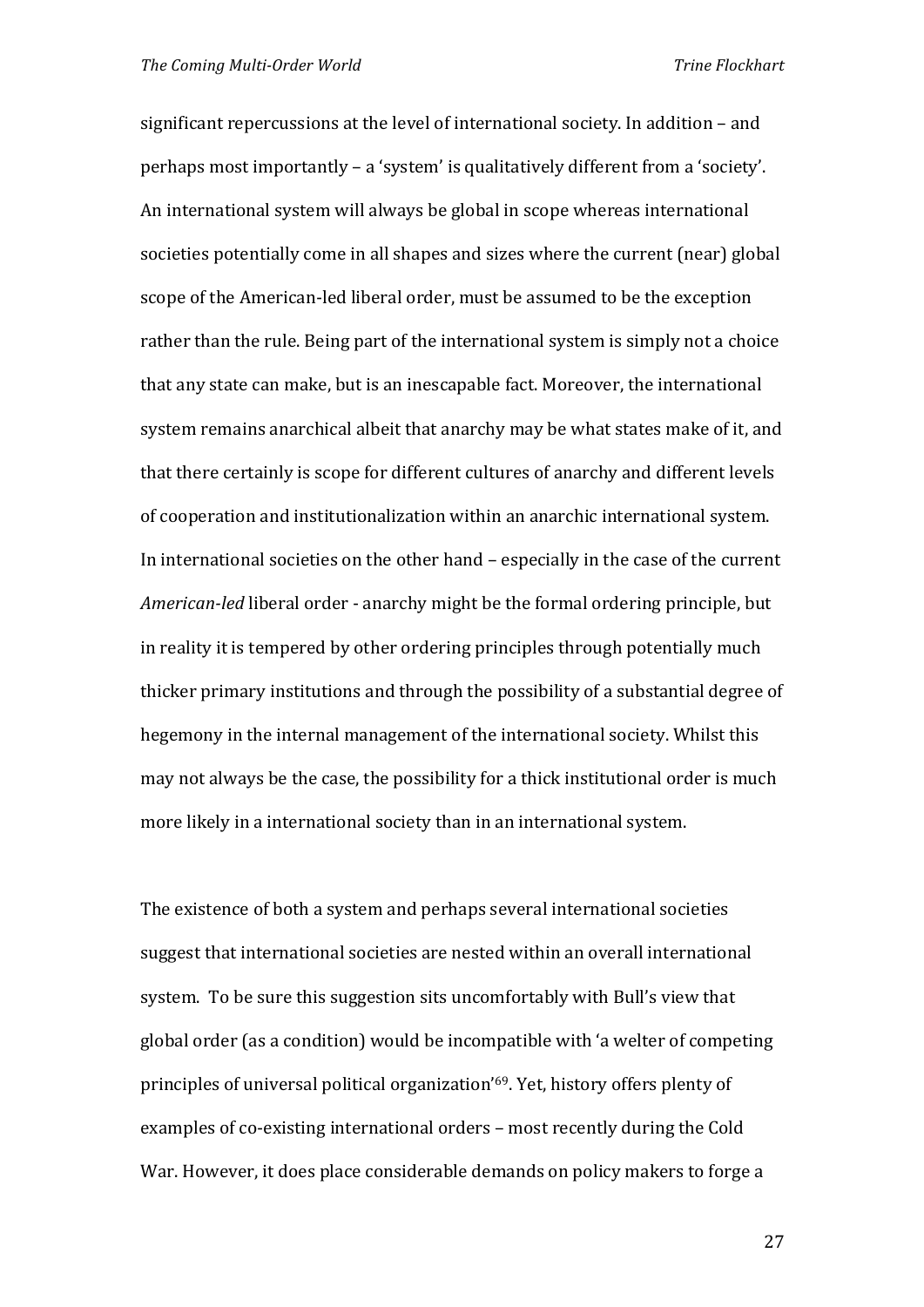form of systemic order that is cooperative rather than conflictual and to aim for as high a degree of constitutionalism through the establishment of global primary and secondary institutions as global ordering principles. In the following the article will turn to a (brief) historical overview of how different forms of international systems have varied across time – not just in terms of their polarity, which is what traditional international relations theory has focused on ‐ but also in terms of the composition of different constellations of international orders.

#### **Varieties of international systems and orders**

I have suggested in this article that global order should be thought of as multi‐ layered consisting of an international system layer and an international society layer. To see why such a characterization is relevant, it is necessary to take an, albeit brief, look at past orders and international systems. Figure two is an attempt to illustrate the different forms of past international systems and the constellation of the four identified international society components within them over the past two centuries<sup>70</sup>. The different shades in the 'triangles within triangles' suggest differences or similarities in the four constitutive components: power, identity, primary institutions and secondary institutions. The figure shows that the *international system* over the course of the last two centuries has undergone transformation only three times, where the third transformation from unipolarity to what I would suggest might be called a multi-order system is not yet complete. With the analysis also including the *international society* level a more nuanced representation becomes visible and the differences between past orders and the emerging one move into view.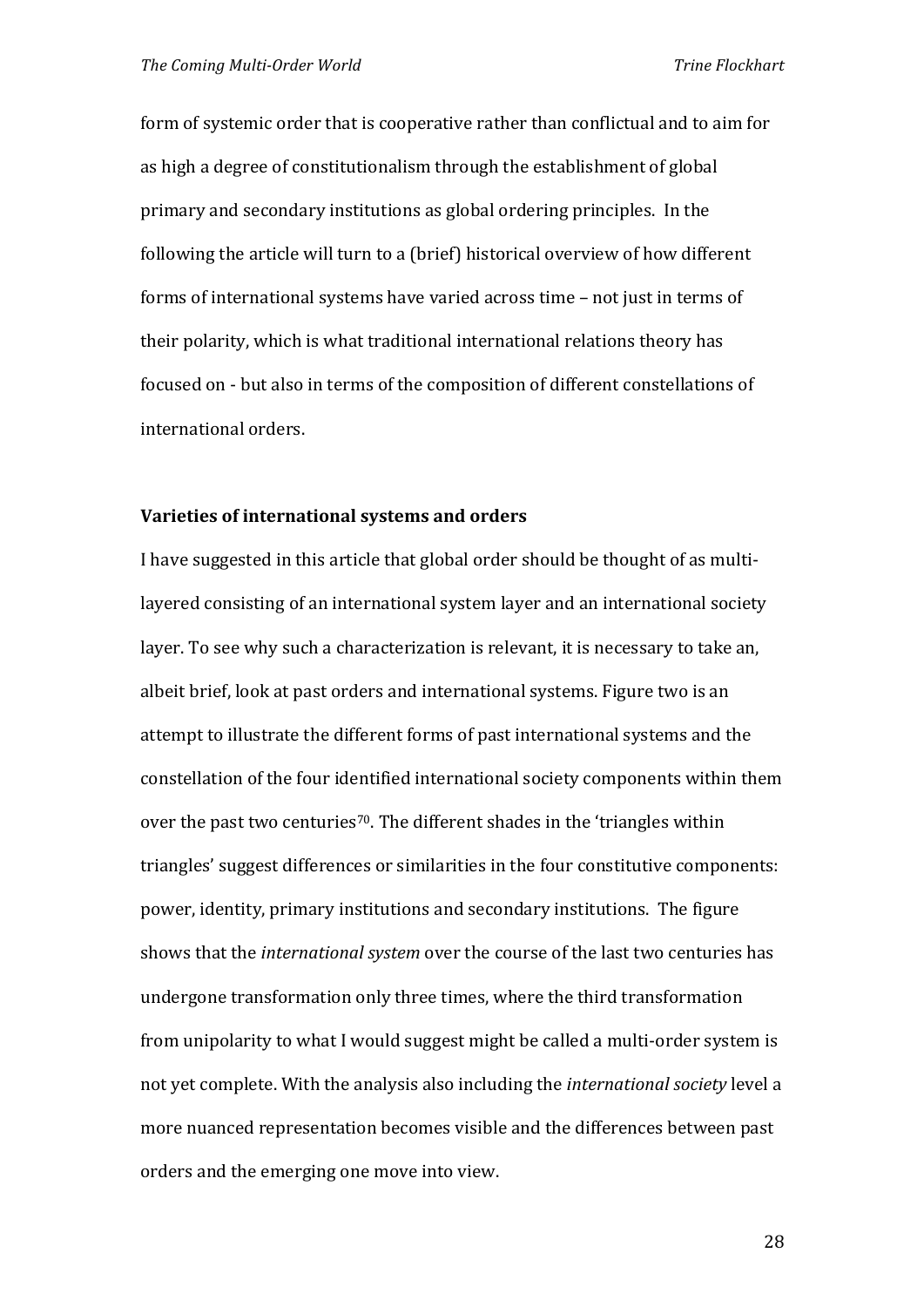#### Figure 2: Varieties of international systems



#### *The multipolar system*

It is widely agreed that the international system from the late 18<sup>th</sup> century was a multipolar system until its prolonged process of transformation during the first half of the 20<sup>th</sup> century ushered in a new bipolar system. Exhausted from war, the European powers were usurped by the two – at that time rising powers ‐ the United States and the Soviet Union. The multipolar system was global, although only by virtue of the colonial reach of the European powers, which allowed them to impose their own model on the rest of the world. By the middle of the 19th century, Europe was the core region of a global‐scale political economy and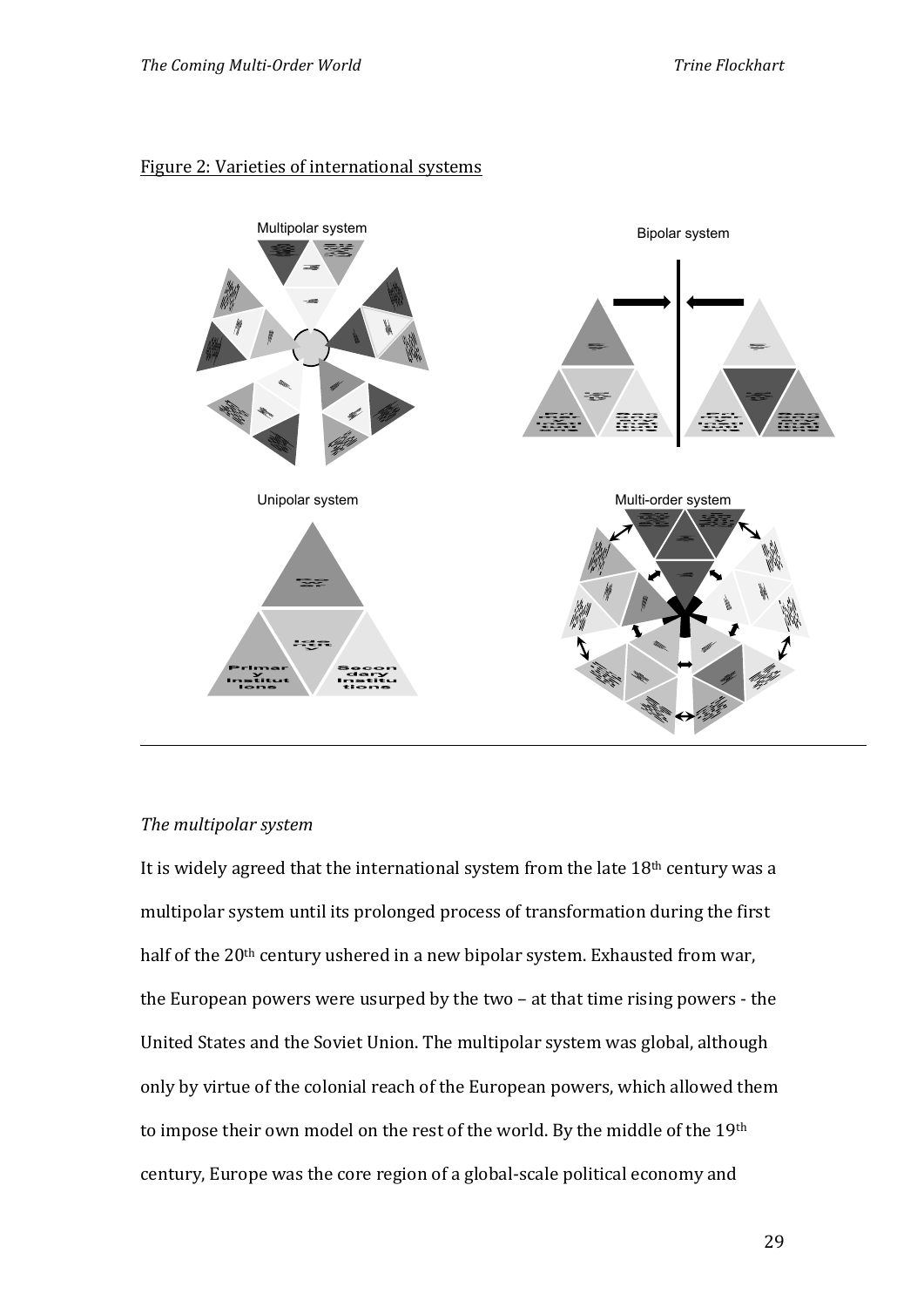imperial international society<sup>71</sup>, which meant that the international system and the international society overlapped to such a degree that it became difficult to distinguish one from the other. The *system* was multipolar because it consisted of more than two great powers whose influence extended globally, whilst the international society was characterized by a shared European identity, by the use of the primary institutions; balance of power, great power management and diplomacy, employed through the secondary institution; the Concert system.

It is apparent that the international society in the multipolar system underwent important change during the  $19<sup>th</sup>$  century. The shared European identity was challenged by budding national identities and although diplomacy and great power management were the most prevalent primary institutions from the time of the Concert of Vienna, once nationalism gave rise to German and Italian unification, these gradually gave way to the balance of power and war as the dominant primary institutions. Where the early part of the multipolar system remained peaceful because the differences in the power components were mitigated through great power management and diplomacy, once these practices faded and differences in identity started to appear, the limited level of constitutionalism in the embryonic secondary institutions meant that the 19th century international society became managed through balance of power, which eventually caused it to break down.

Although it is possible to talk of a European international society, it was not a society that was characterized by thick primary and secondary institutions and the shared identity between the members of the society was founded on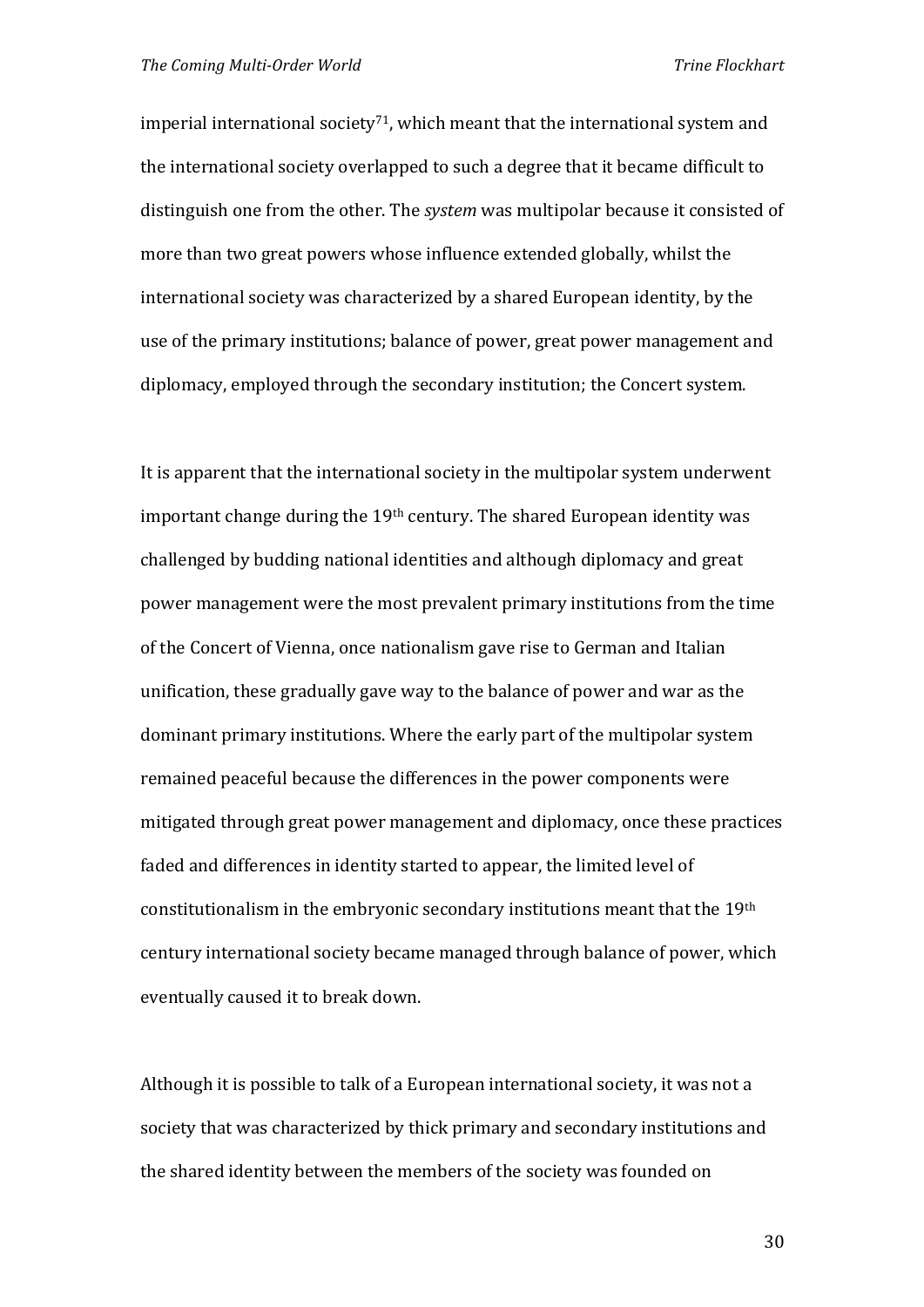relatively weak foundations and certainly not supported by having similar domestic governance arrangements. The development of each of the four constitutive components of the order was characterized by serious set‐backs such as the failed revolutions in the mid 19<sup>th</sup> century and the rise of nationalism, the slow development of secondary institutions and in particular the rise of Fascism and Nazism, which ultimately contributed to the collapse of the order.

#### *The bipolar system*

The bipolar world was also a multilayered system consisting of an overall international system and two international societies. In the strategic environment of the Cold War, the two international societies were largely self‐ contained and more commonly referred to as 'blocs'. The system was bipolar because it had only two major powers<sup>72</sup> – both of which were so much more powerful than all others that they became known as superpowers. Relations between the two superpowers were conditioned by opposing identities rooted in ideology and on a power struggle evidenced in extensive alliances and a continuous build‐up in military strength. The primary and secondary institutions for order-making between the two superpowers were however limited in scope and were employed in an unconstructive manner. For example the balance of power became known as the balance of terror and diplomatic relations were used for espionage, propaganda and subversion, or were obstructed through the use of veto in the UN. The many secondary institutions developed during this period were primarily geared towards order‐making *within* the two orders rather than *between* them. Only following the close call of the Cuban missile crisis were limited secondary institutions established to bridge the division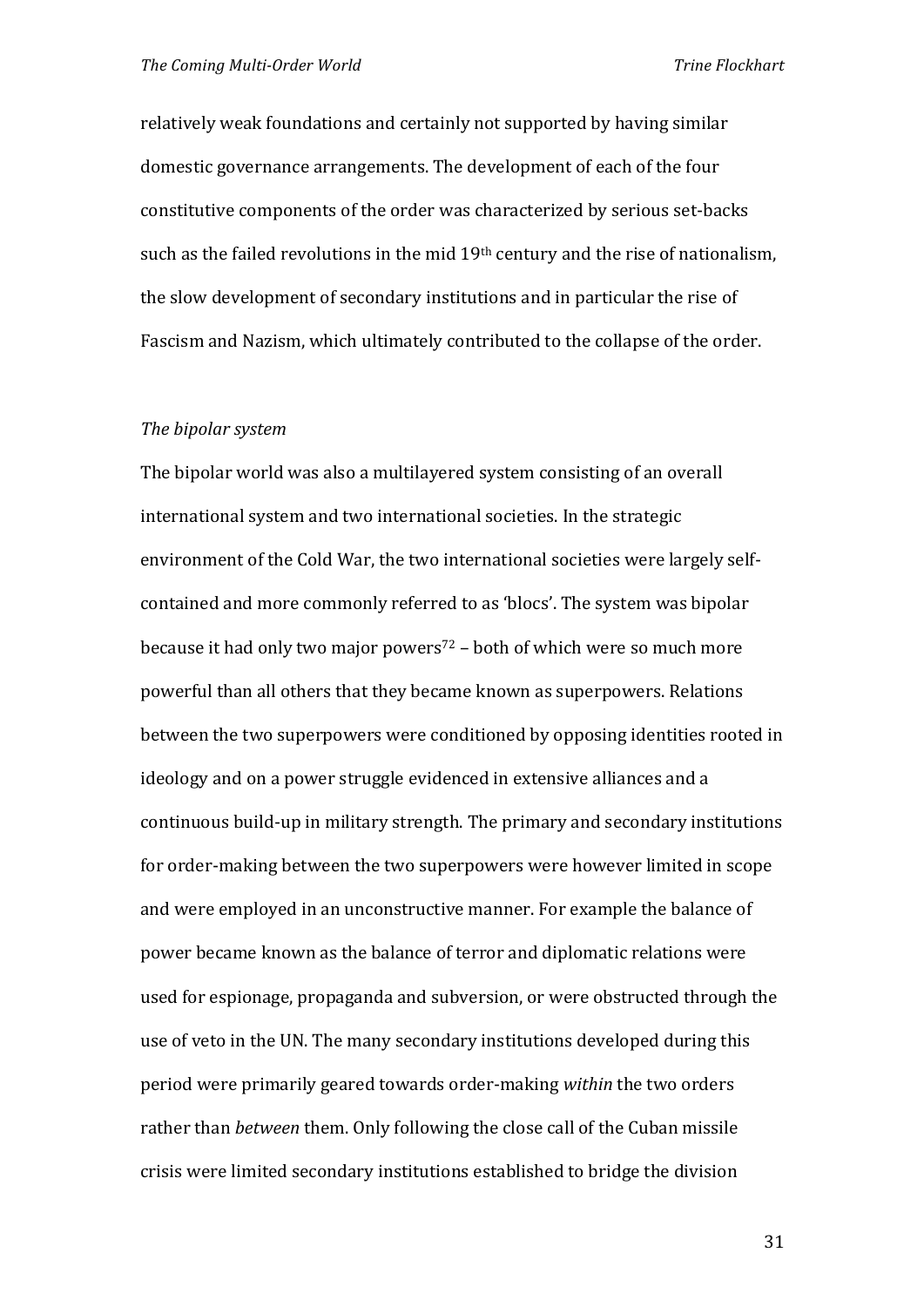between the two 'blocs' through the establishment of more direct diplomatic relations, the 'hot-line' and a series of arms control negotiations.

Apart from the negative order-making at the systemic level, the two superpowers were simultaneously the leading power within their respective 'bloc' or international society. Within each international society a distinctive identity and power base developed along with extensive, but wholly separate primary and secondary institutions. In the American‐led order the primary institutions were mainly cooperation, multilateralism and negotiation, expressed through the Western secondary institutions such as the Bretton Woods system, NATO and a number of bilateral relationships in South East Asia. In the Soviet‐ led order a similar process took place although the primary institutions were based on centralized decision‐making and collective action, expressed through secondary institutions such as the Comecon and the Warsaw Pact and various bilateral relationships with client states in the Third World. In the American‐led order, a major effort was undertaken to change the previous identity based on nationalism, colonialism and a European identity, to a 'Western' identity based on free trade, rule of law, capitalism and 'freedom' <sup>73</sup>. A similar process, based on socialism took place in the Soviet‐led order, but to change the shared identity to one of socialist states. In both international societies, the leading power exercised considerable influence over the members of their respective international society through the bargain of offering security protection and a variety of economic incentives in return for political acquiesce and acceptance of the principal power's leadership.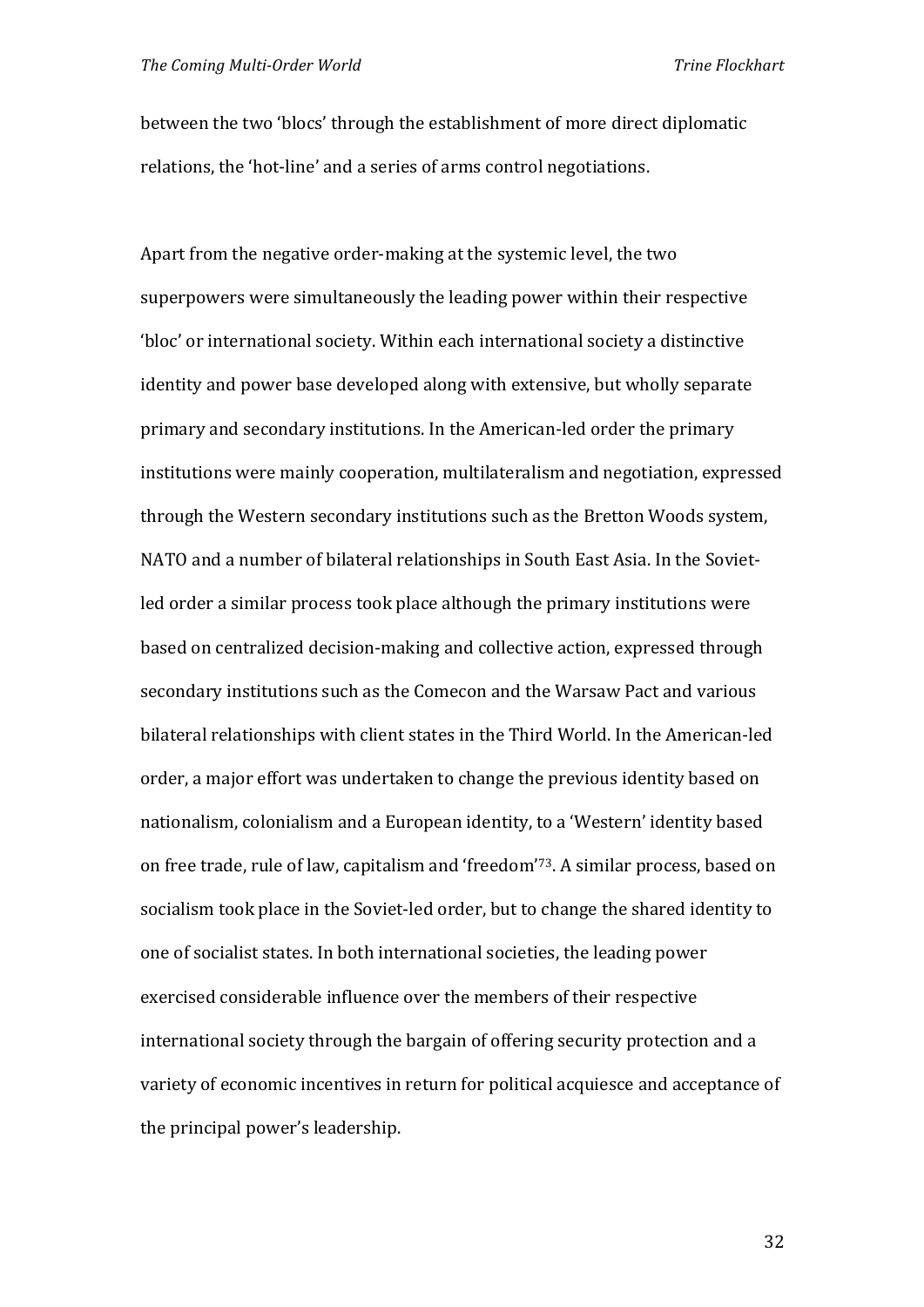With hindsight it seems clear that the identity and the primary and secondary institutions of the Soviet‐led order were weaker than those of the American‐led order, perhaps because the internal power management in the Soviet‐led order was based on subjugation rather than negotiation, which affected the order's magnetism and legitimacy. Once the internal cohesion of the order could no longer be maintained through subjugation, the order collapsed and most of its member states sought membership of the American-led international order.

#### *The unipolar system*

The system that emerged following the collapse of the Soviet‐led order was unipolar at the systemic level because it contained only one hegemonic power. Such a system is widely assumed to be short‐lived as it is anticipated that an alternative great power sooner or later will appear on the horizon to challenge the hegemon. I do not agree that unipolarity is inherently short‐lived, provided that it is supported with a stable universalized international society. However, this is precisely the point ‐ maintaining a global universalized liberal international society appears to be, as Charles Kupchan expresses it – wishful thinking!<sup>74</sup>

The unipolar system seemed nevertheless for a while to be supported by a universal liberal international society. Francis Fukuyama boldly proclaimed 'the end of history' and the triumph of liberalism as the 'final form of human government'75. The claim seemed at first vindicated by a wave of democratization processes and in an unprecedented level of global cooperation such as in the liberation of Kuwait. However, beneath the surface all was not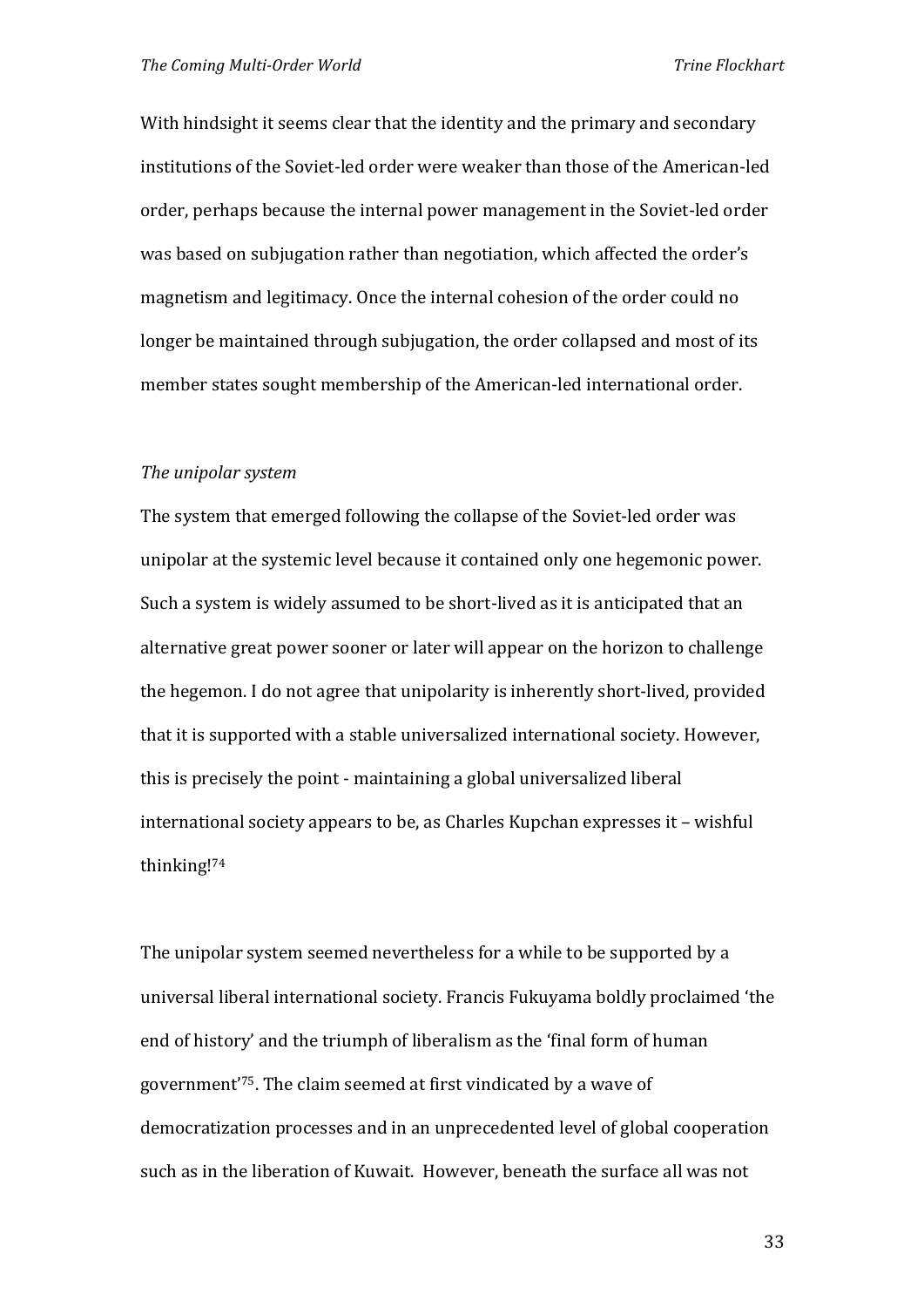well in the four constitutive parts of the liberal international society and with the arrival of George W. Bush in the Oval Office, things took a turn for the worse. The Bush Administration took unipolarity and American hegemony as an opportunity to ride rough shot over long‐standing primary institutions such as multilateralism and the established practice of negotiation and it 'disrespected' the cherished secondary institutions that were seen by many of the key members of the liberal order as the cornerstones of the order<sup>76</sup>. The perceived intransigence of the Bush Administration sent shockwaves around the liberal order and had detrimental effects on the multilateral institutions that for so long had been regarded as its cornerstone<sup>77</sup>.

It soon became clear that the problems were not limited to the internal cohesion of the liberal order, but that some states and non‐state actors rejected it altogether. This was of course most forcefully and tragically displayed in the attacks on New York and Washington in September 2001. It has since become evident that the appeal of the liberal international order and the legitimacy of its secondary institutions is not universal and that a growing number of states – even some democratic states – are hesitant about membership of liberal order. The acceptance of Western power and institutions by non-western states or colonies was apparently only skin deep as a necessary price to have paid for decolonization<sup>78</sup>. With alternative international orders emerging, the costbenefit calculations of states that do not really share the fundamental principles rooted in a Western identity therefore looks set to change. This seems to be precisely the kind of calculations that some states – such as Turkey, Brazil, India, Russia and others have engaged in recently.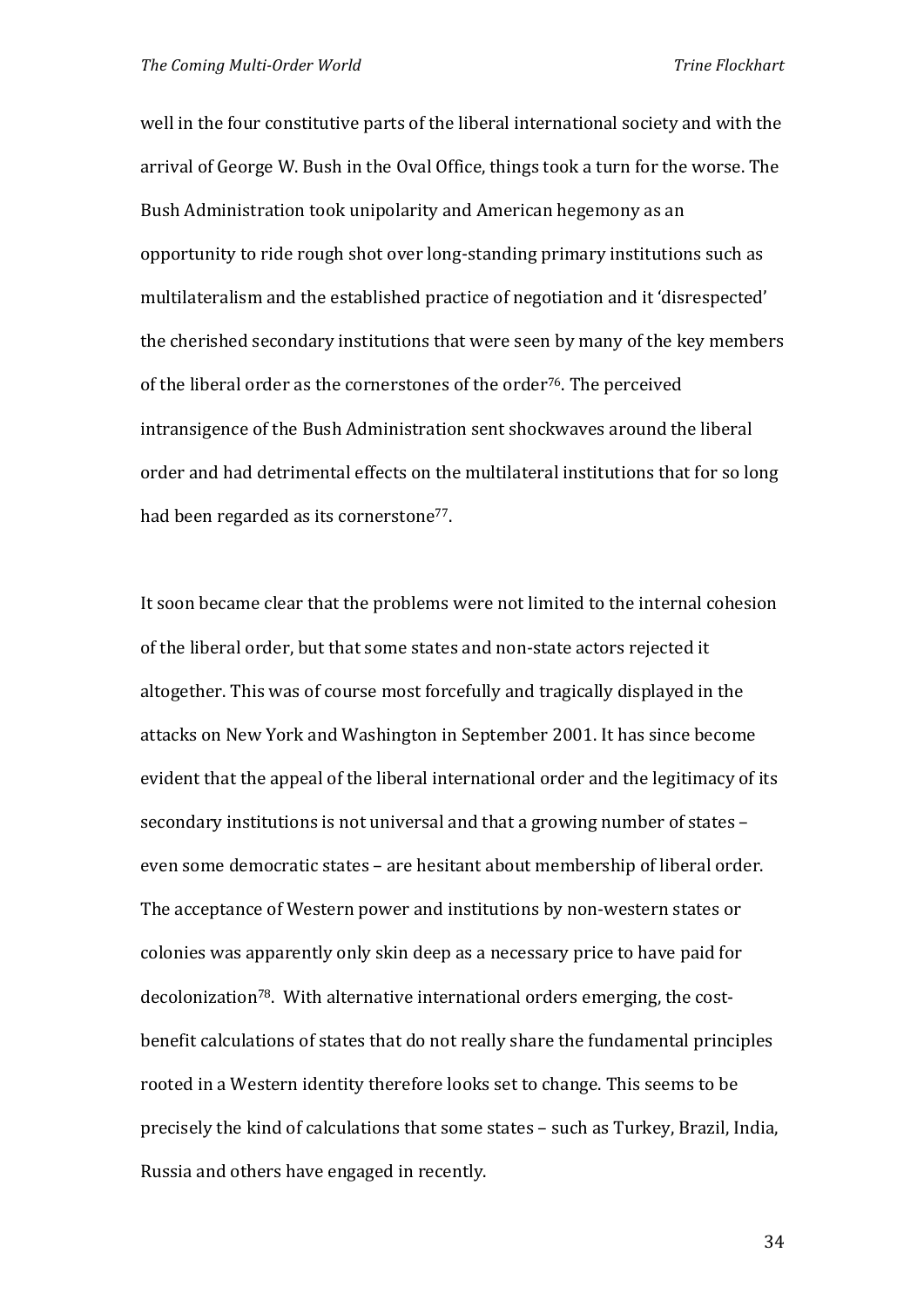#### *The multi‐order system*

Following the conceptual framework developed in this article, it can be seen that the new emerging system is fundamentally different from the three previous international systems. It is 'multi‐order' because the *primary dynamics are likely to be within and between different orders, rather than between multiple sovereign states*. With inspiration from the suggestion by Barry Buzan that societies of states are 'second‐order societies' because its members are not individuals but collective entities, the emerging system appears to be a 'second‐order system' because its members are not individual states but collective entities comprising states<sup>79</sup>. In a second-order system, relationships are likely to be interorganisational, transnational or supranational in character, increasingly taking place within regional or order‐specific secondary institutions (some of which may be supranational) or between non-state actors or in many different publicprivate partnerships. New forms of relationships *between* orders are likely to emerge, such as between the EU and ASEAN, EU and African Union (AU) and the importance of international organisations across different orders such as for example the Asia‐Pacific Economic Cooperation (APEC) are likely to grow in importance. The many different connecting arrows in figure two between the different orders in the multi-order system signify the many complex new as well as traditional relationships that are likely to characterize a multi‐order system. Neither of these relationships or the dynamics they are likely to produce corresponds with the previous multi‐polar system.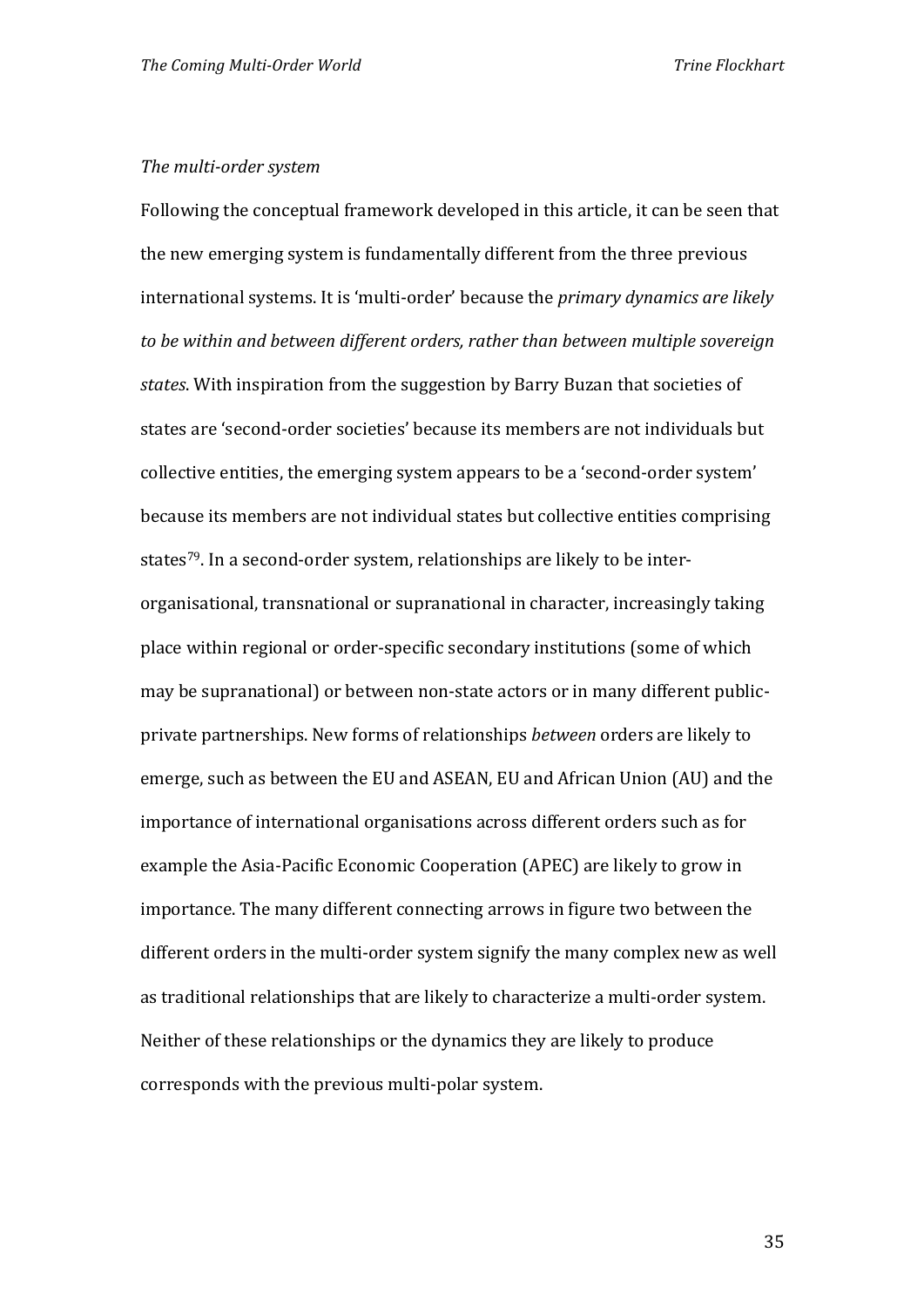The coming system is more correctly characterized as multi-order rather than multipolar because of its 'second‐order nature' composed by clusters of states with differences across all component parts. The multipolar order shared a European identity, which although growing nationalisms gradually undermined it, nevertheless remained the dominant identity of the great powers until that identity was replaced by a Western identity. As shown in figure two, the multipolar system displayed a degree of similarity in all component parts of international society except the power component, but in the multi‐order world there is no such similarity in any of the component parts. It must be expected that such across the board differences between composite units in the system will have significant effects on the dynamics of the system and call for new primary and secondary institutions for managing complex and composite relationships.

On the surface, it would appear that such a constellation might result in a system composed of different regions as suggested by Acharya. However, although regions and regionally based primary and secondary institutions almost certainly will become more prevalent, this is only in so far that the region coincides with the identity signifiers of international orders. In fact, as pointed out by Buzan, rising interaction capacity renders geographic proximity of less importance, which logically means that regions should be weakening<sup>80</sup>. It certainly means that distance will no longer be a hindrance for participating in specific identity based orders. Australian participation in the Eurovision song contest may only be the beginning of such trans‐hemispheral identity based order membership. In the new system membership of orders is therefore more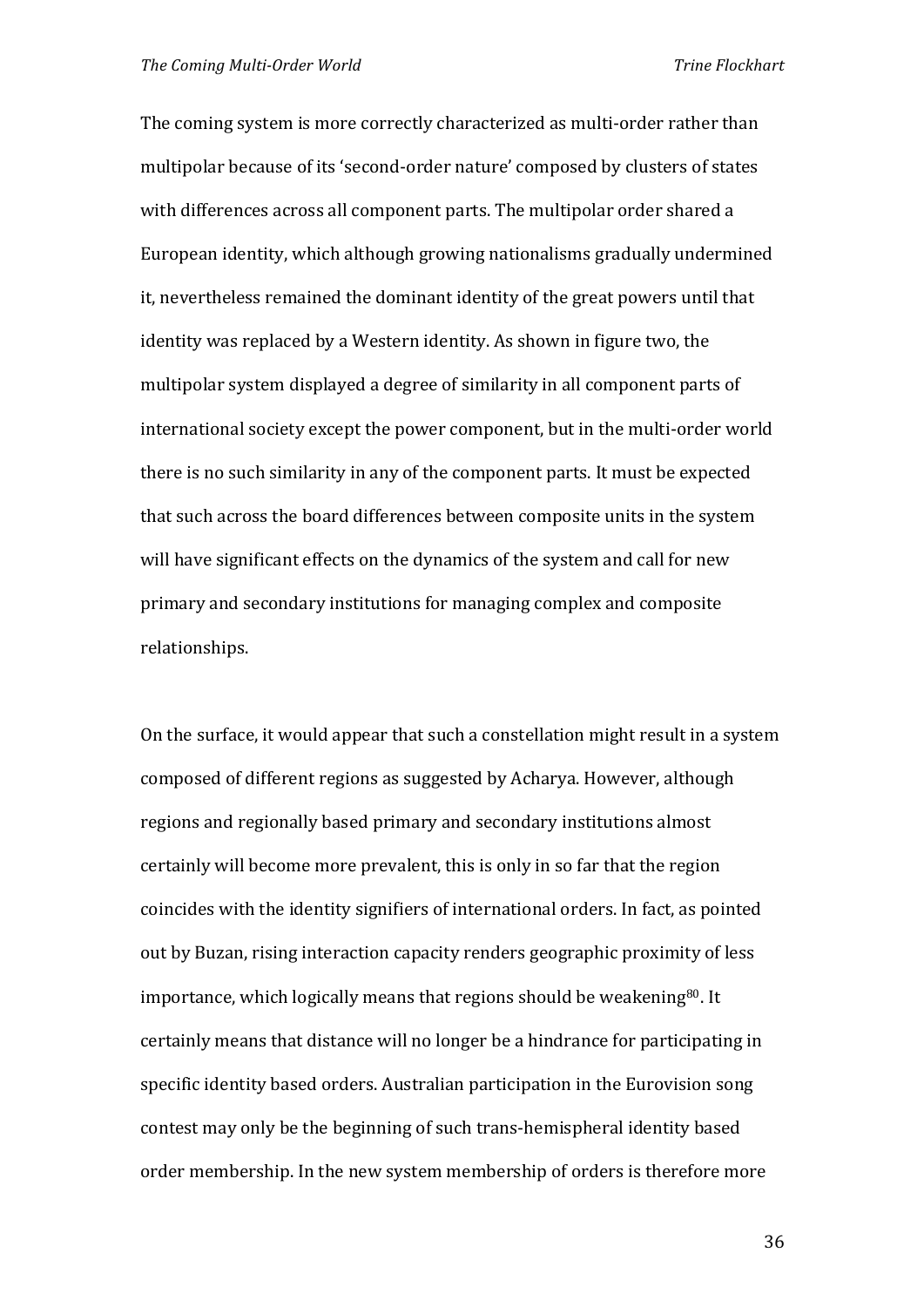easily attainable for states sharing common identity signifiers, but separated by distance. In that sense therefore *identity, rather than region, is likely to be the major defining feature of new orders.*

As suggested in the multi‐cultural narrative, the new system will indeed be characterized by plurality of power and identity. However the picture is 'messy' because strong identity signifiers may characterize some orders, which however may be weak in terms of material capabilities and resources and which may additionally display low levels of constitutionalism in their primary and secondary institutions. This is for example what seems to characterize an emerging international society based on a (radicalized) Muslim identity. Alternatively orders based on Asian or Latin American identities, would be based on considerable material capabilities and resources and a developing level of constitutionalism in both primary and secondary institutions, but a less strongly articulated identity and much less internal cohesion. Finally the budding African identity is clearly accompanied with efforts to establish a specific African institutional architecture to facilitate cooperation at the regional level and with the ambition that Africa may increasingly be able to take care of Africa's problems. However, the shared vision is hampered by a low level of constitutionalism in both primary and secondary institutions and in domestic governance arrangements. In all of these examples however, it is the emerging sense of a specific identity couple with a wish to break free from what is increasingly perceived to be Western dominance that seems to be driving the move towards a loosening in the foothold of the current liberal international order.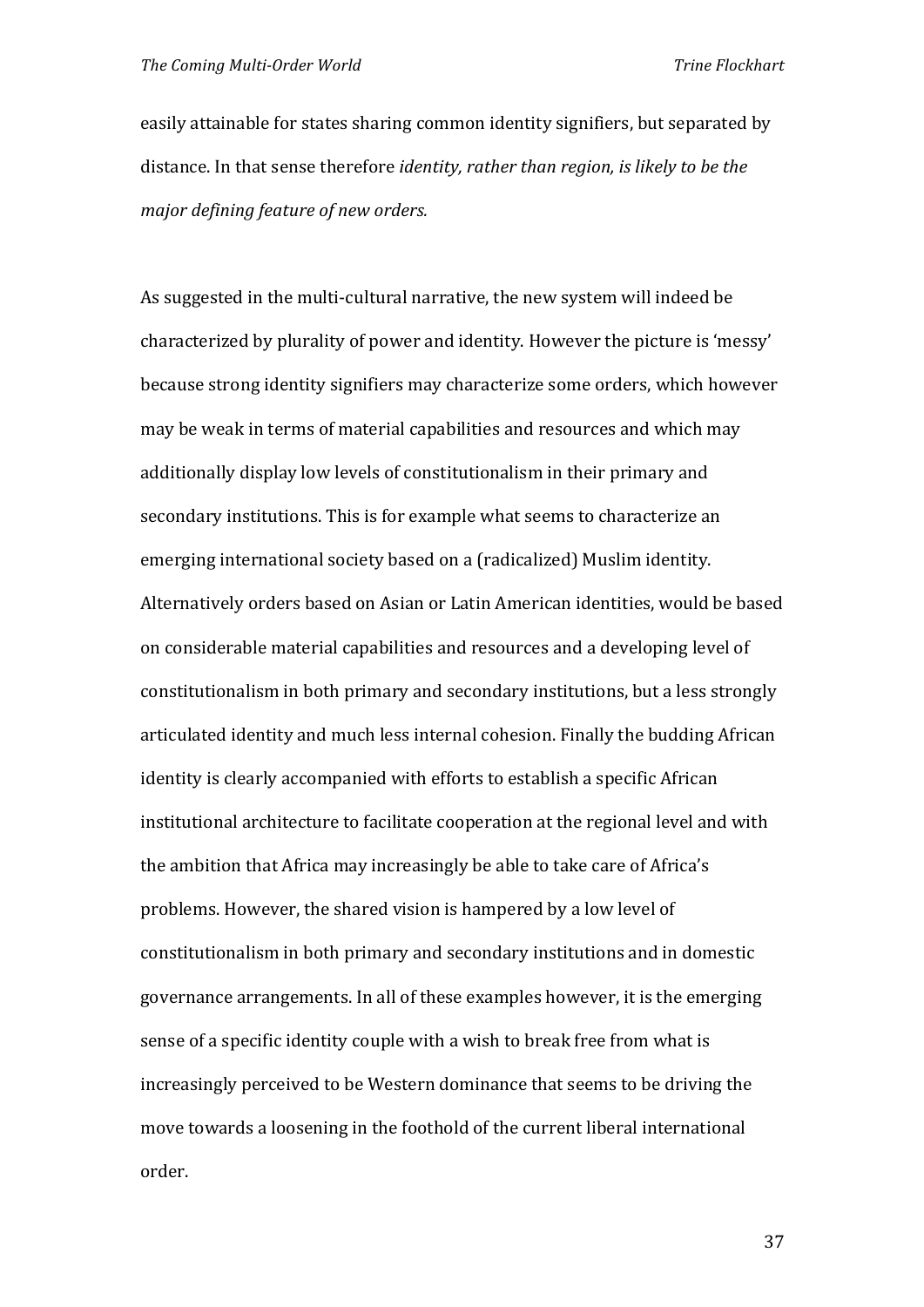The developments outlined here are as yet only in the making. However, the signs seem strong enough to warrant the label multi‐order system. Moreover, the label multi-order system does not reject the suggestions from the third narrative that the system will be more regional, de‐centered and influenced by the convergence of economic principles through different forms of capitalism, and characterized by increased divergence in political ideology and religious belief and diverse forms of domestic governance structures. Whichever label is used however, it is certain that new forms of statecraft are needed to ensure a peaceful transition to the new system and to manage it once fully in place. In particular the emerging system will need new 'institutions of connectivity' as connectors between the different orders and for maintaining or developing order‐based and system‐based primary and secondary institutions that can both support the universal goals of social life related to life, truth and property.

#### **Challenges of the coming multi‐order world**

The analysis of this article has produced a picture of the coming international order and international system that is very different from the three narratives that were introduced at the beginning of the article. Rather than a choice between the three narratives, it seems that the policy-makers in the coming multi-order world may be facing all the changes and challenges that were outlined by the three competing narratives – plus the challenges associated with a changed international system, where inter‐action will be between composite actors in addition to the already complex relationships between states. Changes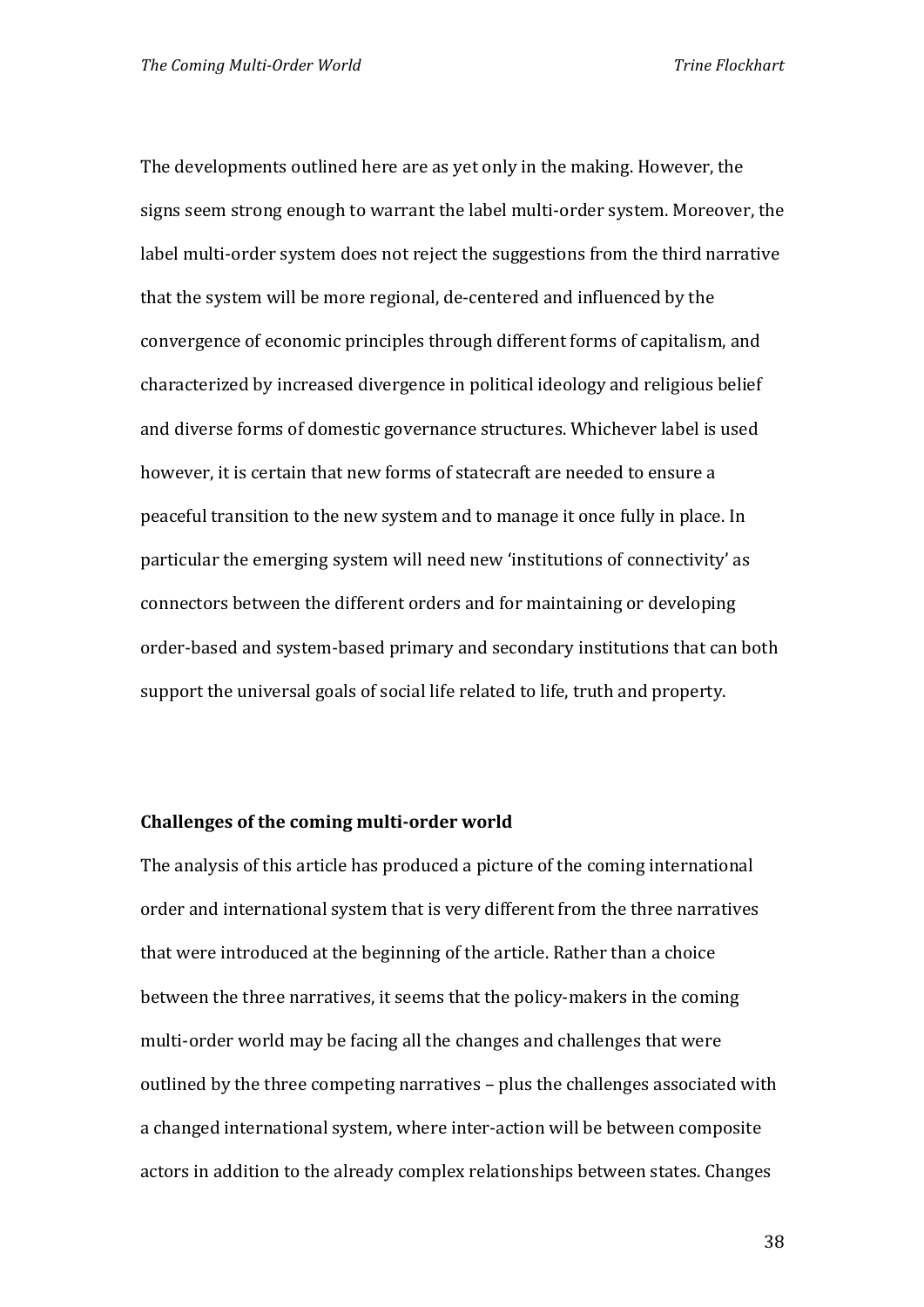are happening both at the international system level and at the international order level and reformed and strengthened order‐making institutions will be needed for both levels. New tools of statecraft will be needed for a system where traditional primary institutions may have to contend with dealing with composite actors such as competing orders rather than with traditional state‐to‐ state diplomacy. Moreover at the international order level – that is the internal dynamics of the liberal international order ‐ changes are underfoot in all four constitutive parts of the order, including weakening of internal cohesion, and changes in the traditional primary and secondary institutions. It is indeed not surprising that the ongoing changes have been experienced as unsettling and have been characterized as 'compounding complexity'81.

The task ahead is a tough one, where the details are still to be worked out and where much strategic planning will have to rely on projected change rather than change that has actually happened. Doing so is always a political challenge. Three steps are needed in the short term to address the current challenges and to prepare for a peaceful transition to the coming multi‐order world. The first and most immediate priority must be to prepare for the coming multi‐order world by taking steps to strengthen the core of liberal order, paying attention to all four constitutive parts of the order with special attention to re‐establishing internal cohesion and reforming the existing primary and secondary institutions. Clearly this priority suggests that retrenchment and offshore balancing as suggested by some proponents of the multipolar narrative should be resisted despite the short term advantages such a strategy might bring and despite its undoubted domestic political appeal. Secondly, narratives about the future and the conduct of foreign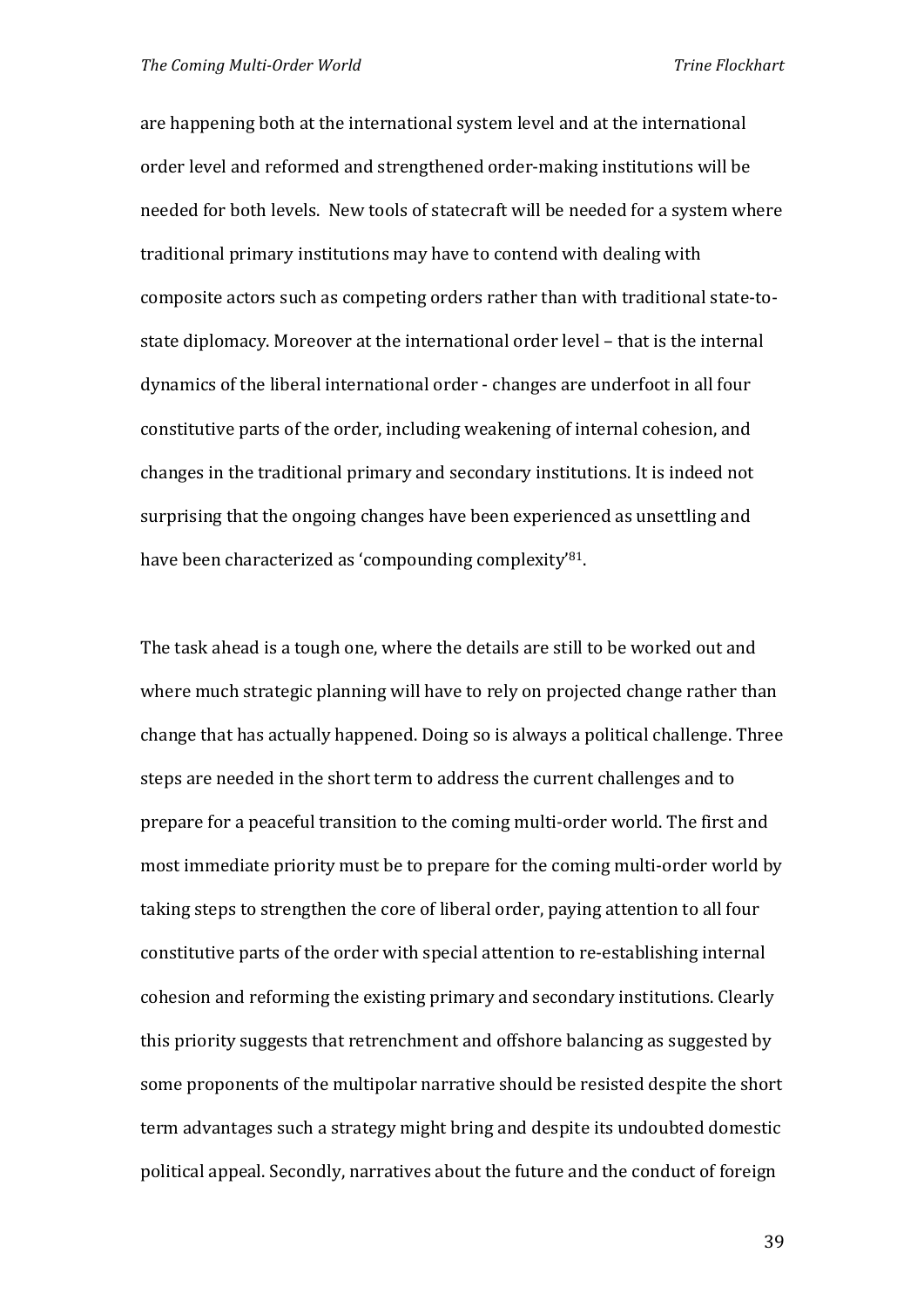policy must now be based on acceptance that liberal values will not be universalized, but that other orders will emerge that are likely to hold different values. On this count the multi‐cultural narrative holds significant value. Policies must be adjusted accordingly especially in the multi‐partner narrative, which should maintain its focus on establishing new forms of relationships across dividing lines, but be better at working with partners on a more equal basis without the (not so hidden) agenda of partners eventually 'coming around' to liberal ways. Thirdly, the need to think about 'post‐western' systemic governance arrangement is now urgent. There is a need to work towards establishing new global/systemic primary and secondary institutions that are suitable for operating in the new multi-order system – in particular institutions that are able to facilitate cooperation across dividing lines between composite actors to meet the many collective security challenges that strategic foresight analyses have shown to be waiting in the not very distant future.

The good news is that the multi-order world is not yet a reality and that there is still time to prepare for it. The lesson from Hedley Bull and the English School is that order is produced both at the international society level and the international system level and that life, truth and property is best secured through shared rules, norms and institutions backed up by an appropriate mix of soft and hard power. Moreover with a clearer idea of what kind of international system is in the making, scholars and policy‐makers alike are much better equipped for constructing the right policies designed for a new multi‐cultural future where power is more evenly distributed rather than harking back to a system that ended in tears with two world wars or believing that the remarkable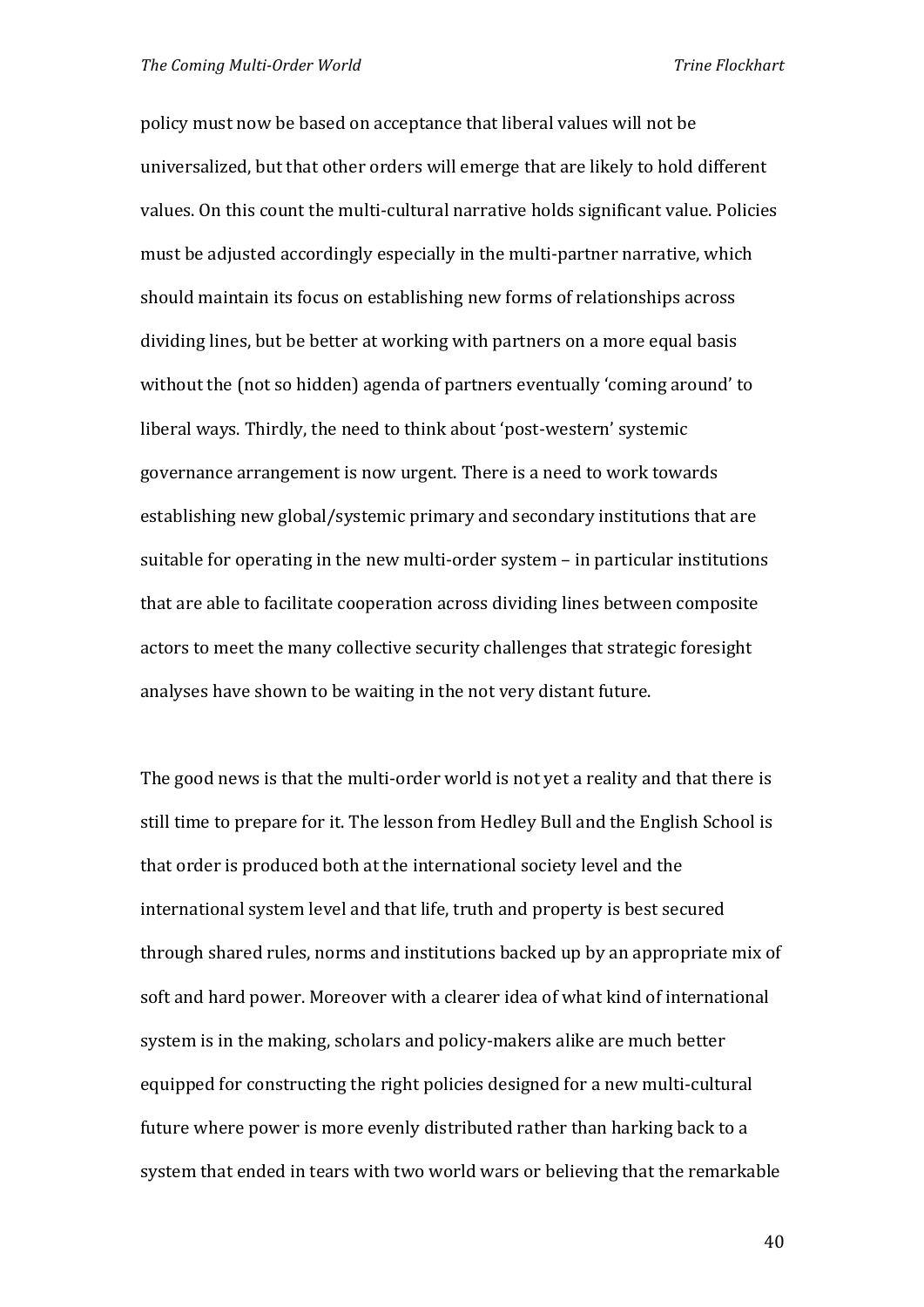cultural diversity of our globalized world really will fit into just one idea about how to organize society and achieve the good life.

<sup>1</sup> See for example National Security Council, *Global Trends 2030: Alternative Worlds,* Washington, 2012; NATO Supreme Allied Commander Transformation, *Strategic Foresight Analysis, 2013 Report,* Norfolk Virginia,2013 or UK Ministry of Defence, Strategic Trends Programme, *Global*  <sup>2</sup> The literature is vast and fast growing. Books that have inspired the writing of this article include, but is not limited to Fareed Zakaria, *The Post‐American World,*(New York, W.W.Norton & Company, 2008); James Steinberg and Michael E. O'Hanlon, *Strategic Reassurance and Resolve: U.S.‐China Relations in the Twenty‐First Century,* (Princeton, Princeton University Press, 2014); Andrew J. Bacevich, *The Limits of Power: The End of American Exceptionalism,* (New York, Holt Paperbacks, 2009); Robert Kagan, *The World America Made,* (New York, Vintage Books, 2013); Henry Kissinger, *World Order,* (London, Penguin Books, 2014); Martin Jacques, *When China rules the Word: the end of the Western World and the birth of a New global order*, (London: Penguin Press, 2009); Barry R. Posen, *Restraint – A New Foundation for U.S. Grand Strategy,* (Ithaca, Cornell, University Press, 2014); G. John Ikenberry, *Liberal Leviathan,* (Princeton, Princeton University Press, 2011); Bruce Jones, *Still Ours to Lead,* (Washington DC, Brookings, 2014); Charles Kupchan, *No One's World,* (Oxford, Oxford University Press, 2012); <sup>3</sup> Wolfgang Ischinger, *Collapsing Order, Reluctant Guardians?'* Munich Security Report 2015,

January, 2015

<sup>4</sup> Briefing – Munich Security Confeference 2015, European Parliamentary Research Service, PE 549.006, February 2015.

<sup>5</sup> The article does not aim to break new theoretical ground or to position itself with any particular 'faction' within the English School. The article draws primarily on Hedley Bull's, *The Anarchical Society: A Study of Order in World Politics,* Houndmills, Macmillan, 1977 to apply key concepts and ideas to help us to make better sense of an extremely complicated field.

<sup>6</sup> I am grateful to one of the annonymous reviewers of the article for clarifying this point.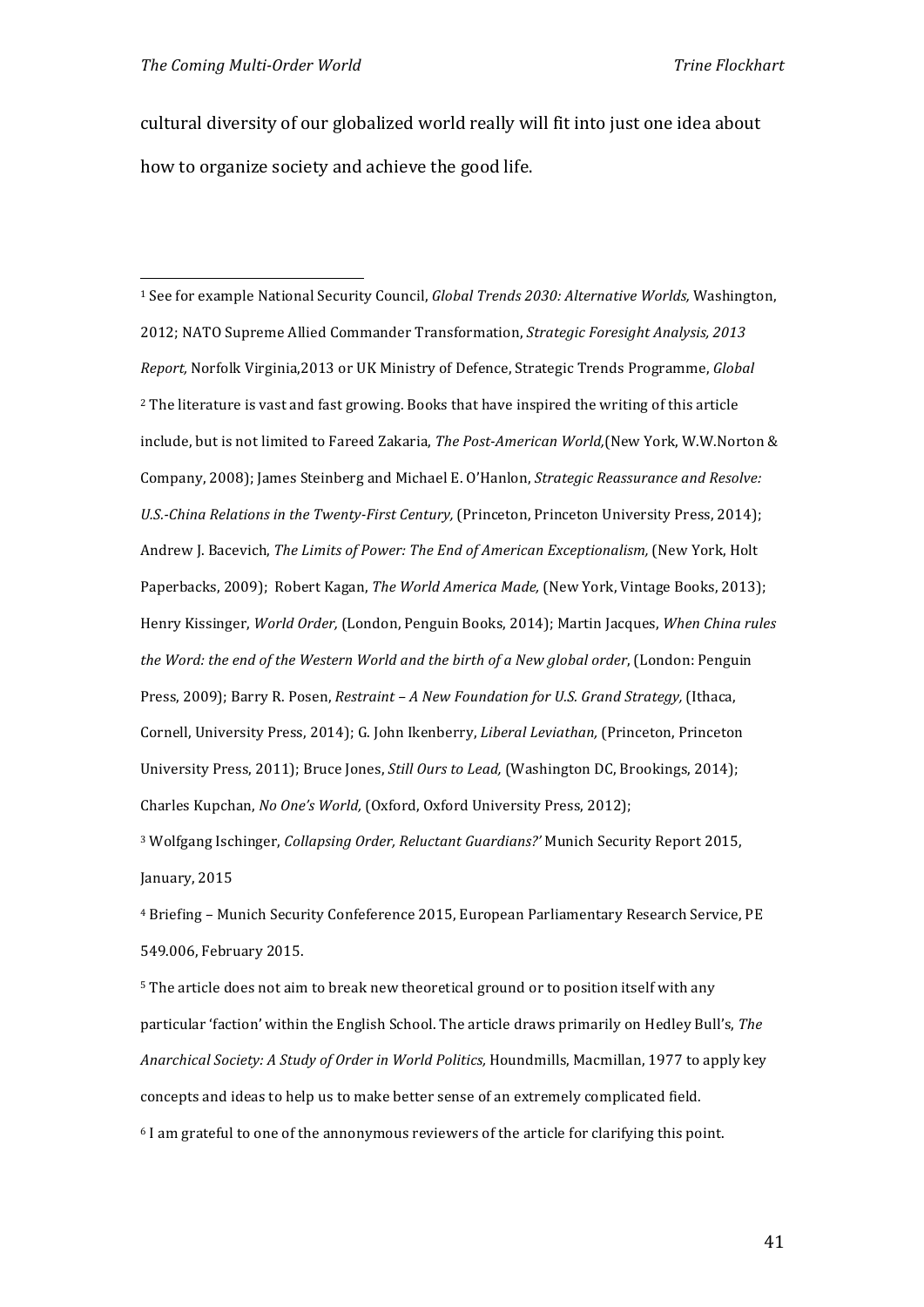<sup>7</sup> Charles Krauthammer, 'The Unipolar Moment', *Foreign Affairs, America and the World 1990 Issue* 

<sup>8</sup> David Blagden, 'Global multipolarity, European security and implications for UK grand strategy: back to the future, once again', *International Affairs,* Vol. 91, No 2, 2015, pp. 333‐350.

<u> Alexandria de la contrada de la contrada de la contrada de la contrada de la contrada de la contrada de la c</u>

<sup>9</sup> See for example John J. Mearsheimer, 'China's Unpeaceful Rise', *Current History,* April 2006, 105,

690, Research Library, pp. 160 ‐162. See also Martin Jacques, *When China rules the Word*.

<sup>10</sup> Barry R. Posen, *Restraint*

<sup>11</sup> See for example Hugh White, 'Alliances and Order in the Asian Century' in William Tow and

Brendan Taylor (eds), *Bilateralism, Multilateralism and Asis‐Pacific Security: Contending* 

*Cooperation,* (London, Routledge, 2013), pp. 157‐168

<sup>12</sup> Robert Kagan, 'Superpowers don't get to retire', *New Republic,* (May 26, 2014)

<sup>13</sup> Aharon Klieman (ed.), *Great Powers and Geopolitics: International Affairs in a Rebalancing World,* (Heidelberg, Spinger Press, 2015)

<sup>14</sup> See for example John J. Mearsheimer, 'America Unhinged', *The National Interest,* No 129,

(January/February 2014), pp. 30

<sup>15</sup> Proponents of offshore balancing include amongst others Stephen Walt, Christopher Layne,

John Mearsheimer, Barry Posen, Andrew Bacewich and Ian Bremmer

<sup>16</sup> See Robert D. Blackwell, Henry Kissinger, Ashley, J. Tellis, 'Revising U.S. Grand Strategy Toward China', *Council of Foreign Relations,* April 2015

<sup>17</sup> Robert Kagan, 'Superpowers don't get to retire', *New Republic,* (May 27, 2014)

<sup>18</sup> Posen, *Restraint,* pp 165

<sup>19</sup> Stephen Walt, 'A Bandwagon for offshore balancing', *Foreign Policy,* December 1st 2011)

<sup>20</sup> Ian Bremmer, *Superpower: Three Choices for America's Role in the World, (London, Penguin)* 

Random House, 2015), pp. 201

<sup>21</sup> Walt, 'A Bandwagon for offshore balancing'

<sup>22</sup> Blagden, Global Multipolarity, pp. 334.

<sup>23</sup> Ikenberry, *Liberal Leviathan*

<sup>24</sup> Secretary of State Hillary R. Clinton, Foreign Policy Address at the Council of Foreign Relations, Washington DC, June 15, 2009.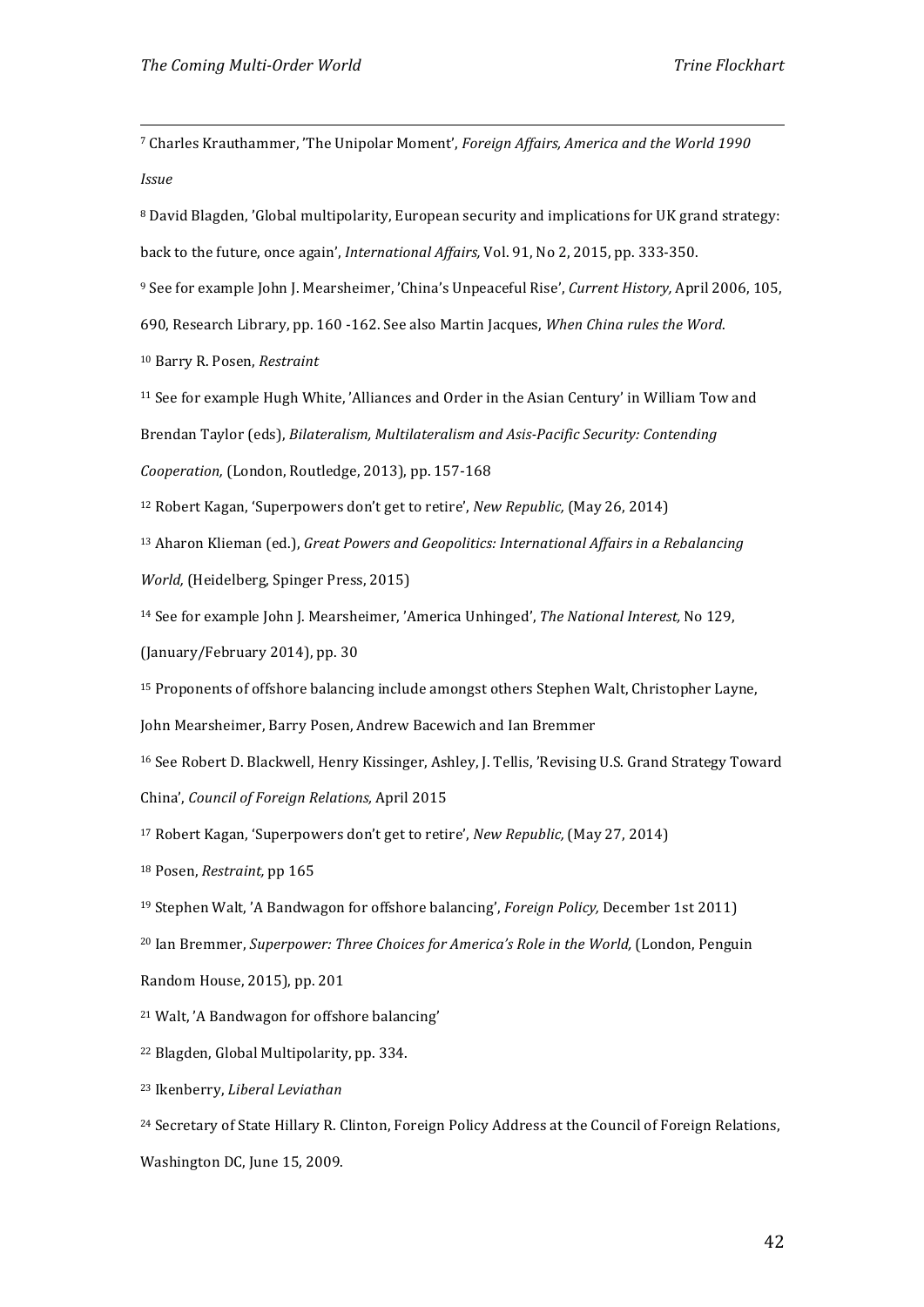| <sup>25</sup> Jones, <i>Still Ours to Lead</i> , pp. 2.                                                        |
|----------------------------------------------------------------------------------------------------------------|
| <sup>26</sup> This point is arrived at from a number of confidential interviews with staff in the Obama        |
| Administration. Interviews conducted in Washington DC in the spring of 2014.                                   |
| <sup>27</sup> Jones, Still Ours to Lead, pp. 5                                                                 |
| <sup>28</sup> G. John Ikenberry, 'The Future of Liberal Order', Japanese Journal of Political Science, Vol.16, |
| No3, 2015, pp. 450-455                                                                                         |
| <sup>29</sup> Ikenberry, Liberal Leviathan                                                                     |
| <sup>30</sup> Ikenberry, The Future of Liberal Order, p.454                                                    |
| <sup>31</sup> Ibid, p. 450                                                                                     |
| <sup>32</sup> Kupchan, No One's World, pp. 7                                                                   |
| 33 Ibid, pp. 2                                                                                                 |
| <sup>34</sup> Ibid, pp. 3                                                                                      |
| <sup>35</sup> Ibid, pp. 7                                                                                      |
| <sup>36</sup> Ibid, pp. 5                                                                                      |
| <sup>37</sup> Amitav Acharya, The End of American World Order, (Cambridge, Polity Press, 2014), pp. 4          |
| <sup>38</sup> Ibid, pp. 8                                                                                      |
| <sup>39</sup> Ibid, pp. 108                                                                                    |
| <sup>40</sup> Ibid, pp. 112                                                                                    |
| <sup>41</sup> Ibid, pp. 109                                                                                    |
| <sup>42</sup> Barry Buzan and George Lawson, The Global Transformation, (Cambridge, Cambridge                  |
| University Press, 2015), pp. 72                                                                                |
| 43 Ibid, pp. 72                                                                                                |
| <sup>44</sup> Buzan and Lawson laments that although the discipline of IR share some terminology with the      |
| policy world, this does not extend to the term international society. As will be made clear later, I           |
| share this regret and by suggesting that international order as an object is functionally equivalent           |
| to international society, hope to contribute to moving the concept into the policy domain.                     |
|                                                                                                                |

Buzan and Lawson, *The Global Transformation,* pp. 303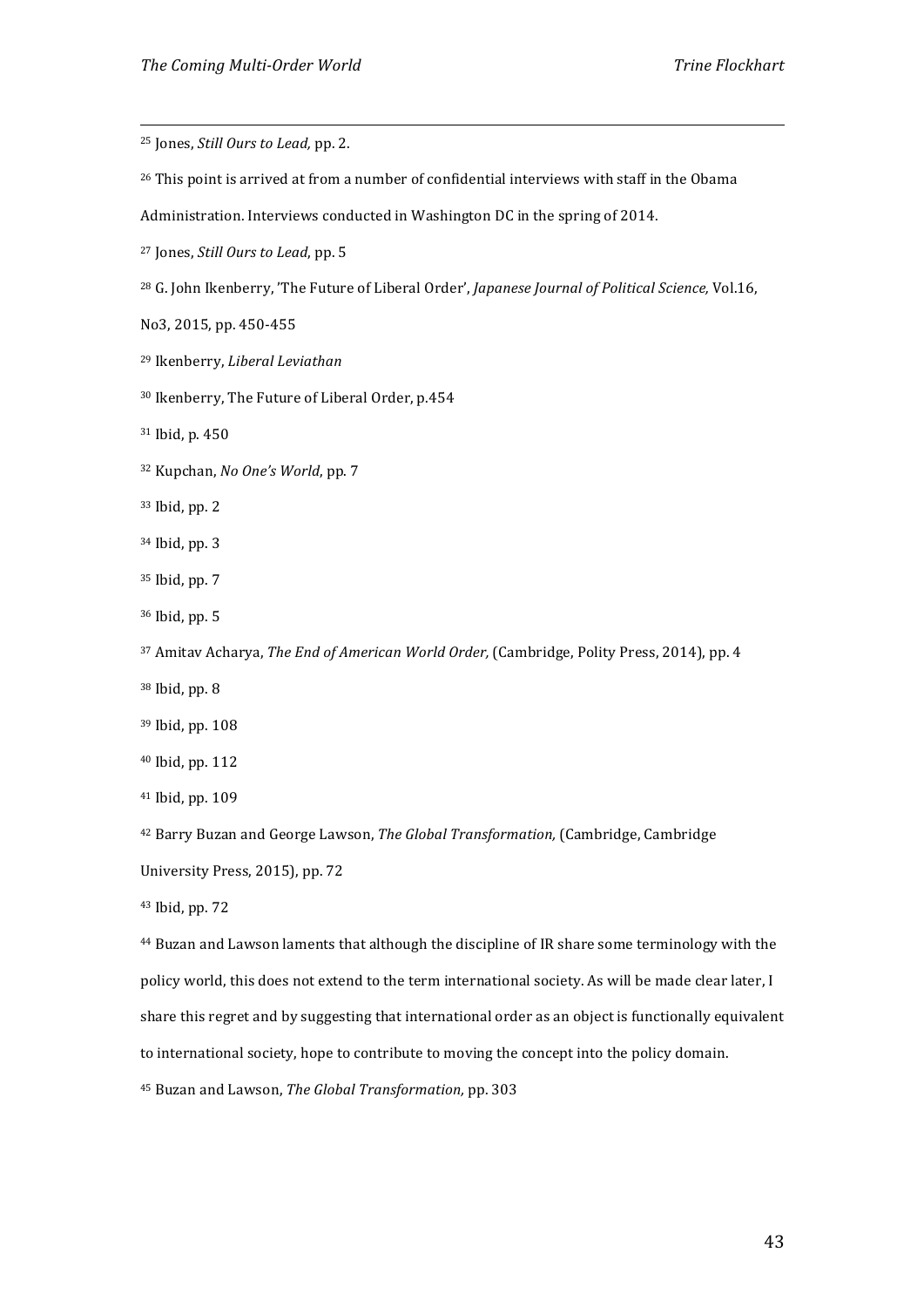<sup>46</sup> Barry Buzan, 'How regions were made, and the legacies for world politics: an English School reconnaissance', in T.V. Paul (ed.), *International Relations Theory and Regional Transformation,*  pp. 22‐46, (Cambridge, Cambridge University Press, 2012), pp. 46

<u> Alexandria de la contrada de la contrada de la contrada de la contrada de la contrada de la contrada de la c</u>

<sup>47</sup> The following analysis relies primarily on Hedley Bull's, *The Anarchical Society – A Study of Order in World Politics,* (Houndmills, MacMillan, 1977). There is of course a wealth of more recent English School literature, which could equally well have been utilized, but as I find that Bull's analysis provides the conceptual ground that is needed for the argument of this article, and as the article is not per se about the English School, I have judged Bull's classic work as sufficient. <sup>48</sup> Hedley Bull, *The Anarchical Society* pp. 4. See also R.J. Vincent, 'Order in International Politics' pp. 38‐64 and also Carsten Holbraad, 'Conclusion: Hedley Bull and International Relations', pp. 186‐204 both in J.D.B. Miller and R. J. Vincent, *Order and Violence – Hedley Bull and International Relations,* (Oxford, Clarendon Press, 1990)

<sup>49</sup> Bull, *The Anarchical Society,* pp. 51

<sup>50</sup> Ibid, pp. 63

<sup>51</sup> World society relates to the totality of global social interaction 'among mankind as a whole' with individuals and non-state organisations as the focus, whereas international society relates to the social interaction between states. As suggested by Barry Buzan in *An Introduction to the English School of International Relations,* Cambridge, Polity, 2014) 'world society' has played only a marginal role in English School theorizing'. Although I in no way endorse the marginalization of the theoretical importance of 'world society', this article deals only with the relationship between international system and international society because it seeks to better understand the current shifts in international politics, which do not at present seem to be moving in the direction of a world society.

<sup>52</sup> Bull, *The Anarchical Society*, pp. 9

<sup>53</sup> Ibid, pp. 13

<sup>54</sup> Buzan, 'How regions were made', pp. 36

<sup>55</sup> In the following I will be using the terms international society and (international) order interchangably. The difference seems to be merely rhetorical where international society is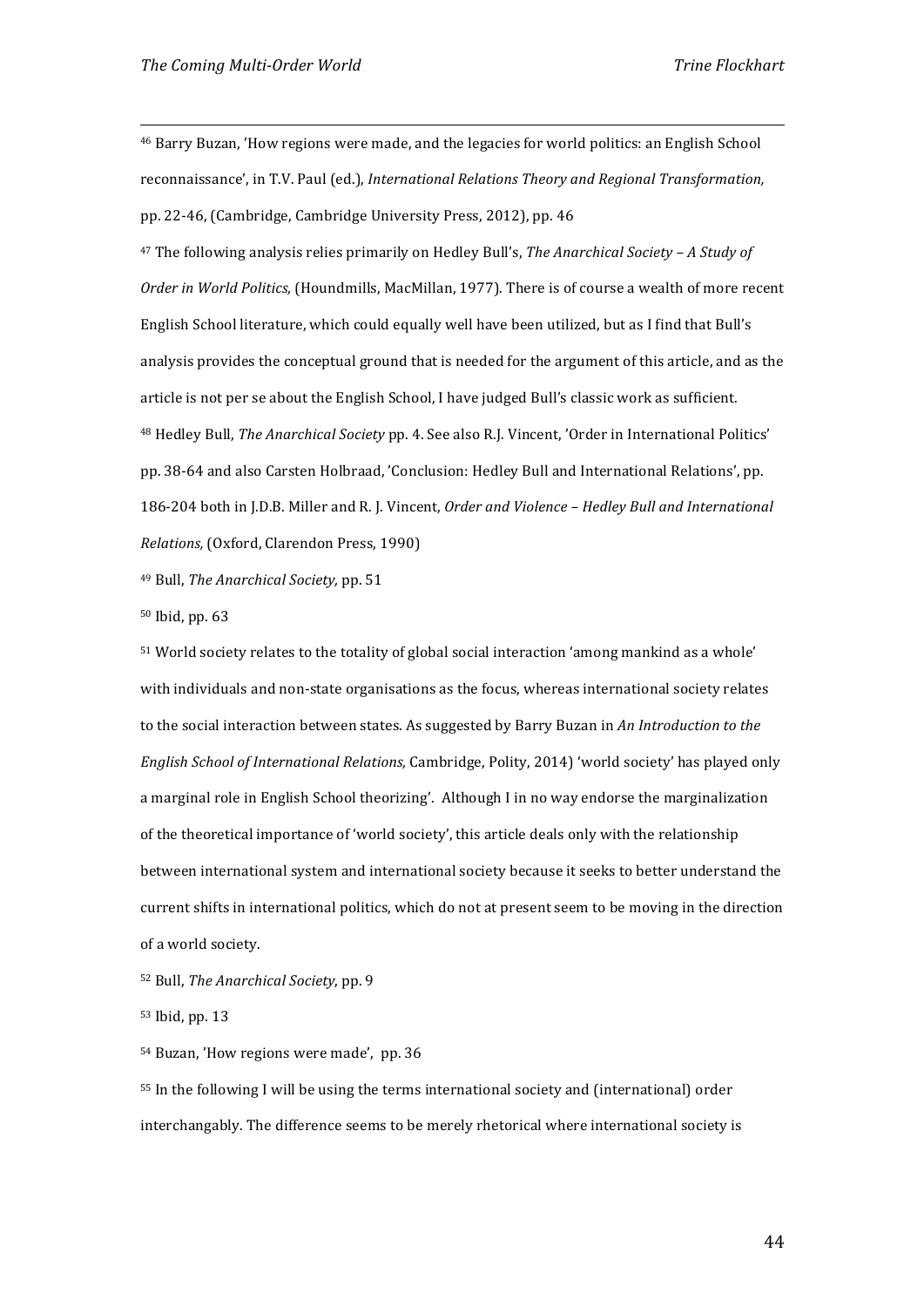associated with the English School, but international order is the term commonly used by the policy community.

<u> Alexandria de la contrada de la contrada de la contrada de la contrada de la contrada de la contrada de la c</u>

<sup>56</sup> Tim Dunne, *Inventing International Society,* (Houndmills, Macmillan Press, 1998), pp. 183

<sup>57</sup> For an overview of the new debates in English School theory see Buzan, 'An Introduction to the

English School', chapter 10.

<sup>58</sup> This definition of primary and secondary institutions is taken from Buzan *From International* 

*to World Society?,* (Cambridge, Cambridge University Press 2004), p. 167 and p. xviii

<sup>59</sup> Bull, *The Anarchical Society,* pp. 63 and Dunne, *Inventing International Society,* pp. 106

<sup>60</sup> Barry Buzan, *From International to World Society?,* pp. 181

<sup>61</sup> Stanley Hoffmann, 'Foreword: Revisiting 'The Anarchical Society' pp. vii‐xiv, in Bull, *The* 

*Anarchical Society* pp. ix

<sup>62</sup> Stanley Hoffmann, 'International Society' pp.22 in *Order and Violence*, pp.13‐37

<sup>63</sup> Barry Buzan, *An Introduction to the English School,* pp. 171

<sup>64</sup> Alan James, 'System or Society', *Review of International Relations,* Vol.19, No 3, 1993, pp. 269‐ 88

<sup>65</sup> Buzan, *An Introduction to the English School*, pp. 171

<sup>66</sup> Ibid, pp. 171

<sup>67</sup> Alexander Wendt, 'Anarchy is What States Make of It: The Social Construction of Power

Politics', *International Organization,* Vol. 46, No 2, 1992, pp. 391‐425

<sup>68</sup> Bull, *The Anarchical Society*, pp. 10

<sup>69</sup> Ibid, pp. 135

<sup>70</sup> The period under investigation is rich in historical detail, which however has not been possible to be reflected in the text for reasons of space.

<sup>71</sup> Buzan, 'How regions were made', pp. 28

72 The non-aligned movement constituted an attempt to establish an alternative, but it was never successful in establishing itself as an actual international society.

<sup>73</sup> The word 'democracy' was carefully avoided as some members of the order were absolutely not democracies.